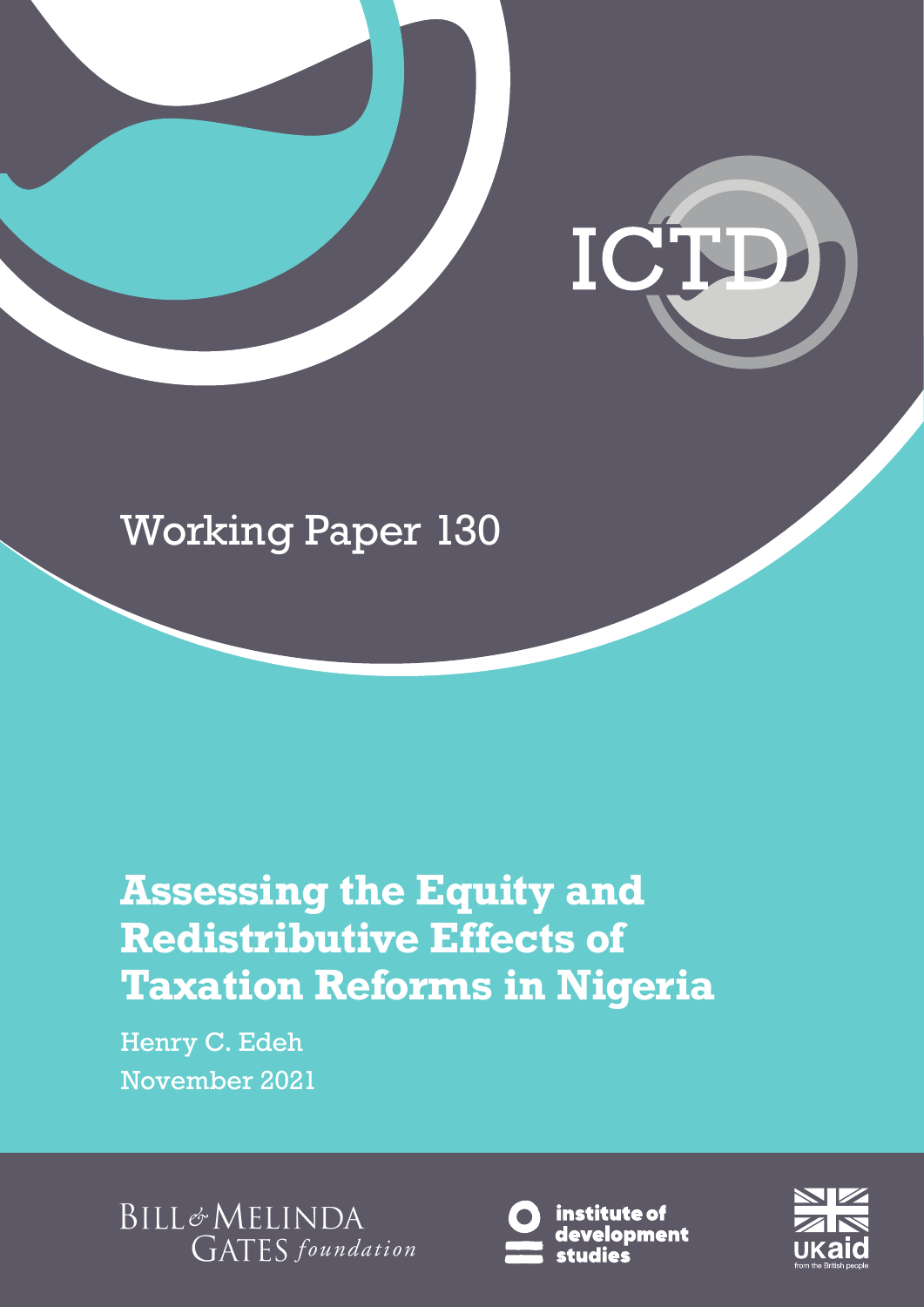ICTD Working Paper 130

## **Assessing the Equity and Redistributive Effects of Taxation Reforms in Nigeria**

Henry C. Edeh

November 2021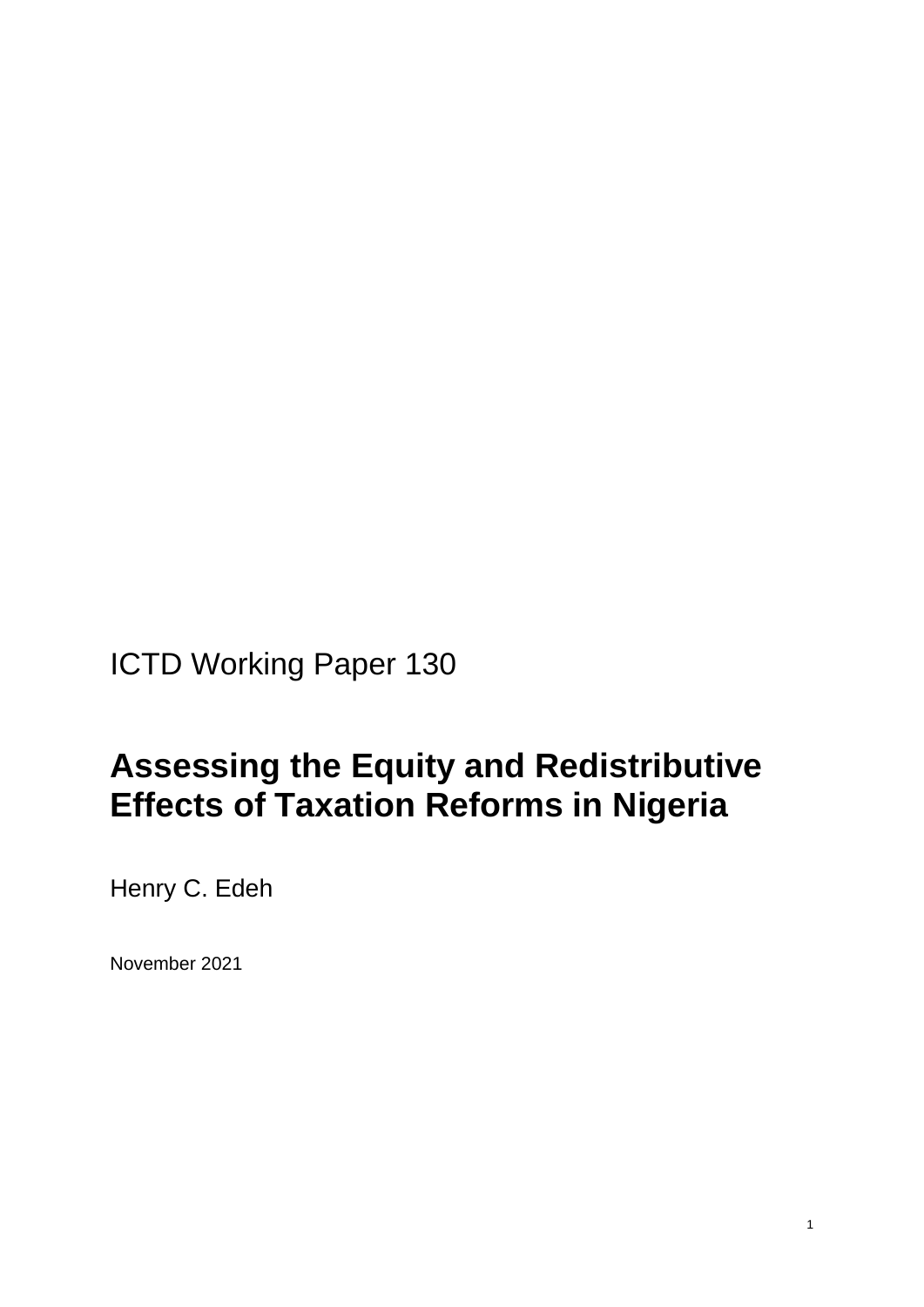**Assessing the Equity and Redistributive Effects of Taxation Reforms in Nigeria** Henry C. Edeh ICTD Working Paper 130 First published by the Institute of Development Studies in November 2021 © Institute of Development Studies 2021 ISBN: [978-1-78118-867-5] DOI[: 10.19088/ICTD.2021.020](https://eur02.safelinks.protection.outlook.com/?url=https%3A%2F%2Fdoi.org%2F10.19088%2FICTD.2021.020&data=04%7C01%7CD.Szpotowicz%40ids.ac.uk%7C2f9f3dc7aed848400f6908d98fc78bf7%7Ce78be64af7754a2e9ec85e66e224b88f%7C0%7C0%7C637698909464703252%7CUnknown%7CTWFpbGZsb3d8eyJWIjoiMC4wLjAwMDAiLCJQIjoiV2luMzIiLCJBTiI6Ik1haWwiLCJXVCI6Mn0%3D%7C1000&sdata=QkOg2Or9sx5fmHbDrd22SHxOEIIwn7oDYaQZ2CsBvYs%3D&reserved=0)



This is an Open Access paper distributed under the terms of the Creative Commons Attribution Non Commercial 4.0 International license, which permits downloading and sharing provided the original authors and source are credited – but the work is not used for commercial purposes. http://creativecommons.org/licenses/by-nc/4.0/legalcode

Available from: The International Centre for Tax and Development at the Institute of Development Studies, Brighton BN1 9RE, UK Tel: +44 (0) 1273 606261 Email: info@ictd.ac Web: www.ictd.ac/publication Twitter: @ICTDTax Facebook: www.facebook.com/ICTDtax

IDS is a charitable company limited by guarantee and registered in England Charity Registration Number 306371 Charitable Company Number 877338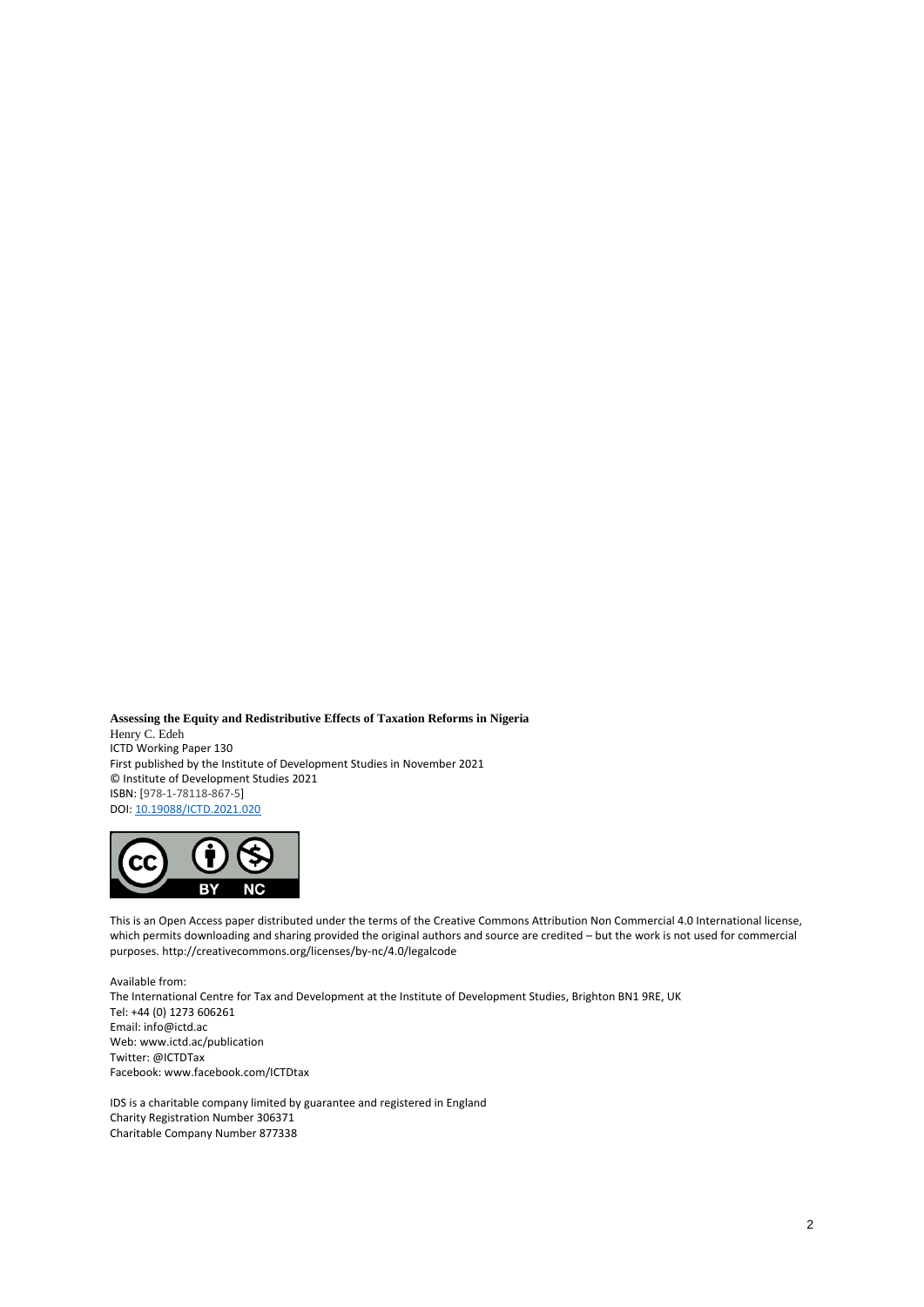### **Assessing the Equity and Redistributive Effects of Taxation Reforms in Nigeria**

Henry C. Edeh

### **Summary**

Achieving the Sustainable Development Goals (SDGs) of poverty and inequality reduction through redistribution have indeed become critical concerns in many low- and middle-income countries, including Nigeria. Although redistribution results from the effect of tax revenue collections, micro household-level empirical analyses of the distributional effect of personal income tax (PIT) and value added tax (VAT) reforms in Nigeria have been scarcely carried out. This study for the first time quantitatively assessed both the equity and redistributive effects of PIT and VAT across different reform scenarios in Nigeria. Data used in this study was mainly drawn from the most recent large scale nationally representative Nigeria Living Standard Survey, conducted in 2018/2019. The Kakwani Index was used to calculate and compare the progressivity of PIT and VAT reforms. A simple static micro-simulation model was employed in assessing the redistributive effect of PIT and VAT reforms in the country. After informality has been accounted for, the PIT was found to be progressive in the pre-2011 tax scheme, but turned regressive in the post-2011 tax scheme. It was also discovered that the newly introduced lump sum relief allowance in the post-2011 PIT scheme accrues more to the high-income than to the low-income taxpayers – confirming the regressivity of the current PIT scheme. However, the study further shows (through counterfactual simulations) that excluding the relatively high-income taxpayers from sharing in the variable part of the lump sum relief allowance makes PIT progressive in the post-2011 scheme. The VAT was uncovered to be regressive both in the pre-2020 scheme, and in the current VAT reform scheme. Further, after putting informality into consideration, the PIT was found to marginally reduce inequality but increase poverty in the pre-2011 scheme. The post-2011 PIT scheme reduced inequality and increased poverty, but by a smaller proportion – confirming a limited redistribution mainly resulting from the concentration of the lump sum relief allowance at the top of the distribution. However, if the variable part of the lump sum relief allowance is provided for 'only' the low-income taxpayers below a predefined income threshold, the post-2011 PIT scheme becomes largely redistributive. VAT was uncovered to marginally increase inequality and poverty in the pre-2020 scheme. Though the current VAT scheme slightly increased inequality, it considerably increased poverty in the country. It is therefore suggested that a better tax reform, with well-regulated relief allowance and differentiated VAT rates, will help to enhance the equity and redistribution capacity of the Nigeria tax system.

**Keywords:** equity, redistribution, income tax, value added tax, lump sum relief allowance.

**Henry Edeh** is a Postgraduate Researcher at the Department of Economics, University of Nigeria.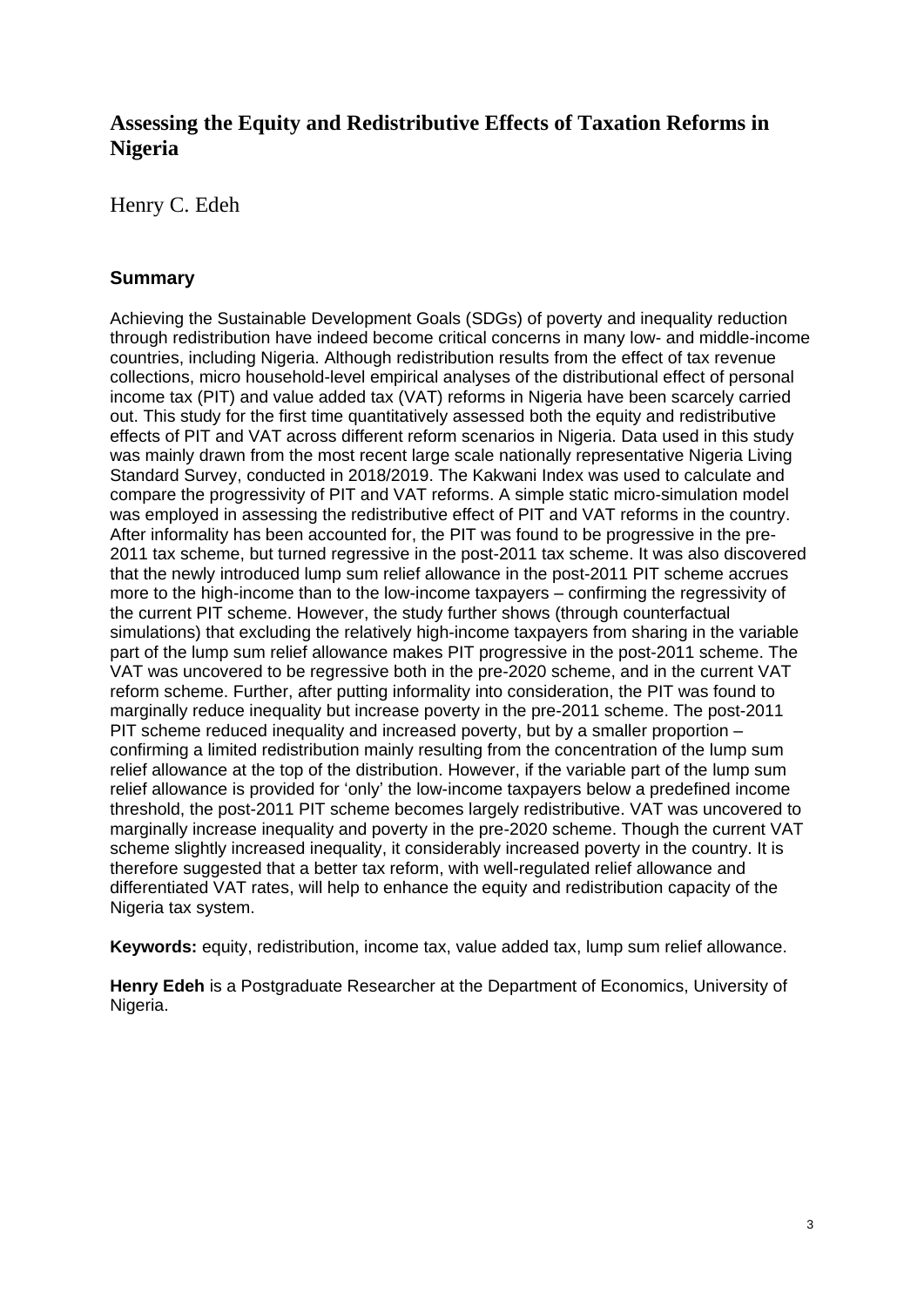## **Contents**

|                                                                     | Summary<br>Acronyms<br><b>Introduction</b> | Acknowledgements                                                                                                                                                                                                                                                                                                                                                                                                                                                                                                      | 3<br>6<br>6<br>$\overline{7}$                |
|---------------------------------------------------------------------|--------------------------------------------|-----------------------------------------------------------------------------------------------------------------------------------------------------------------------------------------------------------------------------------------------------------------------------------------------------------------------------------------------------------------------------------------------------------------------------------------------------------------------------------------------------------------------|----------------------------------------------|
| 1                                                                   |                                            | <b>Literature review</b>                                                                                                                                                                                                                                                                                                                                                                                                                                                                                              | 11                                           |
| 2                                                                   | 2.1                                        | <b>Structure of tax revenue in Nigeria</b><br>Key insights to the 2011 PIT Act, relative to the old PIT Act                                                                                                                                                                                                                                                                                                                                                                                                           | 13<br>14                                     |
| 3                                                                   |                                            | <b>Research objectives</b>                                                                                                                                                                                                                                                                                                                                                                                                                                                                                            | 15                                           |
| 4                                                                   | 4.1<br>4.2<br>4.3<br>4.4<br>4.5<br>4.6     | Data and methods<br>Data sources<br>Variables calculations<br>Accounting for informality in PIT and VAT<br>Method to assess the progressivity of PIT and VAT<br>Method to assess the redistributive effect of PIT and VAT<br>Micro-simulation of the relief allowance structure in the 2011 PIT Act<br>4.6.1 Defining eligibility criterion for lump sum relief allowance distribution<br>across individual households in the middle/low-income category                                                              | 15<br>15<br>16<br>17<br>17<br>18<br>21<br>22 |
| 5                                                                   | <b>Results</b><br>5.1<br>5.2               | Economic activities and earnings of the average Nigerian household<br>Equity and redistribution analyses of taxation reforms                                                                                                                                                                                                                                                                                                                                                                                          | 23<br>23<br>24                               |
| 6                                                                   |                                            | <b>Discussion and conclusion</b>                                                                                                                                                                                                                                                                                                                                                                                                                                                                                      | 38                                           |
|                                                                     | <b>References</b><br><b>Appendix</b>       |                                                                                                                                                                                                                                                                                                                                                                                                                                                                                                                       | 41<br>47                                     |
| Tables                                                              |                                            |                                                                                                                                                                                                                                                                                                                                                                                                                                                                                                                       |                                              |
| Table 1<br>Table 2                                                  |                                            | Structure of tax revenue in Nigeria, 2018<br>Household economic activities, together with corresponding average                                                                                                                                                                                                                                                                                                                                                                                                       | 14                                           |
| Table 3<br>Table 4<br>Table 5<br>Table 6                            |                                            | income shares<br>Progressivity of PIT under each scenario<br>Simulating progressivity of the post-2011 PIT relief structure<br>Progressivity of VAT under each scenario<br>Estimated effects of PIT under each scenario with respect to the<br>base scenario                                                                                                                                                                                                                                                          | 23<br>25<br>27<br>28<br>30                   |
| Table 7<br>Table 8                                                  |                                            | Simulating redistributive effects of the post-2011 PIT relief structure<br>Estimated effects of VAT under each scenario with respect to the                                                                                                                                                                                                                                                                                                                                                                           | 33                                           |
| Table 9<br>Table 10<br>Table 11<br>Table 12<br>Table 13<br>Table 14 | Table 15                                   | base scenario<br>Pre-2011 income tax structure in Nigeria, 1993/1998 laws<br>Post-2011 income tax structure in Nigeria, 2011 to date<br>Description of the simulation scenarios for the redistributive effect of PIT<br>Description of the simulation scenarios for the redistributive effect of VAT<br>Confidence intervals of average incomes of Nigeria households<br>Confidence intervals of estimated effects of PIT under each scenario<br>Confidence intervals of estimated effects of VAT under each scenario | 35<br>47<br>47<br>47<br>47<br>48<br>49<br>52 |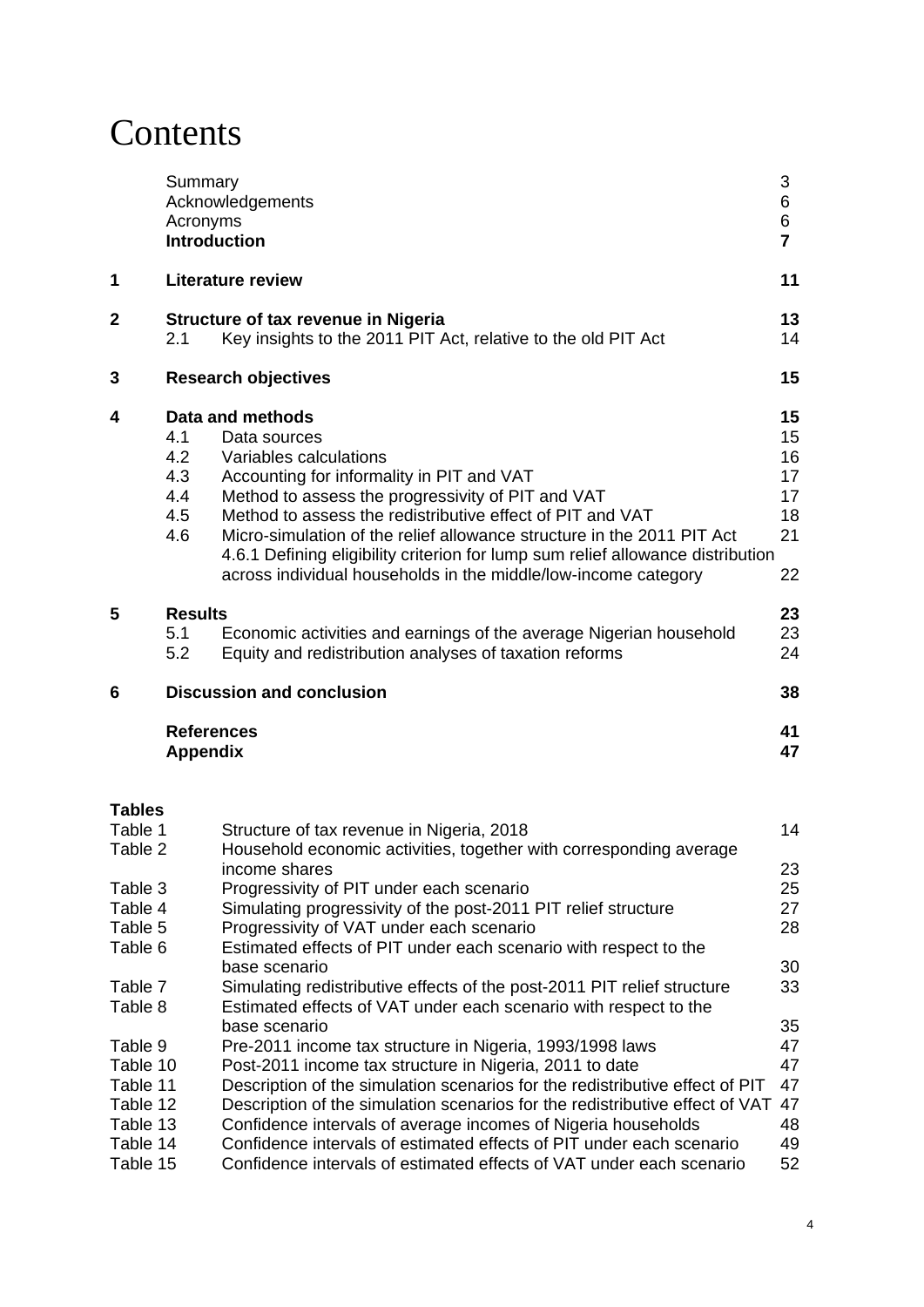#### **Figures**

| Decile shares of the post-2011 PIT consolidated relief allowance | 26 |
|------------------------------------------------------------------|----|
| Lorenz curves under base, pre-2011 and post-2011 PIT scenarios   | 55 |
| Lorenz curves under base, pre-2020 and post-2020 VAT scenarios   | 55 |
|                                                                  |    |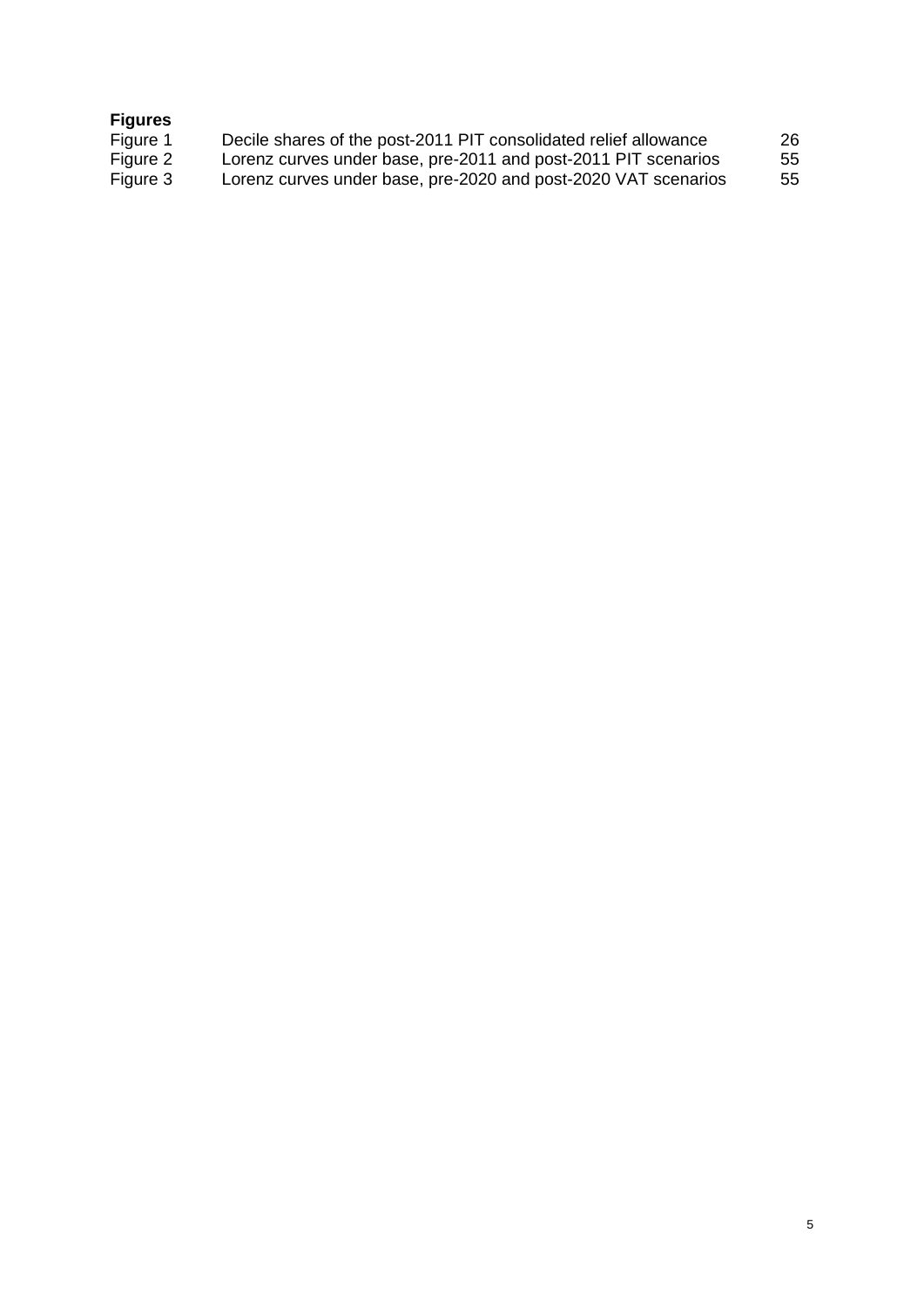## Acknowledgements

This paper was produced with the support of the International Centre for Tax and Development (ICTD), in close collaboration with the Nigerian Tax Research Network (NTRN). ICTD is financed by the Bill and Melinda Gates Foundation. I am very grateful to Kalle Hirvonen for providing the STATA program do files which I adapted for the microsimulation analysis in this paper. I also specially thank Giulia Mascagni for very useful suggestions that improved the policy relevance of this paper. I thank the World Bank and the Nigeria National Bureau of Statistics (NBS) for making the Nigeria Living Standard Survey data publicly available. I am also thankful to the NTRN Research Coordinator, Olly Owen, and to two anonymous reviewers whose comments and suggestions were useful in improving the quality of this study.

## Acronyms

| ATAF        | African Tax Administration Forum                     |
|-------------|------------------------------------------------------|
| <b>AUC</b>  | African Union Commission                             |
| <b>CIT</b>  | Company income tax                                   |
| <b>CRA</b>  | Consolidated relief allowance                        |
| <b>ETR</b>  | Effective tax rate                                   |
| <b>GDP</b>  | Gross domestic product                               |
| <b>ICTD</b> | International Centre for Tax and Development         |
| <b>NBS</b>  | <b>National Bureau of Statistics</b>                 |
| <b>NLSS</b> | Nigeria Living Standards Survey                      |
| <b>OECD</b> | Organisation of Economic Corporation and Development |
| <b>PAYE</b> | Pay As You Earn                                      |
| <b>PIT</b>  | Personal income tax                                  |
| <b>SDG</b>  | Sustainable Development Goals                        |
| VAT         | Value added tax                                      |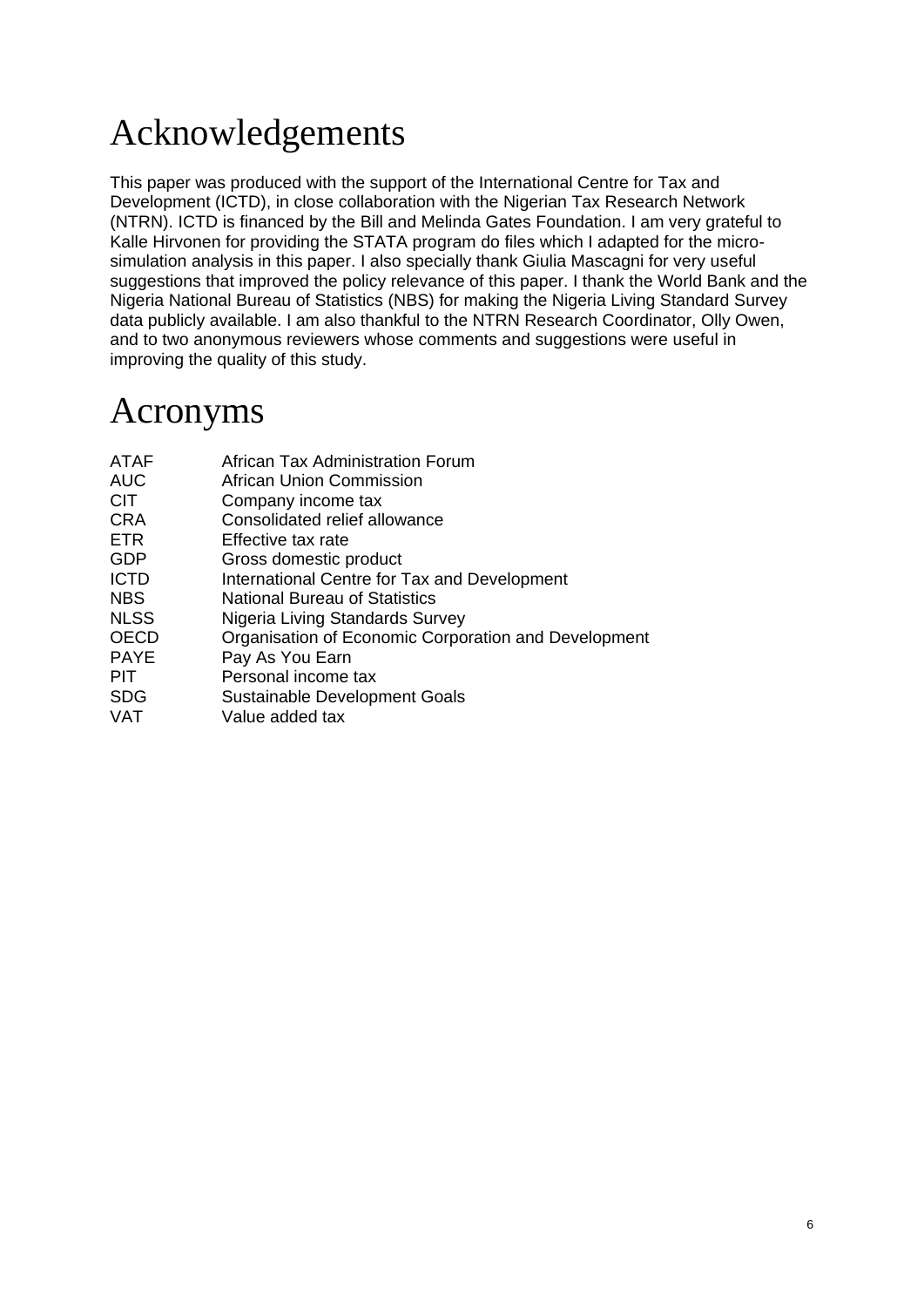## Introduction

Nigeria recorded robust economic growth averaging 7.1 per cent per annum in 2000–2014, and as at then, growth was higher than the average population growth rate of 2.6 per cent (World Development Indicators (WDI) 2020). In 2014, the country attained a gross domestic product (GDP) rebased at \$510 billion and became the biggest African economy (National Bureau of Statistics (NBS) 2014; World Bank 2019). However, with the 2014–15 oil shock, the economy's growth rate plunged to 2.7 per cent in 2015 and further down to -1.6 per cent in 2016. Though a gradual recovery has been observed since 2017, the Covid-19 related disruptions (lower oil prices and remittances, together with mobility restrictions) reversed Nigeria's growth back to negative level (-1.8 per cent), resulting in the 2020 economic recession (World Bank Group 2020; WDI 2020).

Despite strong economic growth in the earlier part of the decade (2000–2014), poverty reduction process remained slow (World Bank 2016). This was deepened by the 2014–15 oil shock, culminating in a declined living standard, as the sustained high population growth rate exceeded the growth rate of the economy (World Bank Group 2019). Consequently, the poverty rate has been on the rise, from 26 per cent in 1980 to 46 per cent in 2004 (NBS 2012; World Bank 2013). Although a decline to 35 per cent was observed in 2010 (World Bank 2013), it has risen from 35 per cent seen in 2010 to 41 per cent more recently, in 2019 (World Bank 2013; NBS 2020). And significant regional differences still exist, with poverty level up to 52.1 per cent in rural regions, but only 18 per cent in the urban part of the country (NBS 2020). More so, income inequality, as measured by the Gini index, worsened from 0.36 in 2004 to 0.41 in 2013 (NBS 2018). Though inequality marginally declined to 0.40 in 2016 (NBS 2018), the latest Commitment to Reducing Inequality Index (CRI) ranking reveals that the country remains at the bottom (Development Finance International and Oxfam 2020). In such an uncertain economic and social environment, there is considerable interest in exploring not just the costs and benefits of various policy options, but also their equity and redistributive attributes. The worrisome question becomes: is the Nigerian government making an optimal use of the policy instrument of taxation to achieve its goal of inequality and poverty reduction?

In this context, this study not only assessed equity of taxation reform, but its effect on income inequality and poverty levels in Nigeria. The redistributive effect of taxation is of policy significance when, first, we are interested in the proportion of resources (disposable income) households may be left with to purchase other basic goods after making tax payments and, second, for other equity reasons. This will help us to clearly understand how the burden of personal income tax (PIT) and value added tax (VAT) are distributed across individuals, households, and groups of people. This study focuses on personal income tax, collected directly from the household as a key tax policy tool to achieve greater equity and redistribution. The focus on income taxation in Nigeria is motivated by the relatively most recent policy on its structure, adopted in 2011. Hence, it is timely to evaluate its progressivity and redistributive effects in the country. The 2011 tax system was derived from the old personal income tax (PIT) 1993, updated as the 2004 Act, with the aim to align with changes in the income of Nigerians. The most recent tax policy, however, replaced several controversial sections of the old act by not only changing the income tax table, but replacing all reliefs, including personal relief allowance, with a consolidated relief allowance (CRA) of #200,000<sup>1</sup> plus 20 per cent of gross income, with extra 8 per cent pension allowance. The latest law hence aims to provide a kind of tax relief, reduce the tax burden on all individuals, especially lower income earners, increase workers' disposable income so that they can adjust for the effect of inflation and the high cost of living, and eliminate some of the loopholes that were previously being used to exploit taxpayers. Overall, the new

Nigerian Naira: official exchange rate as of 1 January 1 2021 was 1 US dollar (\$) = 380 Nigeria Naira (Na).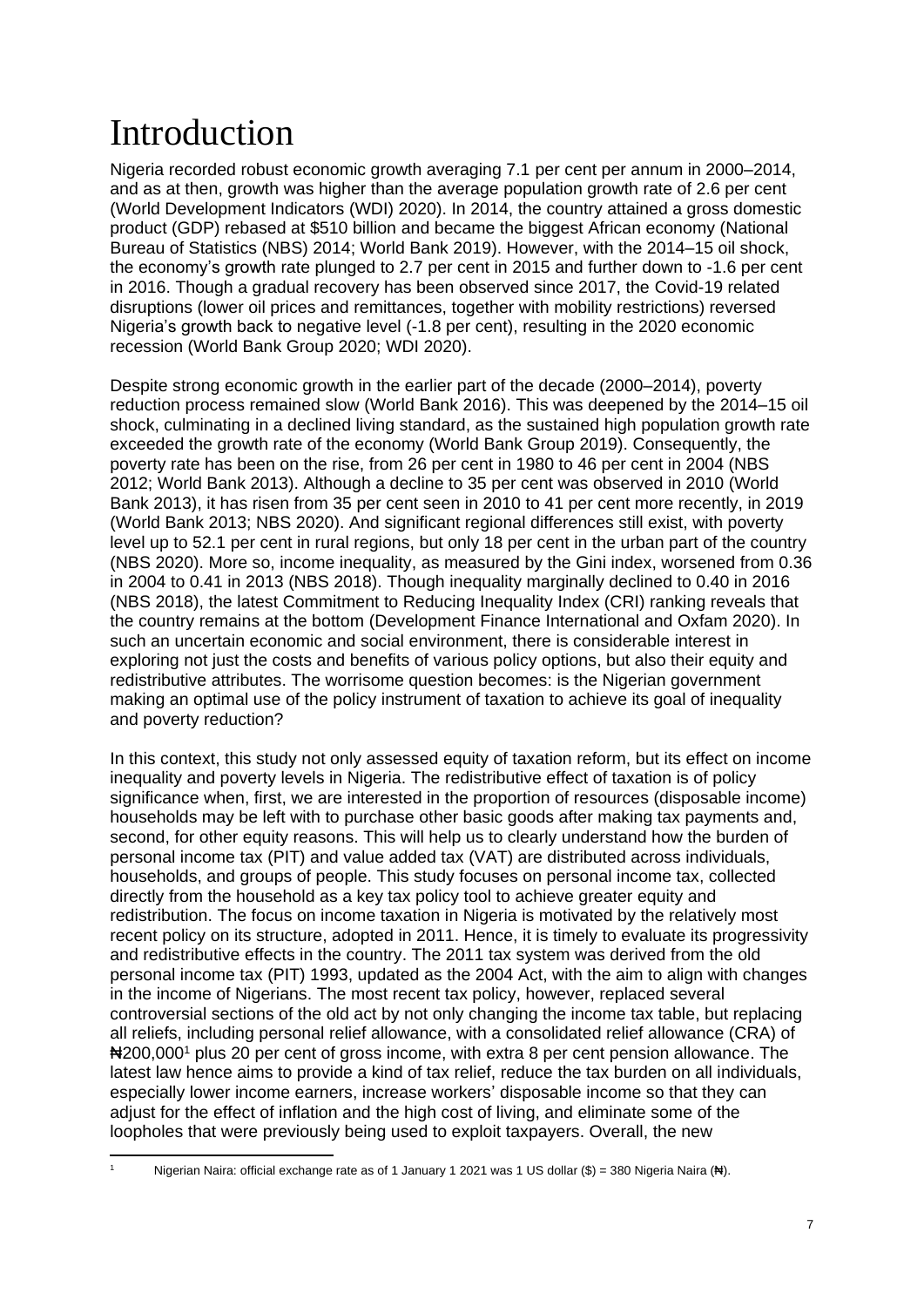amendments are meant to bring down income tax for many individuals in accordance with the national tax policy objective of reducing direct tax. Bearing these latest policy reforms in mind, one would specifically ask: to what extent has the most recent tax reform (including mainly the lump sum relief allowance) affected the tax burden of the individual income taxpayer in Nigeria? Growing literature for developing countries on the effect of tax relief allowances and deductions on equity and income redistribution argues that lump sum tax relief deduction tends to mainly favour rich taxpayers, and hence worsen equity and redistribution of income. Although tax relief and deductions are introduced and driven by equity objectives, to help improve the welfare of individuals in the low-income class, extant empirical studies (Avram 2017; Cano 2017; Inchauste and Rubil 2017) reveal that the relief deductions mainly benefit the individual taxpayers at the top of the income class, relative to the taxpayers in the low-income category. The current study examined this issue, for the first time in the context of Nigeria, by looking at the counterfactual<sup>2</sup> simulated effect of the recently introduced lump sum relief allowance (₦200,000 plus 28 per cent of income) on the equity and redistribution of the income tax policy tool.

Further, this paper focuses on VAT as a major indirect tax policy tool used in manipulating the distribution of resources in Nigeria. It directly affects individuals, and accounts for a significant fraction of the country's total indirect tax revenue. <sup>3</sup> The focus on the redistributive potential of VAT is mainly motivated by the recent increase in VAT by the Nigeria federal government, from its 5 per cent rate since 1993 to 7.5 per cent in 2020. It is indeed timely, however, to examine the likely effect of this policy change (a 50 per cent increase in VAT rate) on poverty and income inequality in Nigeria. VAT, which replaced the sales tax, was first introduced in Nigeria through the decree No. 102 of 1993 and became effective on 1 January 1994. Since this period, the VAT in Nigeria has remained at the rate of 5 per cent. Bearing in mind the fact that the Nigerian VAT rate is one of the lowest among peer countries (e.g. Ghana and South Africa), the Federal Executive Council proposed on 11 September 2019 a new VAT rate of 7.5 per cent for the country, up from the current 5 per cent. Following from the above, therefore, this research attempts to broaden our understanding of tax and development issues by analysing for the first time the extent to which the relatively recent income tax policy reform has affected the distribution of income and poverty levels. Further, the study tries to, for the first time, take into account the possible effect of the new policy of a 50 per cent increase in VAT on household income inequality and poverty levels. Hence, it is expected that the results of this study will help to inform policy makers who are interested in tax equity issues with options to better reform the country's tax financing systems.

Currently, literature on the redistributive effect of personal income tax in Nigeria appears to be very scanty. A related available published article (Egbon and Mgbame 2015) in Nigeria is plainly a conceptual analysis of personal income tax progressivity, with no effort to analyse any form of micro household survey data. Ichoku and Anuku (2019) only used state level (i.e., very small sample) data to analyse the effect of only personal income tax on income inequality, ignoring its effect on poverty levels in Nigeria. Other studies (Obaretin, Akhor and Oseghale 2017; Anyaduba and Otulugbu 2019) on this issue in Nigeria have only used macro level time series data, which is clearly unable to rigorously speak to equity and redistribution issues at the household level. The current study, however, attempts to use the most recent large nationally representative household survey to quantitatively analyse at the micro level not just the progressivity of personal income tax, but its effect on both income inequality and poverty levels in Nigeria. Ascertaining whether a tax policy is progressive or regressive is not enough to figure out its effect on inequality and poverty. Hence, the need to also estimate the marginal contributions of taxes on inequality and poverty levels (Inchauste

<sup>&</sup>lt;sup>2</sup> A counterfactual effect predicts what would happen (in this case to progressivity and redistribution) if changes in the distribution of the relief allowance were to be implemented.

<sup>&</sup>lt;sup>3</sup> Revenue from value added tax is about 54 per cent of total indirect tax revenue in Nigeria. See Table 1 below.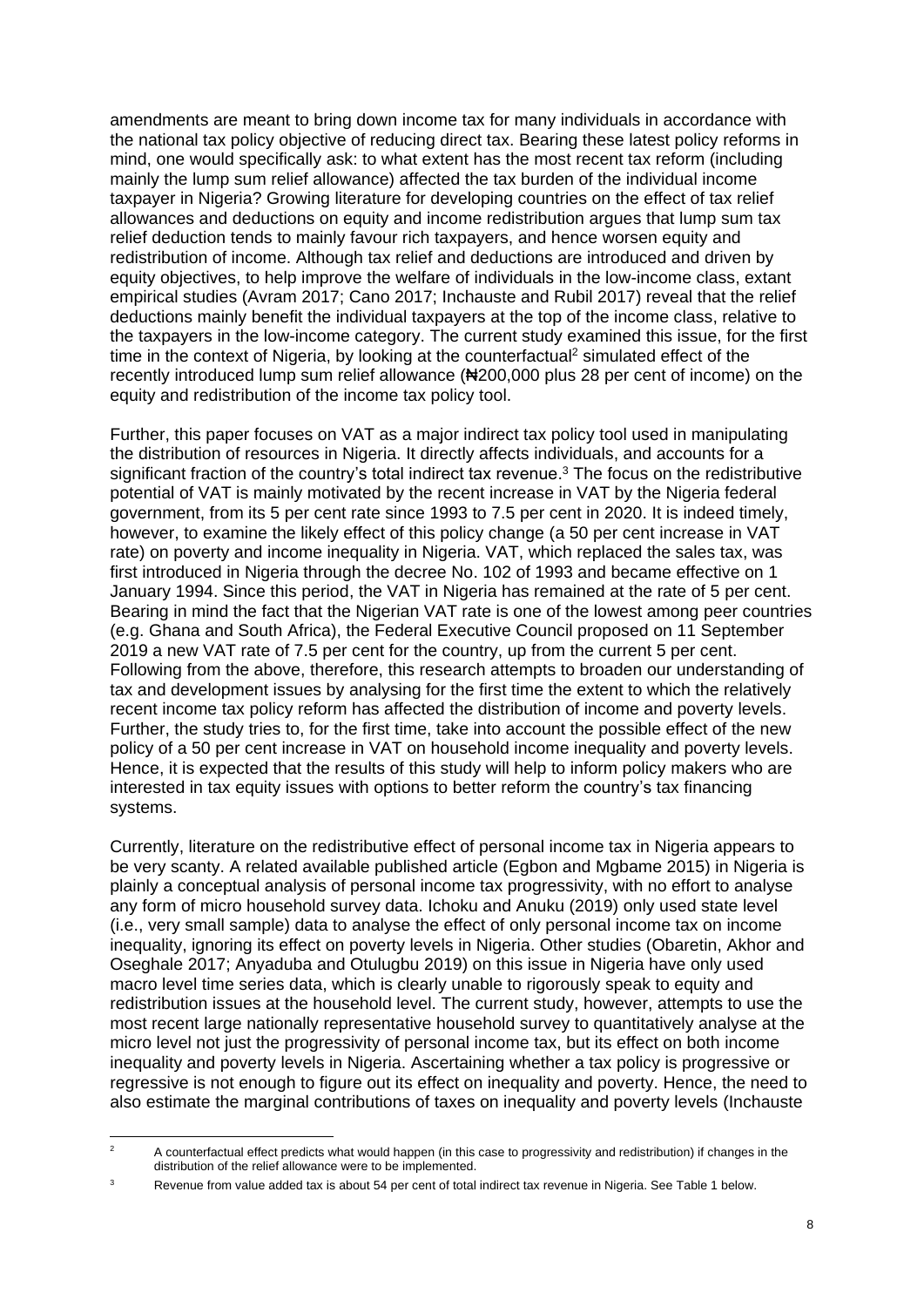and Lustig 2017). Further, to the best of the author's knowledge, the current study is the first in Nigeria that attempts to analyse the extent to which the 2011 income tax reform has affected the distribution of income and poverty within the country. More so, to the best of the author's knowledge, quantitative household-level micro studies on progressivity and the redistributive effect of value added tax reforms in Nigeria are very rare. For instance, available studies (Oboh and Eromonsele 2018; Anyaduba and Otulugbu 2019) on the effect of value added tax on income inequality in the country have mainly used macro level time series data, with little or no effort to investigate its effect on poverty levels. Hence, to extend existing knowledge and contribute to defining recommendations on a nuanced approach to fighting poverty and bridging the income gap between the poor and the rich, the current study carried out a household-level micro analysis of the progressivity and the distributional effects of income tax and value added tax reforms on various poverty indices (poverty headcount, poverty gap and poverty severity) and income inequality across national and regional levels using the standard Kakwani Index and simple static micro-simulation model.

It is crucial to note at this point that research works on taxation and development in developing countries have tended to ignore informal tax systems, usually focusing on formal taxes alone. However, it is widely known that people in the informal sector hardly contribute to formal taxes – income or value added taxes. Recently, growing research on taxes in low and middle-income countries suggests that the partial focus on formal taxation often fails to observe crucial systems of informal taxation involving tax-like payments (user fees/community development levies, chiefdom levies etc.) made in rural communities, outside statutory tax laws. This leads to erroneous comprehension of local household tax burdens, together with the dynamics of provision of local public goods, and so of governance in the local context (e.g. Jibao, Prichard and van den Boogaard 2017; van den Boogaard, Prichard and Jibao 2018).

The current study, however, does not claim to have explicitly studied these informal taxes, mainly due to limitations in the data. Accordingly, it is crucial to clearly note that the survey data used in this study does not contain reliable variables on informal tax-like payments, which would enable a rigorous analysis of informal taxes in Nigeria. To depict informality, however, the paper at best provides only a simple comparative description of the size of the formal and the informal sector, as well as the corresponding average earnings of households within these sectors. This mainly comprises the proportionate mean incomes of formally and informally engaged individuals per specific household (see 5.1, Table 2). Further, the paper attempts to account for informality by failing to impose the tax rules on informal earnings, assuming that individuals within the informal sector (e.g. the self-employed) do not contribute to formal taxes. This is intentionally done to see what incidence of taxes and redistribution will look like in the presence of tax administration corrected for informality, relative to what these results will look like if informality is entirely ignored.

In summary, the equity outcomes, as measured by the Kakwani Indices, reveal that the PIT was progressive in the pre-2011 tax scheme but turned regressive in the post-2011 tax scheme, after informality has been put into consideration. It was also uncovered that capping the relief allowance of the post-2011 tax scheme reduces the regressivity of the PIT – indirectly implying that the lump sum relief deductions of the current income tax scheme accrued more to the high-income than to the low-income taxpayers. In justification of this finding, the post-2011 PIT became clearly progressive when the variable part of the lump sum relief allowance was given to only the low-income taxpayers below a predefined income threshold, entirely excluding high-income taxpayers above or equal to the threshold. The above regressivity finding of the post-2011 income tax scheme (when the lump sum relief is left unrestricted) is similar to that of previous related works (e.g. Hirvonen, Mascagni and Roelen 2016; Mascagni, Monkam and Nell 2016), showing that tax systems initially designed to be progressive can still be regressive in practice. VAT was found to be regressive both in the pre-2020 scheme and in the current reform scheme. In terms of the redistributive effect,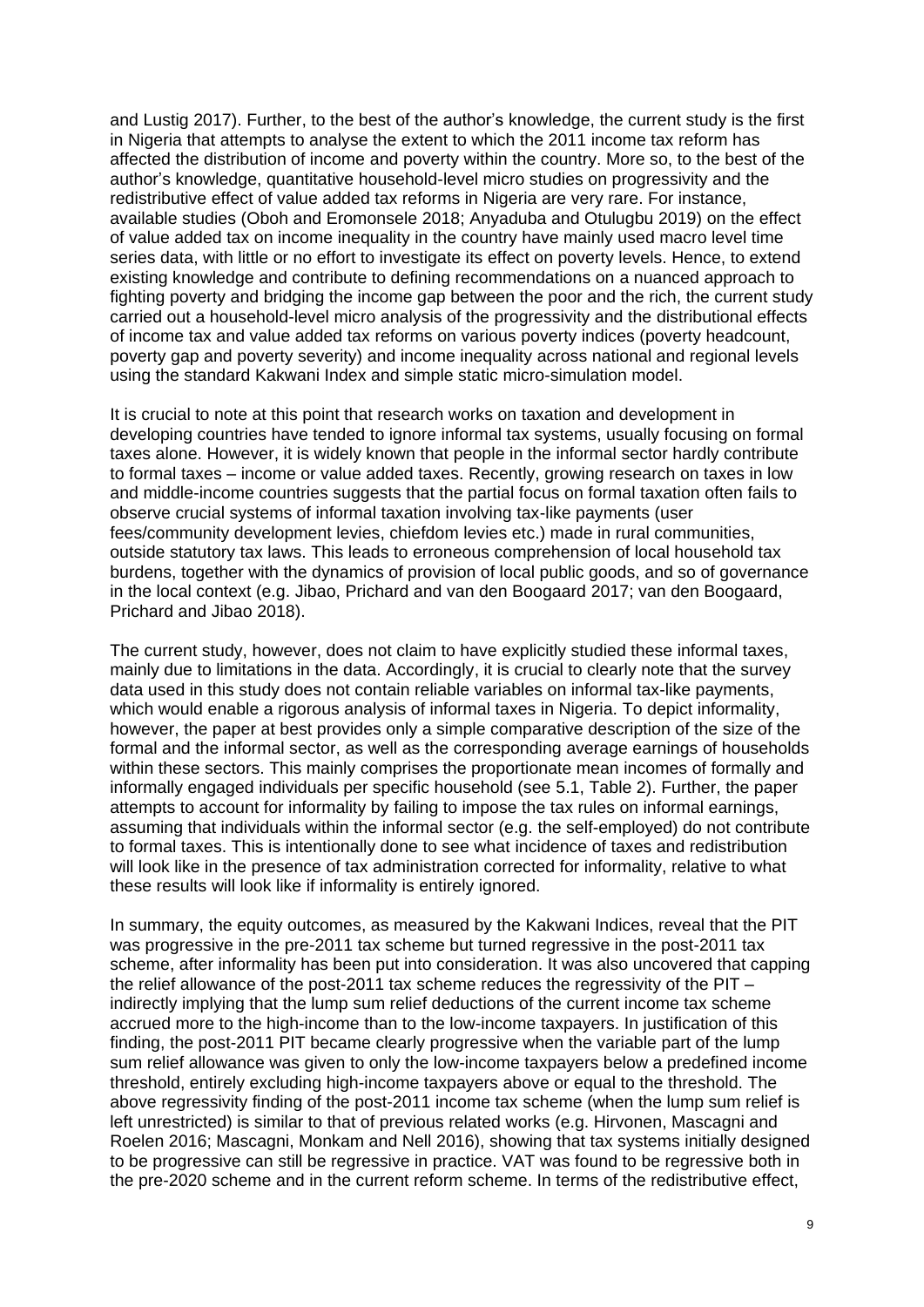the simulation results reveal that although the PIT marginally reduced inequality, it conversely increased poverty in the pre-2011 scheme. More so, the post-2011 PIT negative effect on inequality and positive effect on poverty was found to be minimal. The slight reduction in inequality as measured by the Gini index is consistent with previous works (e.g. Hirvonen *et al*. 2016), reporting a negligible effect of income taxation on overall income distribution. The opposing finding of reduction in inequality and increase in poverty confirms other studies (e.g. Lustig and Higgins 2012; Inchauste and Lustig 2017), suggesting that an inequality-reducing tax system could also be poverty increasing. However, if relatively highincome taxpayers above or equal to a predefined income threshold are entirely excluded from sharing in the variable part of the post-2011 lump sum relief allowance, a larger redistributive effect is observed. The VAT in the pre-2020 scheme was uncovered to marginally increase inequality and poverty in Nigeria. Although the current VAT scheme slightly increased inequality, it considerably increased poverty – a finding similar to what Hill, Inchauste, Lustig, Tsehaye and Woldehanna (2017) reported for Ethiopia. It is further revealed that tax progressivity and the redistributive effect tend to be overestimated when informality is entirely assumed away (i.e. not accounted for).

The current study has several limitations. First, the study is unable to directly apply the tax laws on informal sector earnings, since the informal sector activities evade taxes. Hence, in accounting for informality in PIT, the tax laws have only been directly applied on the formal sector earnings. Further, in an attempt to account for informality in consumption taxes, the study calculated and applied the effective VAT rates on taxable household consumption expenditures. Although this approach is in line with that of some previous studies (e.g. Arunatilake, Inchauste and Lustig 2017; Cancho and Bondarenko 2017; Younger and Khachatryan 2017), it also differs from the approach utilised in some other recent papers (e.g. Bachas, Gadenne and Jensen 2020). The current study shows that even when informality is accounted for, consumption taxes remain regressive, with little or no redistributive effect – a finding in line with those of Arunatilake *et al*. 2017 and Younger and Khachatryan 2017, among others). However, this finding is unlike that of Bachas *et al*. 2020, who show that accounting for the informal sector makes consumption taxes progressive. The varying findings could be attributable to the differing approaches used in addressing informality in consumption. Unlike the survey datasets containing place of purchase data, used by Bachas *et al*. 2020 to proxy informal consumption, the survey data used in the current study does not clearly provide information on the type of stores in which specific purchases occurred (making it difficult to identify informal sector purchases). This presents a limitation, so that the current study is only able to follow other related works in applying effective VAT rates in addressing consumption informality. The second limitation is that the study had no access to administrative data containing the real income tax amount reported by taxpayers. Hence, following existing studies, it obtained a proxy variable for income tax by applying the tax rules on formal incomes of individual households. Third, although the study has accounted for the quality of income variable using the consumption expenditure from the survey data, it still acknowledges the limitations which mainly entail that surveys exclude the top income earners. Also, household surveys are widely known to understate income, since people tend to underreport their own income during survey data collection. Hence, it is assumed in this study that correcting for income underreporting using 'better' collected consumption data provides a 'better' living standard measure for correct analyses. Fourth, this study has not accounted for company income tax (CIT), since there is no properly recorded information in the used survey to account for CIT. Hence, the main analyses in this work only focus on taxes (PIT and VAT) relevant to households, and not on CIT, which involves several uncertain assumptions, making it very difficult to ascertain the distribution of its final economic incidence (Ataguba 2012; Inchauste and Lustig 2017). Fifth, due to data limitations, this study has assumed a very simple static micro-simulation model, unable to study the entire fiscal system, and account for dynamic effect. It has, in a static sense, mainly considered the effect of two specific taxation policies (PIT and VAT), rather than the entire fiscal system. Despite these limitations, the study makes a useful contribution to the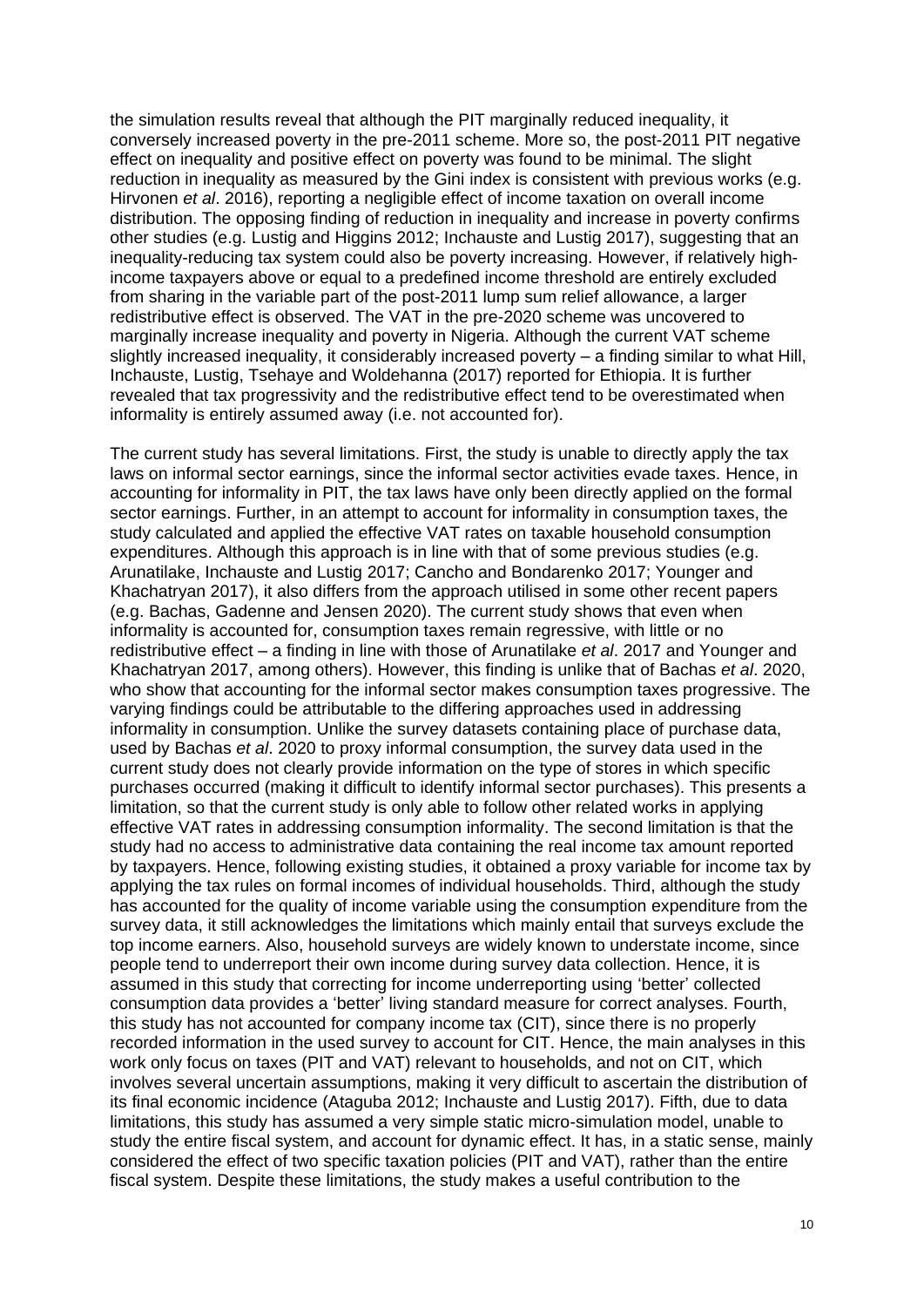discussion of the equity and redistribution implications of tax reforms in developing countries. In line with previous related studies, it specifically shows that tax systems theoretically designed to be progressive can still become regressive in practice. The income tax regressivity found in the current study is mainly attributable to the concentration of the lump sum relief allowance within the top of the distribution. Hence, it is revealed that placing a cap on relief allowance helps to reduce the regressivity of the income tax scheme. Even more interesting is that entirely excluding relatively high-income taxpayers above or equal to a predefined income threshold from sharing in the variable part of the lump sum relief allowance makes the post-2011 PIT clearly progressive. Consumption taxes remain regressive. These all together call for policy attention towards the restriction of the variable part of the lump sum relief allowance in the post-2011 PIT scheme and the adoption of differentiated VAT rates.

The rest of the paper is organised as follows. Section 1 presents a review of previous related literature. Section 2 describes the structure of tax revenue, together with a description of the key insights to the 2011 PIT Act, relative to the old PIT Act in Nigeria. Section 3 lists the objectives of the study. Section 4 describes the dataset and methodology – specifically consisting of data sources, methods for variables calculations, techniques used in accounting for informality and methods for calculating progressivity and the redistributive effect of PIT and VAT. Section 5 details the results and corresponding interpretations. Section 6 discusses and concludes the paper.

## 1 Literature review

In general, there have been many studies on equity (incidence) and the redistributive effect of both PIT and VAT (effect on poverty and income inequality) across the globe. This ranges from studies conducted for developed countries (e.g. OECD countries), to works done for developing countries (selected low- and middle-income countries). In terms of incidence of PIT, most studies, aside from a few (Hirvonen *et al*. 2016; Mascagni *et al.* 2016) have reported this policy instrument to be progressive. For instance, Cubero and Hollar (2010) reported that PIT is usually progressive in Central America. In Bangladesh, Sarker (2006) revealed that those with higher incomes pay a larger fraction of their income in taxes, relative to those households with a smaller income – this implies a progressive income tax in Bangladesh. Nyamongo and Schoeman (2007) analysed reform in income tax progressivity in South Africa and found an increase in progressivity during the first phase of the reform programme, but a decrease in progressivity during the second phase of the reform. This they attributed to the fact that many more new taxpayers entered the tax net, making the distribution of pre-tax income more unequal. In selected OECD countries (e.g. Portugal, Belgium), Warren (2008) disclosed that income taxes are indeed progressive. For the European Union (Greece, Netherlands, Spain, Belgium, the UK), Verbist and Figari (2013) found that the PIT is the most crucial source of progressivity, and hence reduces income inequality. Supporting the above evidence, Inchauste, Lustig, Maboshe, Purfield and Woolard (2015) discovered a progressive income tax system in South Africa, since the richer deciles pay a proportionally higher share of total direct tax collections than their share of market income. Sarah and Kasirye (2015) also uncovered that the Uganda 2012/2013 income tax reform enhanced the progressivity of Pay As You Earn (PAYE) in the country. Inchauste and Rubil (2017) report that the recent changes in income taxes (e.g. increased threshold for the top rate and increased personal allowance) in Croatia made the policy instrument more progressive in relative terms in 2017 compared to 2014, as poorer households paid lower taxes as a share of their incomes. Contrary to the above outcomes, studies such as Hirvonen *et al.* 2016 (for Ethiopia) and Mascagni *et al.* 2016 (for Rwanda) unpacked that tax systems initially designed to be progressive on paper can still turn to be regressive in practice.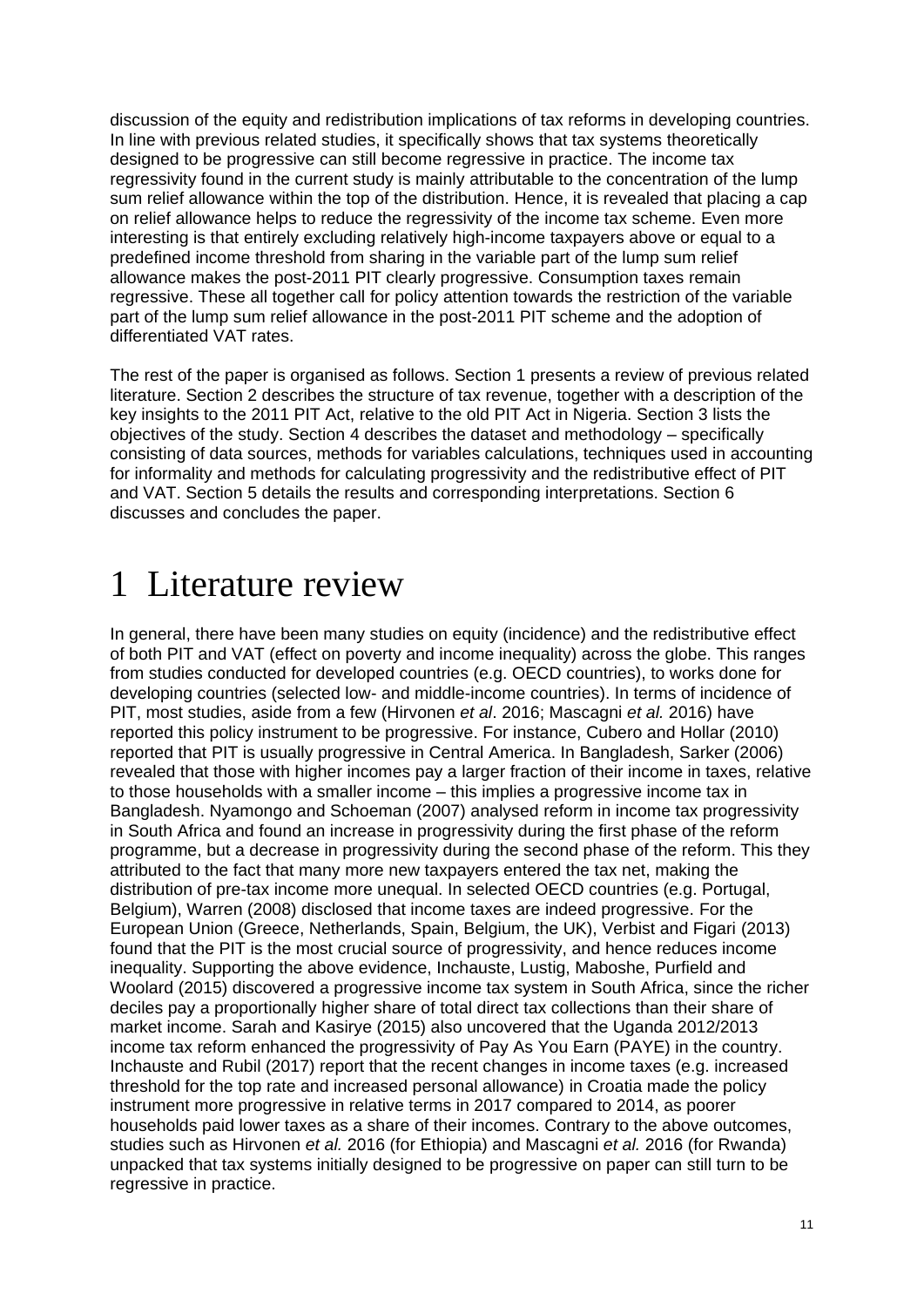Regarding the redistributive effect of PIT, while some extant studies have revealed it to possess negligible effect on income distribution, some other papers (e.g Martinez-Vazquez, Moreno-Dodson and Vulovic 2012; Inchauste *et al.* 2015; Du and Zhang 2018) have shown more significant effect. For example, Cubero and Hollar (2010) revealed that since income taxes contribute a marginal fraction to an already small income tax revenue across Central America, their overall effect on inequality is quite small. Bird and Zolt (2005) reported that income tax alone is not enough to redistribute income in developing countries, since it plays a limited role in reducing income inequality. Engel, Galetovic and Raddatz (1999) found that income tax has little incremental effect on the Gini coefficients in Chile, and this also holds even after significant modification of tax structure in the country. Contrariwise, Inchauste *et al.* (2015) found that since income taxes make up a relatively high share of the GDP, they contribute significantly to the gap between the rich and the poor (income inequality) in South Africa. Similarly, Martinez-Vazquez *et al*. (2012) have shown that progressive income taxes have a positive impact on income distribution, contributing to decreasing inequality, and this effect is more significant the larger the extent of progressivity and the larger the share of GDP that is collected from income taxes for some large panel of countries. The work of Du and Zhang (2018) using the generalised entropy index shows that the 2011 PIT adjustment in China has effectively reduced income inequality, but within the high-income group. Opposing this finding, Hirvonen *et al*. (2016) revealed that income taxation has a negligible effect on Ethiopia's Gini index. In line with Hirvonen *et al*.'s findings, Popescu, Militaru, Stanila, Vasilescu and Cristescu (2019) uncovered that the PIT policy reform in Romania led to a modest effect on income inequality. Causa and Hermansen (2017) found for the OECD countries that the personal income taxes played a less important and more heterogeneous role in income redistribution. In Uganda, Jellema, Lustig, Haas and Wolf (2016) uncovered that PIT engenders a modest reduction in income inequality, whereas Inchauste and Rubil (2017) discovered that income taxes are significantly redistributive in Croatia.

Worthy of note is that the literature provides mixed and varying evidence on the incidence and redistributive effect of VAT across various countries. For OECD countries (e.g. Portugal, Belgium), Warren (2008) reported that the VAT is regressive, though some variations exist across these countries. For instance, VAT in Belgium was found to be less regressive than VAT in Portugal. In the context of developing countries, Faridy and Sarker (2011) uncovered in their study in Bangladesh that VAT is regressive as it is applied at a flat rate regardless of the size of income of the household. In a similar developing country context, Gemmel and Morrissey (2005) disclosed that taxes on goods consumed especially by poor households are mostly regressive, whereas taxes on luxury goods, for example cars, are mostly progressive. In line with these findings, Cubero and Hollar (2010) have shown VAT to be regressive in most Central American countries. Contrary to the above regressivity findings, Rafaqat (2003) revealed that the incidence of goods and services tax (GST) is slightly progressive in Pakistan. Rafaqat attributed this progressivity outcome to the fact that most goods mainly consumed by poor households are excluded from GST in Pakistan. Similarly, Sivashankar, Rathnayake, Jayasinghe and Smith (2017) disclosed the incidence of VAT to be somewhat progressive in the Sri Lanka context. Toe, Diallo, Barhoumi, Towfighian and Maino (2017) uncovered in Benin that VAT is progressively distributed, since richer households account for larger VAT shares. More recently, Bachas *et al.* (2020) revealed through their work that accounting for the informal sector makes consumption taxes progressive in some selected developing economies. For the Dominican Republic, Jenkins, Jenkins and Kuo (2006) also found that VAT is progressive, and that this is so even when the base of the VAT is made more comprehensive. In other words, wealthy households pay effective VAT rates that are on average 2.5 times higher than the rates faced by poor households. In mixed findings, Sarah and Kasirye (2015) show that, in Uganda, when the VAT base is broadened, it becomes progressive for certain goods (e.g. milk), regressive for other goods such as salt and inconclusive for some others such as processed corn. In a more recent study, Thomas (2020) revealed a small extent of progressivity in nearly all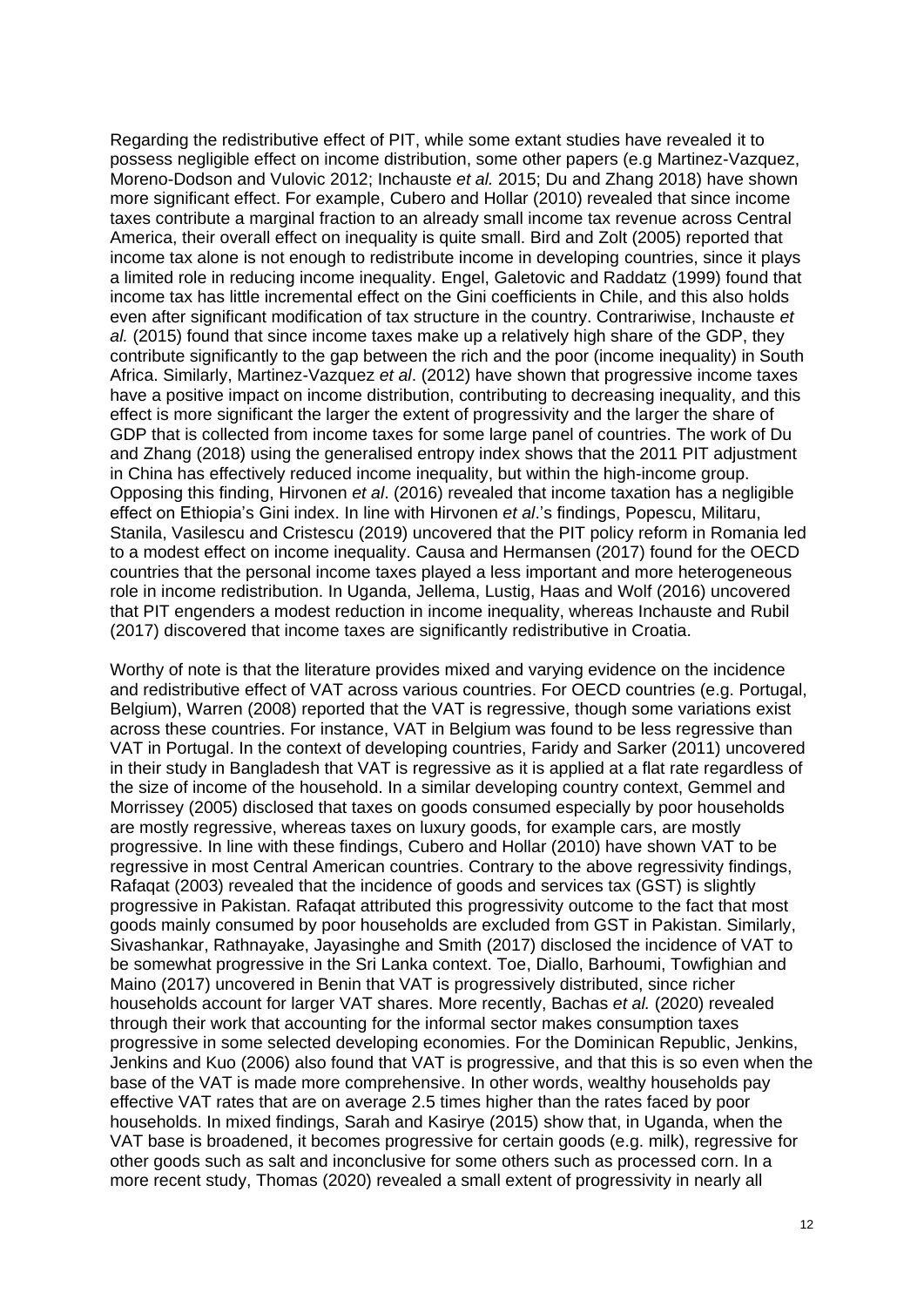selected OECD countries, with the exception of countries such as Chile, Hungary, Latvia and New Zealand involving a negligible proportion of regressivity.

In terms of the redistributive effectiveness of VAT, the current study observed mixed outcomes as well. While some existing studies (e.g. Cubero and Hollar 2010; Toe *et al*. 2017) report a significant redistribution from the VAT policy instrument, others such as Engel *et al*. 1999, Schmutz and Schaltegger 2018 and Thomas 2020 disclose a less significant effect. For instance, in Chile, Engel *et al.* (1999) found that a significant increase in VAT from 18 per cent to 25 per cent resulted in an insignificant effect on after-tax income distribution. Inchauste and Rubil (2017) used a simulation approach to show that in Croatia reducing the statutory VAT rate from 25 per cent to 24 per cent would negligibly reduce inequality but would bring down poverty by 0.21 per cent. Phillips, Warwick, Goldman, Goraus, Inchauste, Harris and Jellema (2018) uncovered that although low VAT rates on commodities, such as foodstuffs and kerosene, reduce poverty, they are not properly directed towards the poorer households in selected low- and middle-income countries (Ethiopia, Ghana, Senegal and Zambia). Toe *et al.* (2017) show that in Benin, although VAT reduces income inequality, it contributes to an increase in the poverty headcount rate. Cubero and Hollar (2010) report that since VAT is an important source of revenue in most Central American countries, its effect on inequality is significant. Similarly, Blasco, Guillaud and Zemmour (2020) recently found that taxes for consumption produce a reasonable rise in the Gini index (ranging from 0.01 to roughly 0.05 points) for a panel of selected countries (Australia, France, Germany, Ireland, United Kingdom and United States). They also concluded that variation across countries in the consumption tax redistributive effect are majorly defined by varying tax rates (ranging 7 per cent to 30 per cent). Opposing the first finding of Blasco *et al*., Schmutz and Schaltegger (2018) used Swiss data to uncover that the current VAT rate has no significant redistributive effects on income inequality. But they also reveal that differentiated VAT rates have some redistributive impact, since households in the higher deciles of consumption expenditures have, on average, a larger share of expenditures taxed at normal VAT rate, relative to households in the lower deciles. For some 27 OECD countries, Thomas (2020) revealed the VAT to possess a minimal redistributive effect, and this comes from the minute extent of progressivity of the tax instrument. Notably, the results of Blasco *et al*. (2020) also revealed that VAT raises the number of people below the line of poverty.

Although the incidence and redistributive effect of PIT and VAT have been well studied across several developed and developing countries, these issues have not been sufficiently addressed in certain low- and middle-income countries – particularly the context of Nigeria. As noted above, related studies in Nigeria (e.g. Egbon and Mgbame 2015) are merely a conceptual analysis of only the incidence of PIT. Some others (e.g. Anyaduba and Otulugbu 2019) which are also partial analyses have only used macro (aggregate) data which is not able to specifically point to individual household taxes and their particular effects on welfare at the micro household level. Hence, the motivation for the current study to fill these gaps.

## 2 Structure of tax revenue in Nigeria

Table 1 below gives a breakdown of the major Nigerian government tax revenue sources, and also identifies specific tax components that were included in the incidence analyses. Overall, Nigeria tax revenue as a share of GDP within the 2018 period was only 6.3 per cent. This is 10.2 percentage points below the African (30 countries) average tax-to-GDP ratio of 16.5 per cent, and also 16.8 percentage points below the Latin American/Caribbean average values within same period respectively (OECD/AUC/ATAF 2020). Of Nigeria's total tax revenue in 2018, direct taxes contributed the largest share of roughly 60 per cent, with the bulk of the share (about 50 per cent) coming from corporate income taxes. This was followed by the total indirect tax proportion of 25 per cent, with the major part of it collected from the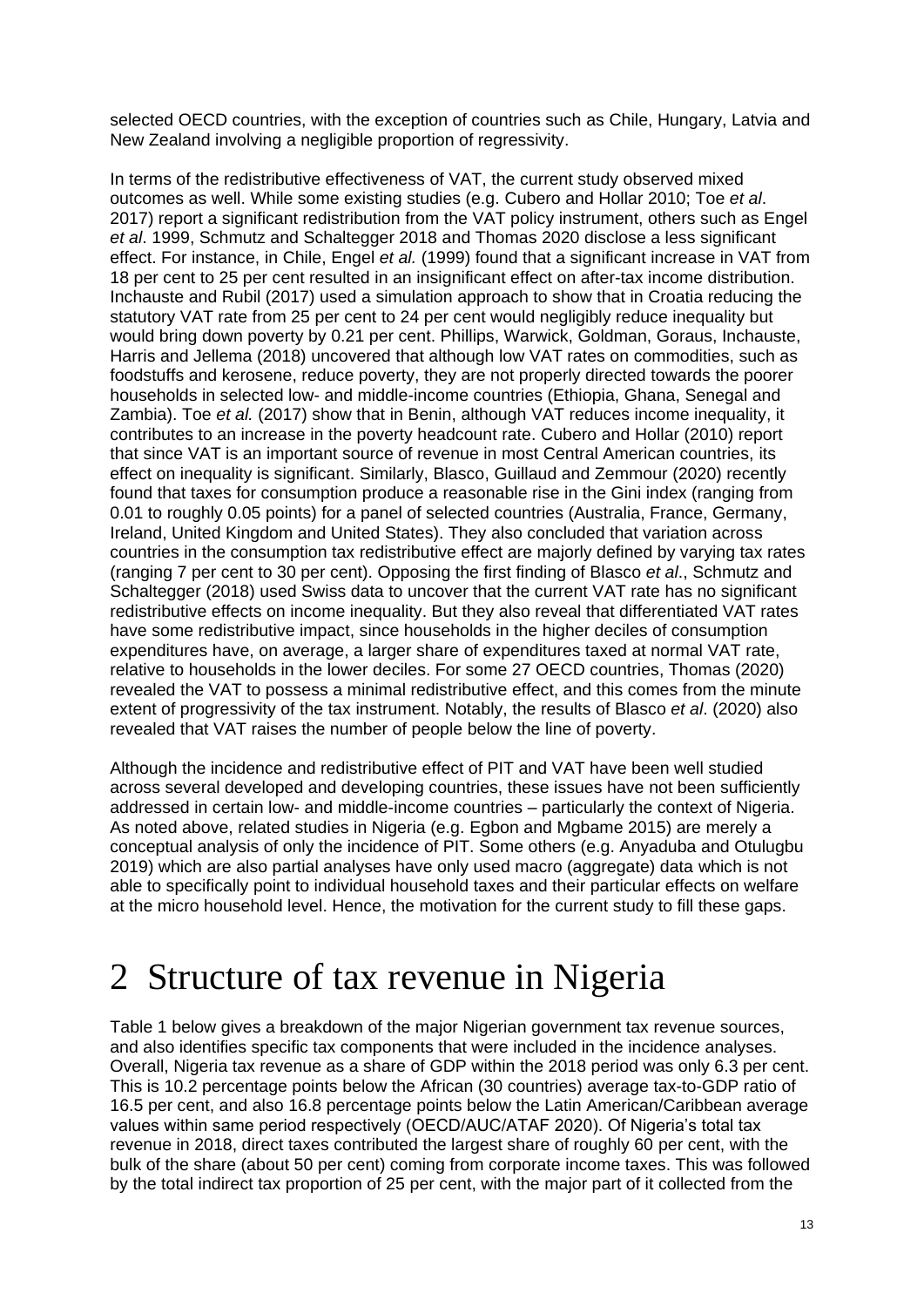value added taxes (roughly 14 per cent). The incidence and redistributive analyses in this paper focus on PIT and VAT, covering about 24 per cent of the total tax revenue collections. These are the main direct and indirect taxes, of which their respective burdens are readily identifiable to specific households. Other direct (corporate taxes) and indirect taxes (e.g. excise and custom taxes) as seen in Table 1 below have been excluded from the analyses following difficulty in attributing the respective taxes to particular households using the Nigeria survey data. Finally, aside from the corporate income taxes and value added taxes contributing 3.2 per cent and roughly 1 per cent shares to the GDP, other tax components individually contribute less than 1 per cent share to the Nigeria GDP in the 2018 period.

| Revenue source                | Total (N' million) | Share of total<br>taxes $(\%)$ | Share of GDP<br>(%) | IA?               |
|-------------------------------|--------------------|--------------------------------|---------------------|-------------------|
| Total tax revenue             | 8,167,037          | 100                            | 6.3                 | <b>No</b>         |
| <b>Indirect taxes</b>         | 2,047,860          | 25.1                           | 1.6                 | No                |
| Value added tax               | 1,108,040          | 13.6                           | 0.9                 | Yes               |
| Excise taxes                  | 55,060             | 0.7                            | 0.04                | <b>No</b>         |
| Custom and import taxes       | 884,760            | 10.8                           | 0.7                 | <b>No</b>         |
| <b>Direct taxes</b>           | 4,910,260          | 60.1                           | 3.8                 | No                |
| Personal income tax           | 798,630            | 9.8                            | 0.6                 | Yes               |
| Corporate income tax          | 4,111,631          | 50.3                           | 3.2                 | <b>No</b>         |
| Social security contributions | 687,080            | 8.4                            | 0.5                 | No                |
| Other taxes<br>.              | 521.837            | 6.4                            | 0.4                 | No<br>- - - - - - |

**Table 1 Structure of tax revenue in Nigeria, 2018**

Source: Author's calculation based on macroeconomic data from the Nigeria Federal Inland Revenue Service (FIRS). Currently, the Nigeria 2018 macro tax revenue composition data is the latest available, detailed and most reliable from the FIRS. Notes: <sup>1</sup> N = Nigeria Naira. IA? = included in incidence analyses?

<sup>2</sup> Social security contributions mainly comprise both employees' and employers' national pension commission and national health insurance varying contributions.

<sup>3</sup> Other taxes mainly comprise taxes on goods and services other than VAT.

### **2.1 Key insights to the 2011 PIT Act, relative to the old PIT Act**

Below, the study examines salient changes in the 2011 PIT Act, relative to the old PIT Act.

The Personal Income Tax (PIT) Act No. 104 of 1993 was the principal act regulating the PIT administration in Nigeria until it was altered as the PIT Act, Cap. P8 Laws of the Federation of Nigeria (LFN) 2004, and subsequently amended in 2011 as the PIT (Amendment) Act 2011. The principal act (pre-2011) states some several separate personal allowable allowances (tax reliefs), which include housing, meals, utilities and other things. But these reliefs were all merged into one in the 2011 Act. For instance, the principle act states that 'Tax shall be payable for each year of assessment on the aggregate amounts of income of every taxable person, for the year, other than the following allowances: rent allowance paid by the employer to the employee not exceeding #100,000 per year; transport allowance of the employee not exceeding ₦15,000 per year; meal allowance of a maximum of ₦5,000 per year; utility allowance of  $\frac{1}{2}10,000$  per annum; and entertainment allowance of  $\frac{1}{2}6,000$  per annum'. However, these separate allowances were abolished and updated in the amended 2011 Act and brought together as one consolidated relief allowance in the computation of the tax liability of an employee (Federal Republic of Nigeria 1993, 2011).

By section 33 of the principal act, an employee is also granted a personal tax relief or allowance of ₦5,000 plus 20 per cent of earned income. But the 2011 act consolidates all these allowances and reliefs to mainly include ₦200,000 plus 20 per cent of gross income. Gross income (or emolument) is defined to comprise in-kind benefits and any other income derived solely from employment. Thereafter, the following deductions are tax exempt under the 2011 act: national housing fund (NHF), national health insurance scheme (NHIS), life assurance premium (LAP), and national pension allowance. After these deductions are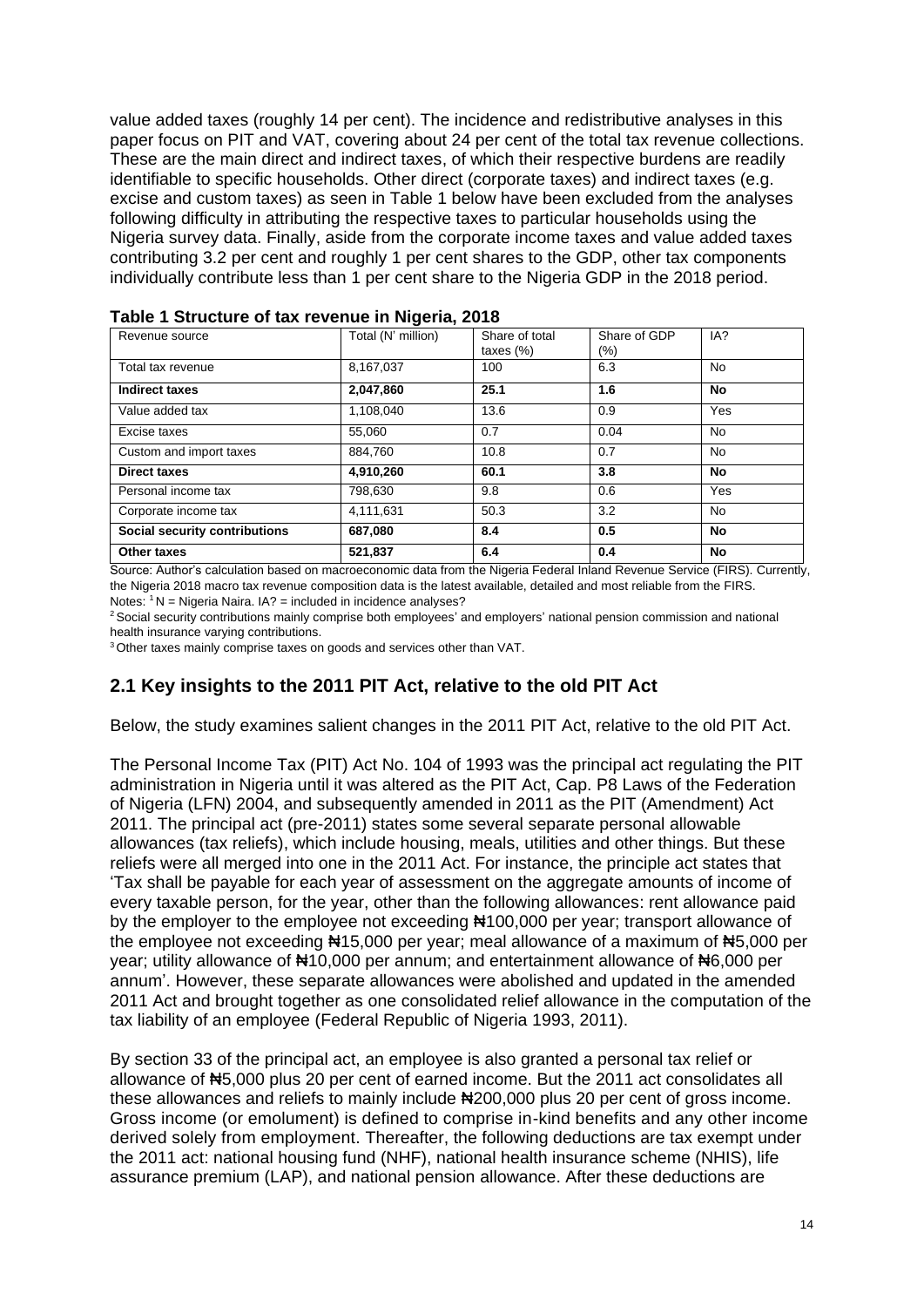made; the remaining balance is taxable in accordance with the new tax table (see Table 10 in the appendix). Notably, the current study has only accounted for the national pension allowance – 8 per cent of income in addition to  $\text{N}200,000$  plus 20 per cent of income (applicable to roughly all Nigerian employees both in the government and private sectors) in the computation of the amount of tax payable in the post-2011 scheme. This is simply because, in reality, deductions such as the NHF, NHIS, and LAP are not usually applicable across all workers. As observed from selected workers' pay slips, for instance, some federal government workers contribute to NHF, but this is not quite applicable to government workers across all levels and most workers in the private sectors. And it is unlikely that the tax authorities will grant these allowances (NHF, NHIS, and LAP) (PricewaterhouseCoopers (PwC) 2012).

Further, the 2011 act increased the minimum tax rate payable by an employee from 0.5 per cent to 1 per cent of the gross income below the minimum taxable income per annum. The graduated rate of income tax is adjusted as follows; the first and last incomes to be taxed in the pre-2011 act are New 20,000 and New 120,000 at corresponding rates of 5 per cent and 25 per cent respectively. However, these were adjusted in the 2011 act to include: the first and last income to be taxed as  $\text{H}300,000$  and  $\text{H}3,200,000$  at corresponding rates of 7 per cent and 24 per cent respectively (PIT Act 1993; PIT (Amendment) Act 2011). For detailed breakdown of these income tax bands and corresponding rates see tables 9 and 10 in the appendix. As noted in the introduction above, the 2011 reforms were designed to reduce the income tax burden of all individuals, mainly the poor people in line with the national tax policy objective of reduction in the burden of direct tax in the country (PwC 2012).

## 3 Research objectives

The broad aim of this research is to assess the equity and redistributive effects of taxation reforms in Nigeria. Specific objectives include:

1. To assess the progressivity of income tax and value added tax reforms in Nigeria.

2. To assess the distributional effect of income tax and value added tax reforms in Nigeria. This second objective is specifically further broken down into:

i. To estimate the effect of income tax and value added tax reforms on poverty levels in Nigeria.

ii. To estimate the effect of income tax and value added tax reforms on income inequality in Nigeria.

## 4 Data and methodology

## **4.1 Data sources**

The study will mainly use the most recent large scale nationally representative survey dataset (i.e. the Nigeria Living Standard Survey (NLSS) 2018/2019) with detailed income and expenditure information. The NLSS is representative of the 36 states in Nigeria and Federal Capital Territory (FCT), Abuja, with its sample covering around 22,110 households. The survey covers a wide and diverse set of socio-economic and demographic data concerning basic needs and the conditions under which households live on a day-to-day basis. It is collected through two major different survey questionnaires. These are the household and the community questionnaires. The current study utilised information from the household questionnaire. The household questionnaire provided information on demographics;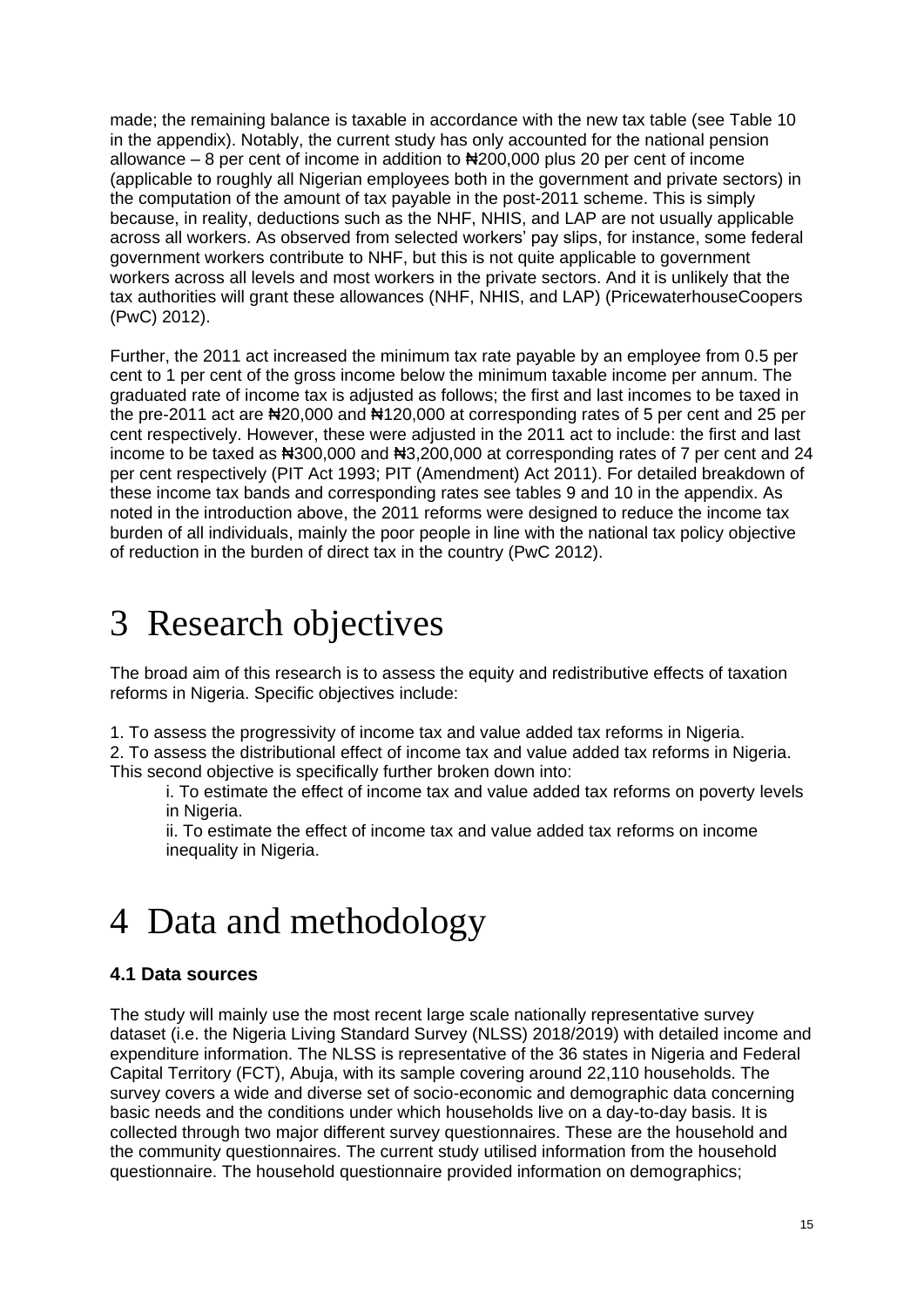education; health; labour; food and non-food expenditure; household non-farm income generating activities; food security and shocks; safety nets; housing conditions; assets; information and communication technology; agriculture and land tenure; and other sources of household income. In terms of the sample size determination, 60 enumeration areas (EAs) were selected per state with ten sampled households per EA. This resulted in an initial sample of 600 households per state and an overall sample size of 22,110 households. The survey is produced by the Nigeria NBS with technical assistance from the World Bank. Financial support for the survey came from the Federal Government of Nigeria, the World Bank, and the National Social Safety-Net Coordinating Office (NASSCO).<sup>4</sup>

### **4.2 Variables calculations (computing taxes, and adjusting for income underreporting)**

First, the tax information is not directly reported in the NLSS, so the study cannot use the 'Direct Identification Method' to directly obtain the taxes. Hence, as suggested in Lustig and Higgins 2012, the current study used the 'Simulation Method' i.e. it calculated the taxes (PIT and VAT) from available information in the survey (income and consumption expenditure data), assuming that the economic burden of PIT and VAT is borne by the income earner and the consumers in line with conventional tax incidence analyses. Second, the survey contains a detailed income module that attempts to measure household income as correctly as possible. However, in measuring the living standard of the household, consumption expenditure has been widely noted to be easier to collect in household surveys, less prone to fluctuations, and as a result more reliable than household income (Deaton and Zaidi 2002). More so, household surveys have a tendency of under-computing incomes, because people might on purpose or by accident underreport their own incomes, surveys might fail to ask sufficient questions to capture certain categories of income, and on the whole miss top income earners in the society (Atkinson, Piketty and Saez 2011). Consequently, income is measured with significant error, and failing to adjust for income underreporting in the current study involving the imputation of income taxes to households by applying the prevailing tax laws would lead to underestimation of the incidence and redistributive effect of the PIT. Hence, this makes its direct use in this study less appealing.

In this study, however, using consumption data directly poses a significant challenge, since the tax simulation requires applying tax rates on wage income component alone. That is, out of other income components, the proportion of labour income in total consumption will be determined. In Nigeria, for instance, income taxes are mainly paid by employees in the formal sector, so that PIT is calculated separately based on the PAYE system for paid employment, rather than being applied to the aggregate income components. Hence, to attempt to deal with this issue, the study followed Hirvonen *et al*. 2016 to use the following steps. First, this study calculated the shares of household total income coming from different income sources (agricultural and labour wages, crop income, livestock income, income from self-employment, and other income (e.g. income received from land and non-land assets)). Second, it multiplied these shares by the total consumption of the household, dividing the household consumption into the income components. Finally, it applied tax rates on the labour wage component before re-computing the total household consumption variable. By following this process, however, the work might judge too highly the total tax payments for households that have more than one wage earner. However, it is crucial to note that the majority of households in the data have only one wage earner. By taxing incomes at the household level together, rather than separately, the study applied higher marginal rates on relatively high incomes. To account for household size, this work utilised per capita measure in adjusting aggregate consumption. 5

<sup>4</sup> The 2018/2019 NLSS dataset can be accessed through the following link:

http://microdata.worldbank.org/index.php/catalog/3827

<sup>5</sup> Consumption aggregate should be adjusted to account for household size, using per capita or equivalence scale measure. The current study chose per capita estimate, since it is mostly commonly available and because the existence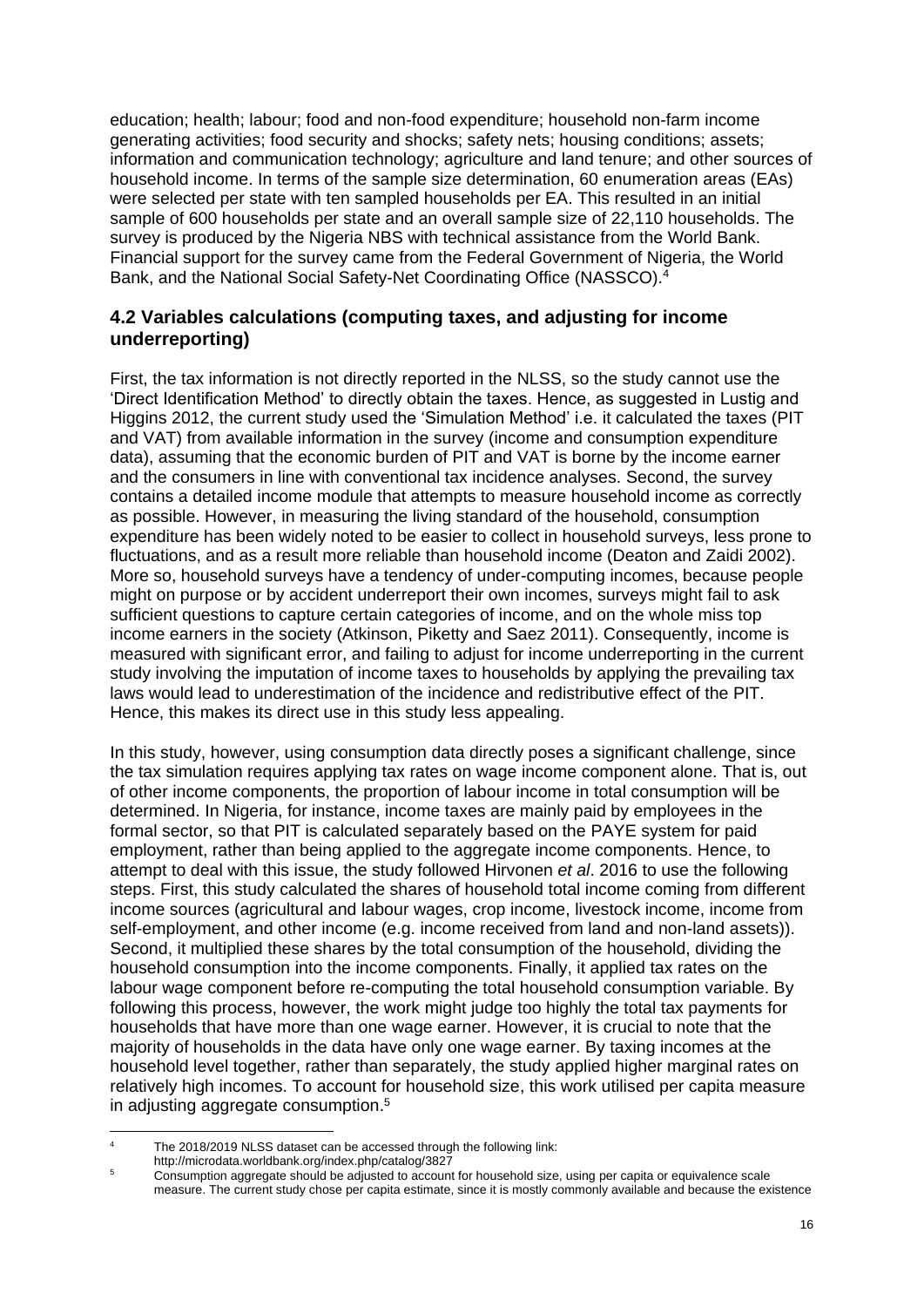### **4.3 Accounting for informality in PIT and VAT**

Informality in payment of personal income tax was accounted for by following existing related studies (e.g. Younger and Khachatryan 2017; Cancho and Bondarenko 2017) to assume that only formal sector employees pay taxes, while self-employed individuals and employees of the informal sector do not pay taxes. Indeed, this is applicable to Nigeria, where individual income taxes are assumed to be mainly paid and borne by labour in the formal sector (Adekanola 1997). This implies that informal sector workers tend to dodge income taxes and hence may not share in the burden. In Nigeria, taxes are mainly paid by employees in the formal sector, since there are records, and they are deducted from the source (Adekanola 1997). The self-employed jobs that tend to evade taxes in the country mainly comprise activities in the informal sector. These activities, as defined in section 9 (non-farm enterprises and income generating activities) of the household questionnaire comprise carwash, metal worker, mechanic, carpenter, tailor, barber, hawking or selling anything on the street, bar, and food stand businesses etc. Because these activities are likely to evade taxes, this study did not apply the tax rules on them, instead, it applied taxes on the labour income of formally employed individuals. This enabled us not to overestimate the income tax effect in Nigeria.

In terms of value added tax, informality also exists (i.e. evasion on payment of VAT). Purchases in rural areas and informal sector establishments (markets) are more likely to evade tax. VAT evasion can either be modelled by assuming that those who purchase goods in certain areas are tax evaders, or by assuming effective VAT rates that reflect rates paid in reality, instead of statutory rates which can overestimate the impact of indirect taxes on income (Rajemison, Haggblade and Younger 2003). However, there is a lack of quality data on places of purchase of consumption items. In other words, it is not possible for the study to know from the NLSS data whether a household bought something from a business firm that pays VAT or not. Moreover, prices at firms that do not pay VAT are likely the same as those that do pay VAT, with the benefits of non-payment going to the owners of the firm. This implies that households suffer the burden of the tax regardless of the tax status of the seller (Arunatilake *et al*. 2017). Hence, to account for informality and evasion of value added tax, this study followed related papers (e.g. Jellema, Wai-Poi and Afkar 2017; Arunatilake *et al*. 2017; Younger and Khachatryan 2017) to apply an effective VAT rate (rather than the statutory rate) to all household purchases excluding exempt goods. The effective rate of the VAT was calculated as the ratio of total VAT revenue collections to the total consumption value of all goods subject to VAT (the taxable base). The proportion of VAT was then estimated by applying the effective rate to household expenditures, excluding the exemptions provided by the tax code. Although this approach is in line with that of the previously mentioned studies, it also differs from the approach utilised in some other recent papers (e.g. Bachas *et al*. 2020). Unlike the survey datasets containing place of purchase used in Bachas *et al*. to proxy informal consumption, the survey data used in the current study does not clearly provide information on the type of stores in which specific purchases occurred (making it difficult to identify informal sector purchases). This presents a limitation, so that the current study is only able to follow other related works in using effective VAT rates in addressing the consumption informality issue.

### **4.4 Method to assess the progressivity of PIT and VAT**

To measure the progressivity of PIT and VAT, the study utilised the Kakwani Indices relevant in financing incidence analysis, which have been applied in several related studies (e.g. Lustig, Pessino and Scott 2013; Inchauste *et al*. 2015). The Kakwani Index helps to reveal whether a given tax financing tool is progressive, regressive or proportional relative to ability to pay (i.e. income). Of importance to mention is that there are various methods in the

of many different equivalence scales weakens comparability of estimates (see United Nations University World Institute for Development Economics Research (UNU-WIDER) 2021).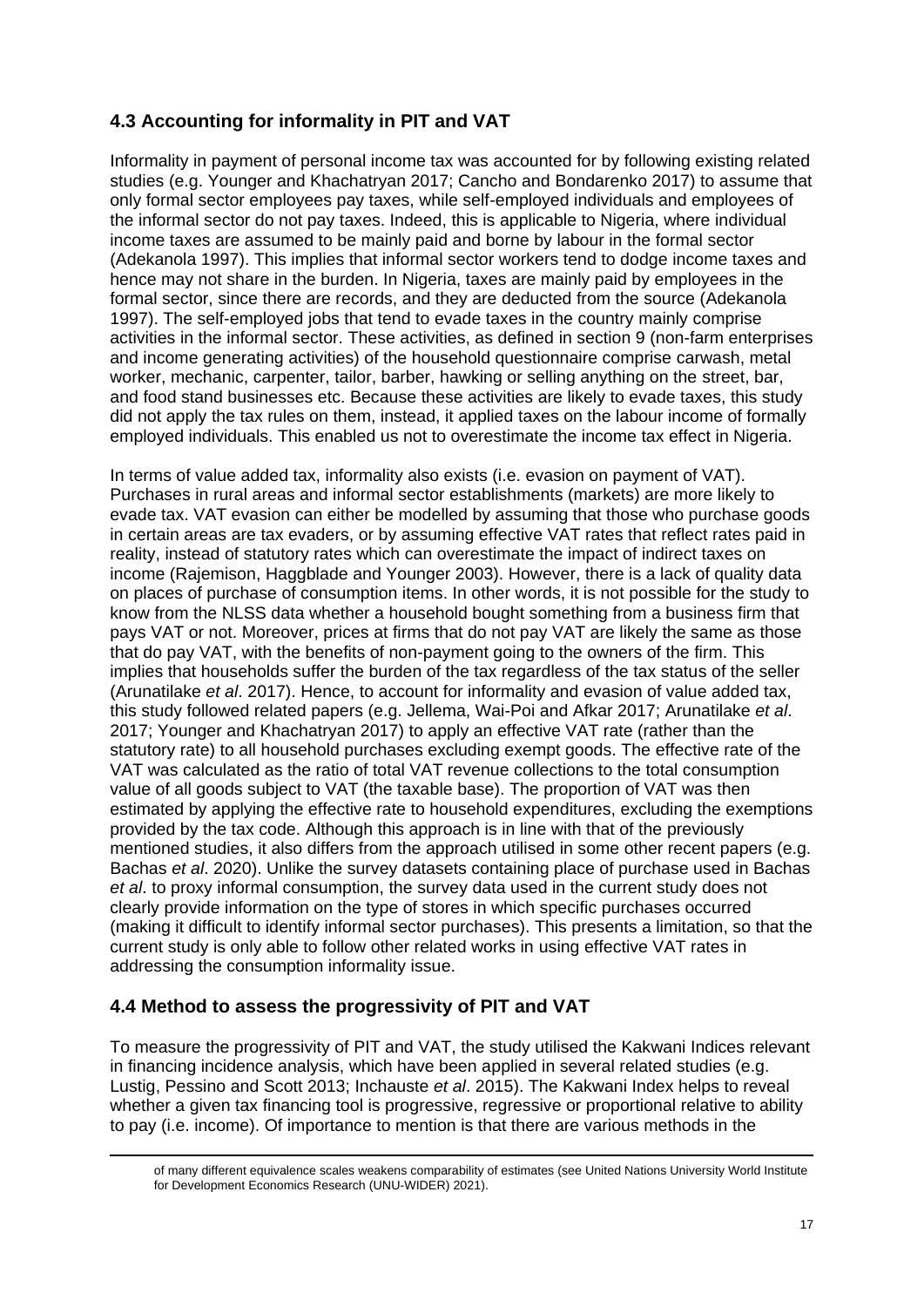literature for assessing progressivity. The easiest approach employed by some authors involves the comparison of various quantile proportions of income spent on payments (tax) to try to get at progressivity (Lyon and Schwab 1995). This begins by categorising households into quantiles (e.g. quintiles, deciles). For each share of the quantiles, income spent on taxes is computed. Progressivity is then determined by considering how the ratios (analogue of average tax rate) vary across quantiles. This method, however, has some limitations. First, it is not sensitive to changes that may occur close to the cut-off points for categorising households. Second, it does not show a complete picture of how the ratio of tax payments to income vary across the entire income distribution, and the precise magnitude of progressivity cannot be obtained simply by looking at these ratios (Musgrave and Thin 1948; Kakwani 1977). In response to these limitations, some more formal indices and curves in the form of the Lorenz curve, Gini index, concentration curves and indices have been developed and used in the appraisal of progressivity. Another is the Musgrave and Thin index, which simply compares inequality in pre-payment income with that of post-payment income (Musgrave and Thin 1948). However, this method has been criticised on the grounds that it mainly measures redistributive effects, instead of pure progressivity (Kakwani 1977). More so, this method is not invariant to scaling payment rates by a constant positive scalar. For instance, when all payments are increased by a given J per cent, progressivity increases. Kakwani noted that this process is not consistent with the definition of progressivity (i.e. a relative measure as opposed to an absolute measure). A measure of progressivity should not capture this effect because it measures deviations from proportionality (Kakwani 1977). As a result, the application of the Musgrave and Thin method in present day empirical usage has been limited. Hence, to deal with these limitations, Kakwani proposed an index for assessing progressivity. The Kakwani Index, which has become widely used in public economics, compares the concentration curve of tax payments with the Lorenz curve of pre-payment income.

To follow up on informality, the study provides estimates of Kakwani Index both without (formal plus informal incomes) and with informal sector correction (formal income taken alone) to enable comparison. For the incidence of income taxes, the study applied the income tax table to both the formal and informal incomes, computed their corresponding taxes, and then added them together. It then applied the added total taxes in the incidence analyses. Note that this is intentionally done, in order not to differentiate the effect of formal and informal incomes in the initial instance. Then, to enable comparison, the study accounts for informality by repeating the incidence analyses using taxes computed from only the formal incomes, ignoring the informal incomes. In terms of the VAT, the study has also presented incidence estimates both without informal sector (using statutory rate), and with informal sector correction (by applying effective rate) so as to enable comparison between the two.

#### **4.5 Method to assess the redistributive effect of PIT and VAT**

Progressivity analyses reveal the extent to which tax payments deviate from proportionality, but do not reveal how the distribution of income and poverty is affected by this deviation. The distributional effect of tax payments is mainly measured through the redistributive effect analysis. For instance, the redistributive effect quantifies how much more unequal (or equal) tax payments make the distribution of income (Ataguba 2012). Initially, the study aimed to use the Duclos, Jalbert and Araar (DJA) (2003) decomposition method in carrying out the distributional effect of tax payments. However, this method presents some challenges, one of which is that it requires some normative choice of values of parameter of aversion to reranking inequality (change in the order of distribution), and parameter of aversion to horizontal inequality (increase in overall income inequality resulting from unequal treatment of equals) (Duclos *et al*. 2003). Further, it is only based on inequality measure. This implies that it mainly examines only the income redistributive effect of tax payments (effect of taxes on income inequality alone) (Ataguba 2012) and is unable to account for its effect on poverty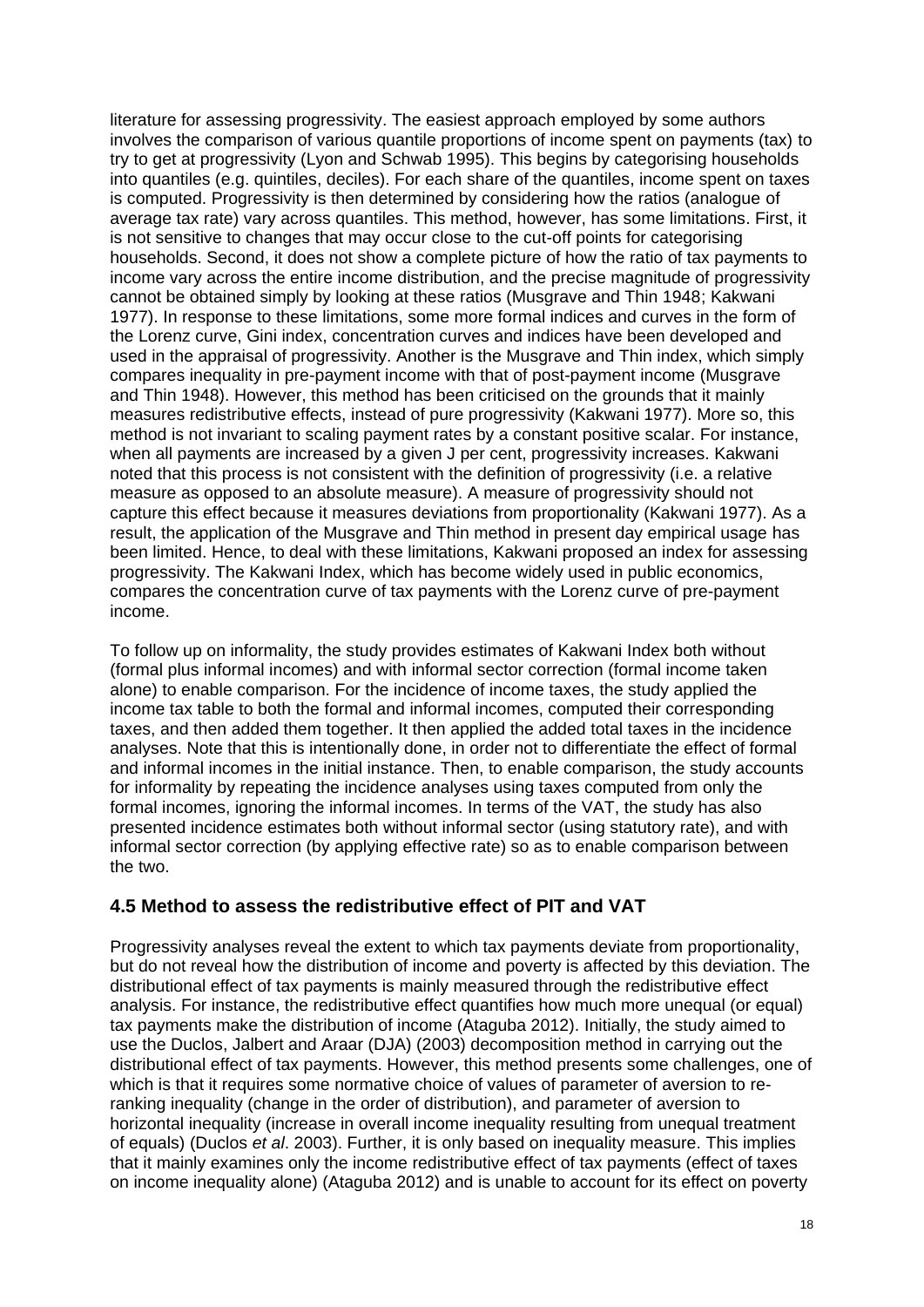levels. This is a crucial aspect, as a tax system could decrease inequality but still lead to higher poverty levels (Inchauste and Rubil 2017). Hence, to analyse the effect of tax payments (income tax and VAT) on both inequality and poverty, the current study follows extant literature (e.g. Inchauste *et al.* 2015; Hirvonen *et al.*, 2016; Inchauste and Rubil 2017) to use basic incidence analysis by constructing a simple static micro-simulation model.

The redistributive analysis using the micro-simulation model involved the computation of the inequality and poverty measures using total income/consumption variables adjusted for PIT/VAT. To adjust total income for PIT, the study first selected from the survey the taxable income components (i.e. wage/labour income). Next, it applied appropriate tax rates on this income component to get net wage income. Next, it recalculated the total incomes by adding the net wage incomes to the other non-adjusted income components (agricultural wages, crop income, and livestock income) in the survey. The final step involved the recalculation of the inequality and poverty measures using the new income total. Adjusting consumption aggregate for VAT followed a similar process. The study first selected and added up the vatable items from appropriate sections of the household survey. Next, it applied the VAT rate on the sum of the vatable items, so as to get the value of these items. Next, it recalculated the consumption aggregate by adding the net vatable items' value to the other unadjusted items (i.e. the items that are VAT exempt). The final step consisted of the recalculation of the inequality and poverty measures using the new consumption aggregate. The details of the micro-simulation method are provided below.

To simulate the poverty and inequality effects of taxation reforms, six simple micro equations were estimated. The first three simple equations are: total income for the base scenario; total income adjusted for the pre-2011 income tax scenario; and total income adjusted for the post-2011 income tax scenario. The second three simple equations are: total consumption for the base scenario; total consumption adjusted for the pre-2020 value added tax scenario; and total consumption adjusted for the 2020 value added tax scenario. These are detailed below.

#### **Base income tax scenario:**

Total income in the base scenario (totinc) is formed of labour wage (labour), crop income (crop), livestock income (livestock), fishing income (fishing), self-employment income (selfemployment), transfer income (transfer) and other income (other). This is described below as:

totinc = labour + crop + livestock + fishing + self-employment + transfer + other  $(1)$ 

#### **Pre-2011 income tax scenario:**

This scenario involves the analysis of redistribution using the pre-2011 income tax structure (see Table 9 in the appendix). The study applied the tax structure on the labour wages alone (in accounting for informality) and on both the labour wages and self-employment income (in ignoring the existence of the informal sector). Hence, the labour and self-employment variables in equation 1 above become net labour and net self-employment as described in equation 2 below:

 $totinc(n1) = netlabour(n1) + crop + lives tok + fishinq + netself-emblovement(n1) + transfer +$ other (2)

Where: totinc(n1) is the total income after taxes under the pre-2011 income tax structure, whereas netlabour(n1) and netself-employment(n1) are labour wage and total selfemployment income after taxes based on the pre-2011 income tax structure, respectively.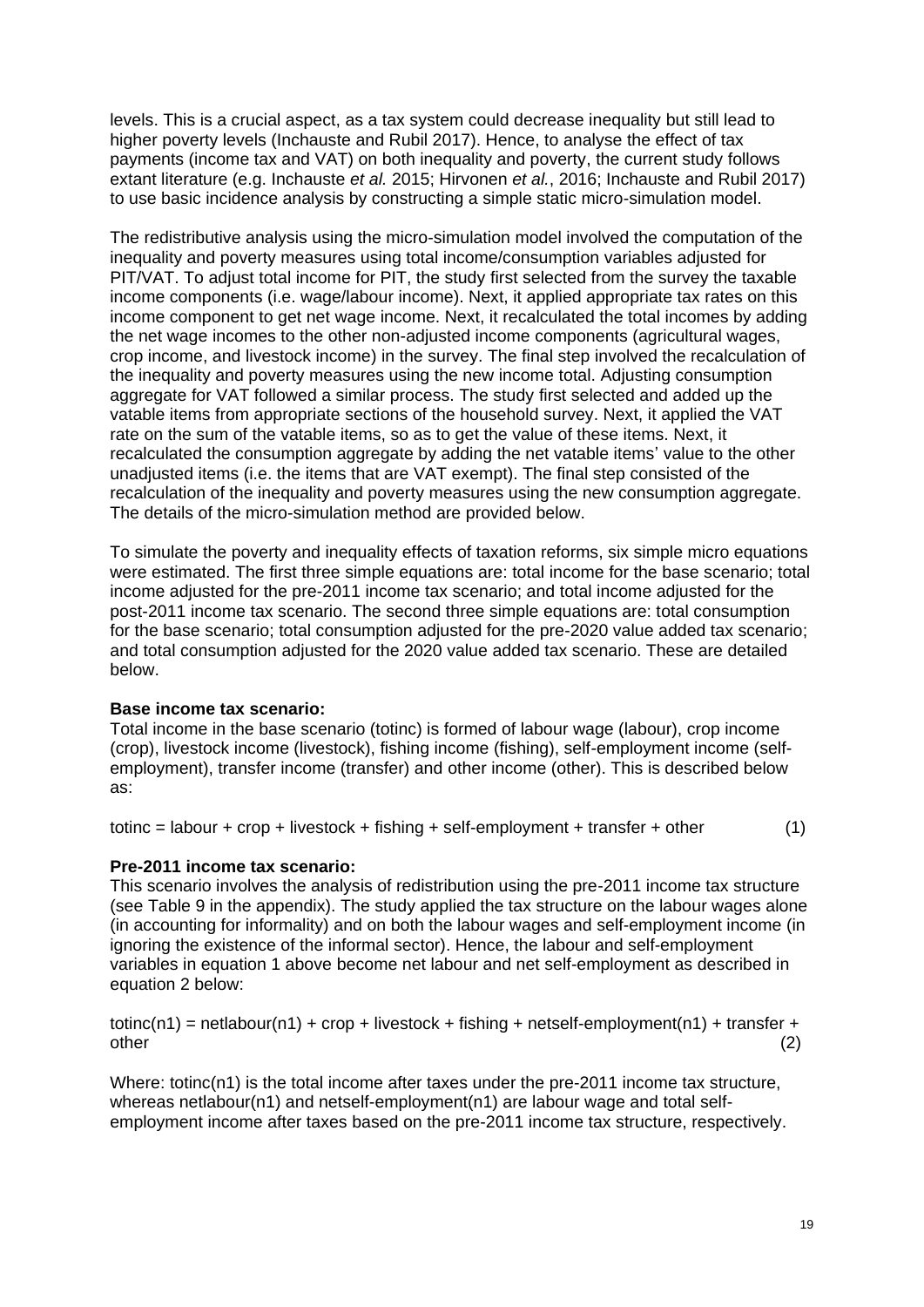#### **Post-2011 income tax scenario:**

This scenario involves the analysis of redistribution based on the post-2011 income tax structure (see Table 10 in the appendix). The study applied the tax structure on labour wages alone (in accounting for informality), and both the labour wages and total self-employment income (in ignoring the informality effect) as in equation 3 below:

 $totinc(n2)$  = netlabour(n2) + crop + livestock + fishing + netself-employment(n2) + transfer + other (3)

Where: totinc(n2) is the total income after taxes under the post-2011 income tax structure, whereas netlabour(n2) and netself-employment(n2) are labour wage and total selfemployment income after taxes based on the post-2011 income tax structure, respectively.

#### **Base VAT scenario:**

Total consumption in the base scenario (totcons) is formed of vatable items (vatable), nonvatable items (nonvatable), other non-food items (nonfood), and total food items (food). Note that this computation still gives the same value as the totalcons data in the survey, since above mentioned components form total household consumption. The total consumption for the base scenario is stated below as:

 $totcons = vatable + nonvatable + nonfood + food$  (4)

#### **Pre-2020 VAT scenario:**

This scenario involves the analysis of redistribution using the pre-2020 VAT rate of 5 per cent (2.5 per cent effective rate). The study applied the 2.5 per cent effective rate on vatable items. Hence, the vatable variable in equation 4 above becomes netvatable $(0,1)$  as described in equation 5 below:

$$
totcons(n1) = netvatable(n1) + nonvatable + nonfood + food
$$
 (5)

Where: totcons(n1) is the total consumption after VAT using the pre-2020 VAT rate, whereas netvatable(n1) is vatable items after VAT proportion is subtracted. This is based on the pre-2020 VAT rate.

#### **2020 VAT scenario:**

This scenario involves the analysis of redistribution using the recent 2020 VAT rate of 7.5 per cent (3.8 per cent effective rate). The study applied the 3.8 per cent effective tax rate (ETR) on vatable items. Hence, the vatable variable in equation 4 above becomes netvatable $_{(n2)}$  as described in equation 6 below:

| $totcons(n2) = netvatable(n2) + nonvatable + nonfood + food$ |  |
|--------------------------------------------------------------|--|
|--------------------------------------------------------------|--|

Where: totcons(n2) is the total consumption after VAT using the 2020 VAT rate, whereas netvatable(n2) is vatable items after VAT using the 2020 VAT rate.

Further, the redistributive effect was measured through inequality (Gini coefficient) and poverty measures (poverty headcount, gap and severity).<sup>6</sup> The Gini coefficient, a very useful measure of inequality in a distribution, calculates the difference between all income pairs in the data, and the total of all absolute differences. This total is then normalised by dividing it by the population squared times the mean income. The Gini index scales between zero and one. Zero indicates perfect equality, and one measures perfect inequality. The study also uses the Lorenz curve to present the overall income inequality. Graphically, the Lorenz curve

The poverty and inequality (Gini coefficient) measures were calculated using the user-written 'egen inequal' (Lokshin and Sajaia 2006) and 'fastgini' (Sajaia 2007) routines in Stata 14 respectively.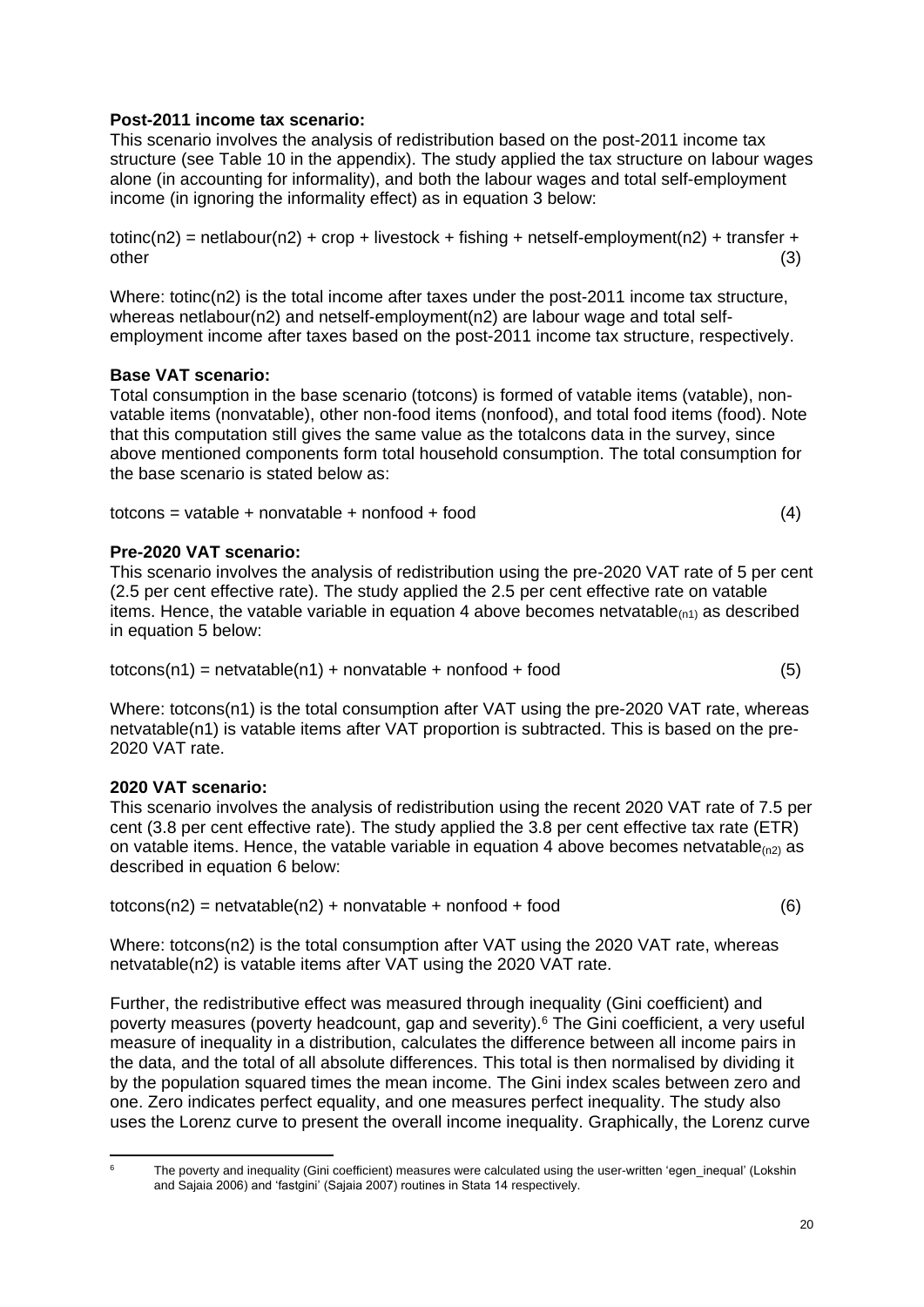consists of a vertical axis that represents cumulative income shares and a horizontal axis that measures the cumulative population. A 45-degree line in this graph represents perfect equality (similar to the Gini coefficient equals to zero). Contrariwise, if the Lorenz curve lies flat over the horizontal axis until the last person and vertical for the last person in the population, then we have the line of perfect inequality (i.e., the Gini coefficient equals one). In other words, the Lorenz curve and the Gini coefficient are inter-linked. Simply put, the Gini index is twice the area between the line of equality (45-degree line) and the Lorenz curve. The demerit of the Gini coefficient is that it only measures overall inequality within the country. However, policy makers in low- and middle-income countries are often more interested in the poorest section of the society. Consequently, this study is motivated to also simulate effects of taxes on poverty. To achieve this, the paper utilised the Foster, Greer, and Thorbecke (FGT) (1984) class of poverty (indices) measures, comprising of the poverty head count index, poverty gap index, and the poverty severity index. The poverty head count indicates the share of people that are under the poverty line. The poverty gap estimates the total poverty shortfall of the poor as compared to the line of poverty. Finally, the poverty severity indicates the squared proportional shortfall from the poverty line. This is based on how the poverty line is determined in the country.<sup>7</sup> This basis correctly fits the current study, since the NLSS used as the source of data was initially designed to accurately measure poverty in Nigeria.<sup>8</sup>

In the redistributive effect estimates, the study also followed up on informality. It also provided results of the micro-simulation both with and without informal sector correction to ease comparison. For the redistributive effect of income taxes, the study applied the income tax table to both the formal and informal incomes, calculated their corresponding taxes, and then added them together. It then applied the added total taxes to measure their redistributive effects. Note that this was intentionally done, in order to ignore the separated effect of formal and informal incomes. Further, to make comparison possible, the study then accounted for informality by repeating the redistributive analyses using taxes computed from only the formal incomes, ignoring the informal incomes. In terms of the VAT, the study also presented comparative redistributive estimates by differently applying the statutory rates and effective rates. Of importance to note here is that the study attempts to provide a comparative descriptive analysis of the size of the formal and the informal sector, together with their corresponding average earnings, comprising proportionate mean incomes of formally employed and informally engaged individuals per household (see Table 2).

### **4.6 Micro-simulation of the relief allowance structure in the 2011 PIT Act**

To shed more light on the redistributive effect of PIT, this section employs the static microsimulation technique to capture how the pre-tax income distribution changes when the legally mandated lump sum relief allowance (deductions) in the current PIT scheme is modified/regulated. This subsection aims to test the extent of change that will occur in progressivity and redistribution when lump sum relief allowance in the post-2011 PIT is regulated. Drawing on the micro-level data for each individual household, the study simulates the lump sum relief allowance regulations for four varying counterfactual scenarios.

In scenario one, the study only capped the fixed part of the relief allowance at  $\text{H}100,000$ , without altering the variable part. In scenario two, the study capped both the variable and the fixed parts of the relief at 10 per cent and  $\#100,000$  respectively. In scenario three, the study gave the variable part of the lump sum relief allowance to only the low-income taxpayers below a predefined income threshold, entirely excluding high-income taxpayers, and then

<sup>7</sup> In Nigeria, the official poverty line is based on the 'cost of basic needs approach' referred to as the monetary value of food and non-food expenditures needed for an individual to achieve a basic level of welfare (NBS 2020). Currently, this total monetary value for Nigeria equal 137,430 Naira (NLSS 2018/2019). This value has been utilised in calculating poverty in this study.

The NLSS is the official survey that serves as the basis for measuring poverty and living standards in Nigeria.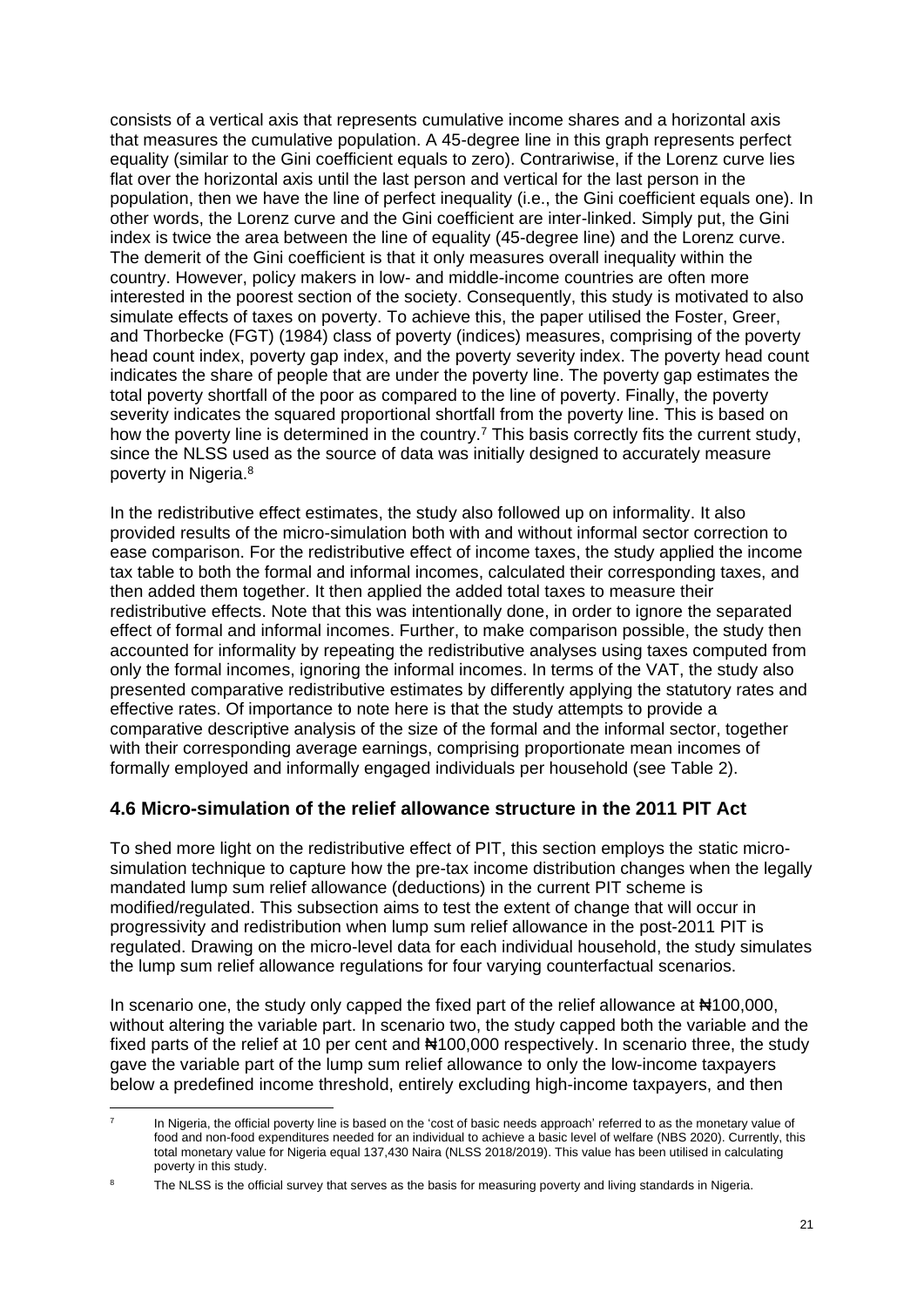gave the fixed part of the relief to all taxpayers. In scenario four, the fixed component was given to all taxpayers plus the variable part. But the variable part was multiplied by a certain predetermined (fixed) amount. Hence, the variable part did not grow beyond the predetermined level. Next, the statutory tax rates and tax tables were employed to simulate the new tax liabilities and after-tax income for each individual household under the varying scenarios. Finally, the progressivity and redistributive effect were calculated using the PIT modified in line with the predesigned counterfactual scenarios. The baseline and simulated scenarios were calculated as follows:

**Baseline scenario:** The variable and fixed parts of the lump sum relief allowance (CRA) without cap. This is accounted for using  $Y_0 - T_0$ , where  $Y_0$  is gross income and  $T_0$  refers to income tax liabilities.

**Scenario one:** The fixed part of the CRA is capped at ₦100,000. This is accounted for as  $Y_0 - T_1$ , where  $Y_0$  is gross income and  $T_1$  refers to simulated tax liabilities when only the fixed part of the relief allowance is capped at  $\text{H}100,000$ .

**Scenario two:** The variable and fixed parts of the CRA are capped at 10 per cent and  $\text{N}100,000$  respectively. To account for this, the study uses  $Y_0 - T_2$ , where  $Y_0$  is gross income and  $T<sub>2</sub>$  refers to simulated tax liabilities when variable and fixed parts of the CRA are capped at 10 per cent and ₦100,000 respectively.

**Scenario three:** All the variable components (20 per cent + 8 per cent) were provided only for income taxpayers below a predefined income threshold ( $\text{A}314,000$ ), excluding taxpayers above or equal to this threshold (see more details below). Then the fixed component (₦200,000) was given to all income taxpayers. Note that the individual households above or equal to this predefined income threshold are the high-income taxpayers who do not get the variable component at all. To account for this, the study uses  $Y_0 - T_3$ , where  $Y_0$  is gross income and  $T_3$  refer to simulated tax liabilities when all the variable parts are provided to only income taxpayers below the predefined income threshold and the fixed part is provided to all income taxpayers. Section 4.6.1 below provides more details on the determination of the eligibility standard.

**Scenario four:** This is an alternative to scenario three above. Analysis of this scenario shows that it yields results very similar to scenario three above. Consequently, the study has intentionally not disclosed its corresponding outcomes in the result section – for the sake of conciseness. <sup>9</sup> Here, the fixed component is given to all income taxpayers plus the variable part (28 per cent) of a certain small fixed amount. That is, the variable part is multiplied by a given predetermined amount, so that its variable nature is completely constrained within a predetermined level. Here, the study fixed the certain amount to 28 per cent times the value of the predefined income threshold in scenario three. Hence, both the low- and high-income taxpayers take share in the fixed and variable relief components, but as previously mentioned the variable part of the relief is restricted from growing beyond the predefined income threshold.

#### *4.6.1 Defining eligibility criterion for lump sum relief allowance distribution across individual households in the middle/low-income category*

To define a threshold that will enable the proper distribution of the variable part of the lump sum relief allowance across low-income taxpayers, this study divided the income distribution into deciles (10 income groups – ranging from the top to the bottom 10 per cent). The desired threshold should enable the allocation of the variable part of the lump sum relief allowance to

The results of scenario four are available upon request.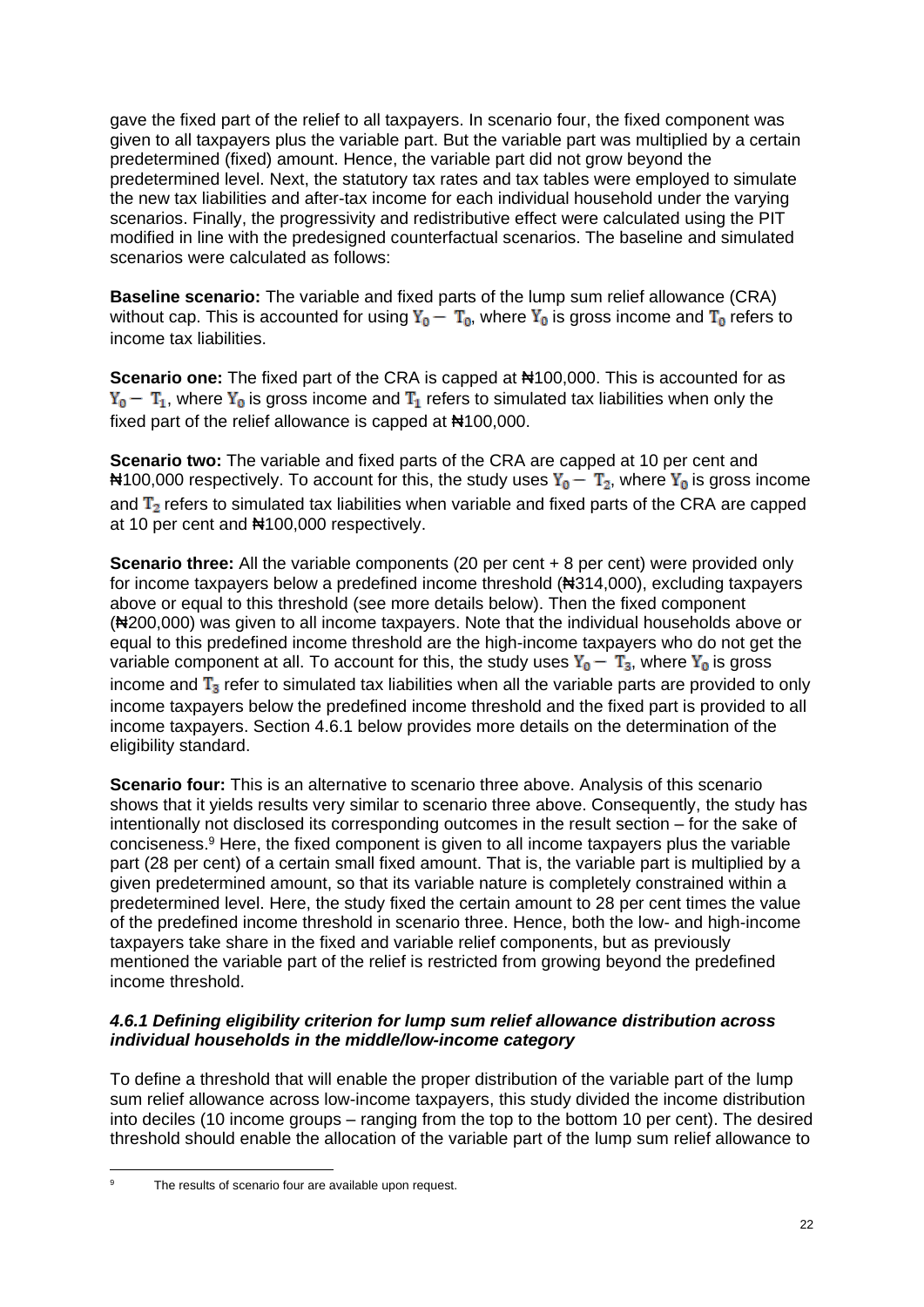only low-income taxpayers from the middle to the lowest income decile, entirely excluding income taxpayers above the middle to the highest income decile. Hence, the study selected the income (₦314,000) of least taxpayer in the top 60 per cent of the income distribution to serve as the guiding threshold. This means that any taxpayer whose income is below this threshold is within the middle (bottom 50 per cent) and the lowest (bottom 10 per cent) income category (i.e. within the lowest 50 per cent of the income distribution). Hence, the eligibility standard is that any individual household within this lowest 50 per cent of the income distribution is defined as a low-income taxpayer and automatically qualified to receive the variable part of the relief allowance. On the contrary, any individual household within the top 60 per cent (from the least household in the top 60 per cent to the number one household in the top 10 per cent) of the income distribution is defined as a high-income taxpayer and hence, entirely disqualified from receiving this variable portion of the relief allowance. Note that the fixed part of the allowance is then distributed to all income taxpayers.

The methodology described in the subsection above was then employed to calculate inequality, poverty, progressivity and redistribution indicators in line with these predesigned counterfactual scenarios.

## 5 Results

### **5.1 Economic activities and earnings of the average Nigerian household**

This subsection presents the various labour activities in which Nigerian households participate, together with their corresponding annual average incomes.

| <b>First</b> | Economic activities (% of sampled households)                                 |         |                 |                |             |  |  |
|--------------|-------------------------------------------------------------------------------|---------|-----------------|----------------|-------------|--|--|
| part         |                                                                               |         |                 |                |             |  |  |
| Strata       | Wage employment                                                               | Farming | Self-employment | Apprenticeship | No activity |  |  |
| Nigeria      | 8.61                                                                          | 33.64   | 18.22           | 2.58           | 36.91       |  |  |
| Urban        | 43.16                                                                         | 11.28   | 33.61           | 46.97          | 27.47       |  |  |
| Rural        | 56.84                                                                         | 88.72   | 64.39           | 53.03          | 72.53       |  |  |
| Second       | Annual average incomes of formally and informally employed Nigeria households |         |                 |                |             |  |  |
| part         |                                                                               |         |                 |                |             |  |  |
| Nigeria      | 802.127                                                                       | 73.165  | 912,863         | n/a            | n/a         |  |  |
| Urban        | 944.851                                                                       | 39,728  | 1,263,509       | n/a            | n/a         |  |  |
| Rural        | 691,790                                                                       | 88,059  | 715,273         | n/a            | n/a         |  |  |

**Table 2 Household economic activities, with corresponding average income shares**

Note: <sup>1</sup> In the first part of the table, the results for each activity is in % of total households in all activities in the survey.

<sup>2</sup> Urban or rural activity in the same first part of the table is in % of total households in each corresponding activity.  $3n/a$  = not available. In other words, apprenticeship earnings are not reported, and of course people with no activity have no incomes in the survey data.

<sup>4</sup> Annual average incomes in the above table are reported in 000' Nigeria Naira.

From Table 2, wage employment with about 9 per cent of the total survey sample is lowest in share of economic participation after the share of apprenticeship<sup>10</sup> (about 3 per cent). As reported in the survey interviewer manual, this wage employment is the main wage job of the  $individual<sup>11</sup>$  and hence excludes any other activity involving self-employment<sup>12</sup> and any farm

<sup>&</sup>lt;sup>10</sup> Apprenticeship relates to individuals working with a craft or trade expert within a set period to develop their skills. This activity could be paid or unpaid.

<sup>&</sup>lt;sup>11</sup> In fact, the labour part of the survey data has reported monetary payment coming from only this main wage job.

<sup>&</sup>lt;sup>12</sup> Self-employment is defined in the survey interviewer manual to mainly involve informal activities comprising of carpentry, hairdressing, shop keeping, or making and selling of food that takes place within or outside the home, village market, roadside or in the streets. The monetary reward from self-employment is reported separately in the non-farm enterprise section of the survey data.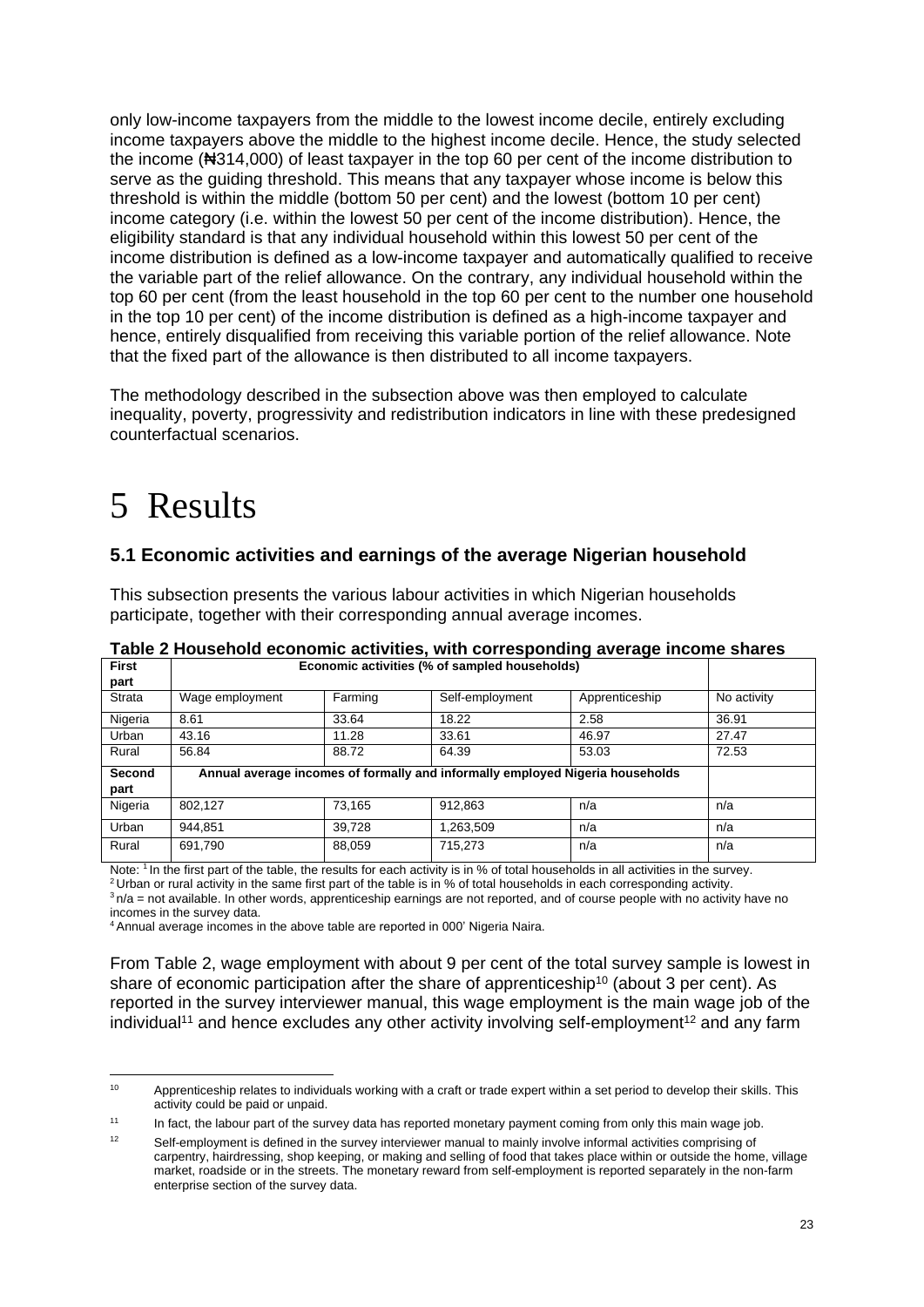or agricultural related activities.<sup>13</sup> The current study in accounting for the informal sector has applied the graduated income tax table only on the main wage job activity. As seen in Table 2, households temporarily in no income related activity take the largest share – 37 per cent<sup>14</sup> followed by the households involved in farming and self-employment activities with about 34 per cent and 18 per cent shares respectively. In terms of sector (urban-rural) division in the above table, farming activity reveals the largest share (89 per cent) in rural areas, followed by 'no activity' with about 73 per cent of its households in the rural areas. This high concentration in the rural areas is not surprising since farmers and individuals with no jobs are easily found in the rural part of the country. Out of the roughly 18 per cent of Nigerians in self-employment activity, the urban households take roughly 34 per cent share, whereas the rural households take about 64 per cent share. This implies that informal activities in rural areas are double the proportion in urban areas. For wage employment, revealing about 9 per cent share of total households, the urban and rural workers total 43 per cent and 56 per cent<sup>15</sup> shares respectively. In summary, the above table uncovers a small formal sector (wage employment) size of about 9 per cent, and a total large informal sector (both farming and self-employment) size of roughly 52 per cent of the total survey sample. Notably, the current study applies the tax code on the 9 per cent formal sector<sup>16</sup> when considering ineffective tax administration. However, to compare results and see differences in formal and informal incomes the study also applies taxes on the total sector (formal and informal) proportion of 61 per cent.

The second part of Table 2 also reveals some differences in terms of the average income shares of households between the formal and the informal sectors. Relative to the average income share (₦802,127) from wage employment activities (9 per cent), self-employment activities (34 per cent) generate the largest average income share (Negality 2,863). A similar trend is also observed in terms of urban-rural division. Self-employment activities in the urban (34 per cent) and rural (64 per cent) sectors generate the largest average income shares ( $\text{H1},263,509$ ) and ( $\text{H715},273$ ) as compared with the income shares ( $\text{H944},851$ ) and (₦691,790) from wage activities in the urban and rural sectors respectively. These results are of no surprise following the large size of the informal sector, a total of about 52 per cent comprising both farming and self-employment. In terms of agriculture as part of the informal sector, farming activities in rural areas produce the largest average income share (#88,059), relative to the share (₦39,728) generated in the urban sector. This result is also anticipated following the fact that farming activities concentrate more in the rural (about 89 per cent) than in the urban (11 per cent) part of the country. Similarly, the survey reports that urban households in farming activities produce output mainly for household consumption, as compared with rural farmers producing largely for sale, though reserving some part for household consumption.

#### **5.2 Equity and redistribution analysis of taxation reforms**

This subsection mainly presents the result of the incidence and the redistributive effect of taxation (PIT and VAT) reforms without and with the above proposed informal sector correction to enable comparison using the Kakwani Index and the simple static microsimulation method in the Nigeria context.

<sup>13</sup> Mainly comprise fish farming, crop cultivation, and livestock rearing activities.

<sup>&</sup>lt;sup>14</sup> Within this proportion, some people normally work in any of the first three activities listed above and are temporarily absent but plan to return. Some are not engaged but actively searching, while some are either not actively searching or have applied for a particular activity and are awaiting a response.

<sup>&</sup>lt;sup>15</sup> The relatively large share of workers in the rural areas is of little surprise in the current day Nigeria. Due to inflated prices, workers face high costs of living in urban areas. To solve this issue, most workers with relatively low earnings prefer to live in rural areas where cost of livings (e.g. rent, food) are somewhat cheaper.

<sup>&</sup>lt;sup>16</sup> Note that all workers in the formal sector pay taxes in Nigeria. No one is exempted. Even the very low-income earners with no taxable income pay a minimum tax rate of 0.5 per cent in the pre-2011 scheme and 1 per cent in the current PIT scheme (see the graduated tax rules in tables 9 and 10 of the appendix).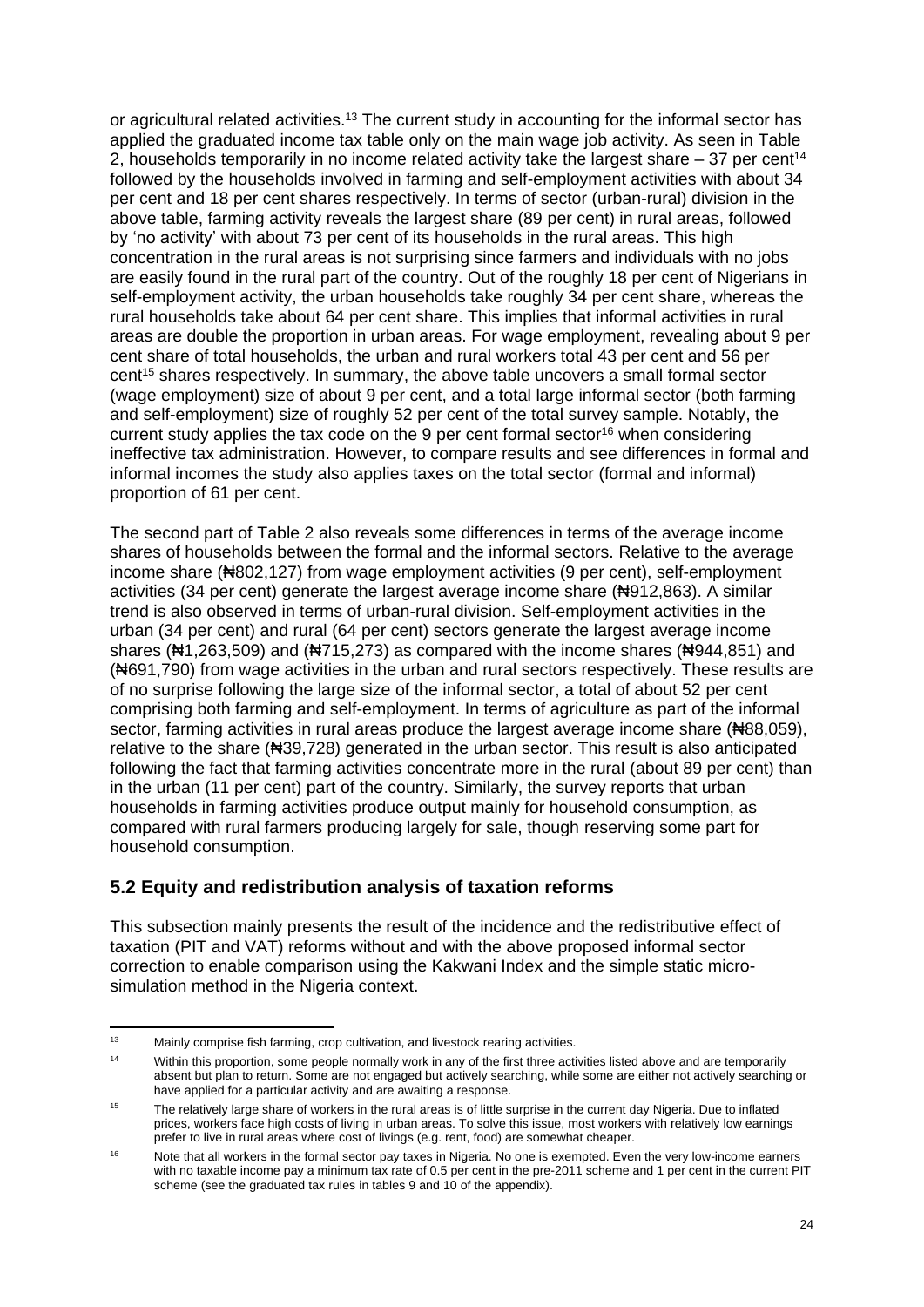| Kakwani Index        | Coef.     | Std. Err. | t-value                                             | Prob. | Conf. Interval     |
|----------------------|-----------|-----------|-----------------------------------------------------|-------|--------------------|
| <b>First part</b>    |           |           | <b>Estimates without informal sector correction</b> |       |                    |
| Pre-2011 PIT scheme  |           |           |                                                     |       |                    |
| National             | 0.1341    | 0.0109    | 12.23                                               | 0.000 | 0.1126 0.1556      |
| Urban                | 0.1051    | 0.0144    | 7.29                                                | 0.000 | 0.0768 0.1334      |
| Rural                | 0.1516    | 0.0116    | 13.11                                               | 0.000 | 0.1289 0.1743      |
| Post-2011 PIT reform |           |           |                                                     |       |                    |
| National             | $-0.0277$ | 0.0176    | 1.56                                                | 0.116 | $-0.0622 - 0.0068$ |
| Urban                | 0.0600    | 0.0276    | 2.21                                                | 0.027 | 0.0068 0.1151      |
| Rural                | $-0.1163$ | 0.0207    | $-5.62$                                             | 0.000 | $-0.1569 - 0.0756$ |
| Second part          |           |           | <b>Estimates with informal sector correction</b>    |       |                    |
| Pre-2011 PIT scheme  |           |           |                                                     |       |                    |
| National             | 0.1189    | 0.0483    | 2.46                                                | 0.014 | 0.0240 0.2138      |
| Urban                | 0.0845    | 0.0726    | 1.16                                                | 0.245 | $-0.0581$ $0.2270$ |
| Rural                | 0.1386    | 0.0511    | 2.71                                                | 0.007 | 0.0383 0.2389      |
| Post-2011 PIT reform |           |           |                                                     |       |                    |
| National             | $-0.3684$ | 0.0300    | $-12.27$                                            | 0.000 | $-0.1498 - 0.2186$ |
| Urban                | $-0.3453$ | 0.0513    | $-6.73$                                             | 0.000 | $-0.4461 - 0.2445$ |
| Rural                | $-0.3723$ | 0.0341    | $-10.92$                                            | 0.000 | $-0.4393 - 0.3054$ |

### **Table 3 Progressivity of PIT under each scenario (both national and regional estimates)**

Table 3 presents the Kakwani Indices under the pre-2011 and post-2011 income tax reform scenarios, both without and with informal sector correction. According to estimates without informal sector correction in the first part of this table, the pre-2011 income tax scheme yields a positive Kakwani Index at the national (0.1341), urban (0.1051) and rural (0.1516) levels respectively. This implies that income tax was progressive in the pre-2011 scheme at both national and regional levels. Intuitively, the poor pay less, whereas the rich pay more of their income as tax within this scheme. In contrast, the post-2011 income tax scheme reveals a negative Kakwani Index at the national level (-0.0277). Although the index is positive at the urban level (0.0600), it still remains negative at the rural level (-0.1163). The reason for differences here could be because of scale effect. The survey data reveals that people residing in the rural area responded more to the survey relative to urban residents. Following from the negative national Kakwani Index, however, it is concluded that the income tax is regressive in the post-2011 scheme. Put differently, this is a pro-rich scheme, where the rich individual pays less, whereas the poor individual pays more of their income to the tax system.

Table 3 also presents the Kakwani Indices in the pre-2011 and post-2011 income tax schemes, but accounting for informality in the economy. The results as seen in the second part of this table show a similar trend to recorded estimates without correcting for informality but reveal differences in the size of Kakwani Indices. Here, the pre-2011 scheme yields a positive Kakwani Index at the national (0.1189), urban (0.0845), and rural level (0.1386) respectively. In terms of regional differences, the PIT after accounting for informality tends to be more progressive in rural than in urban areas. As mentioned above, these differences could be attributed to the scale effect – respondents in rural areas responding more to the survey, relative to responses recorded in urban areas. In general, the results simply imply a progressive income tax when accounting for informality. However, the sizes of the Kakwani Indices are lesser compared to estimates without correcting informality. This simply means that when informality is corrected, income tax becomes less progressive. On the contrary, the post-2011 scheme produces a negative Kakwani Index at the national (-0.3684), urban (- 0.3453) and rural (-0.3723) levels, which mainly implies a regressive income tax when informality is accounted for. However, the Kakwani Index is more negative compared to the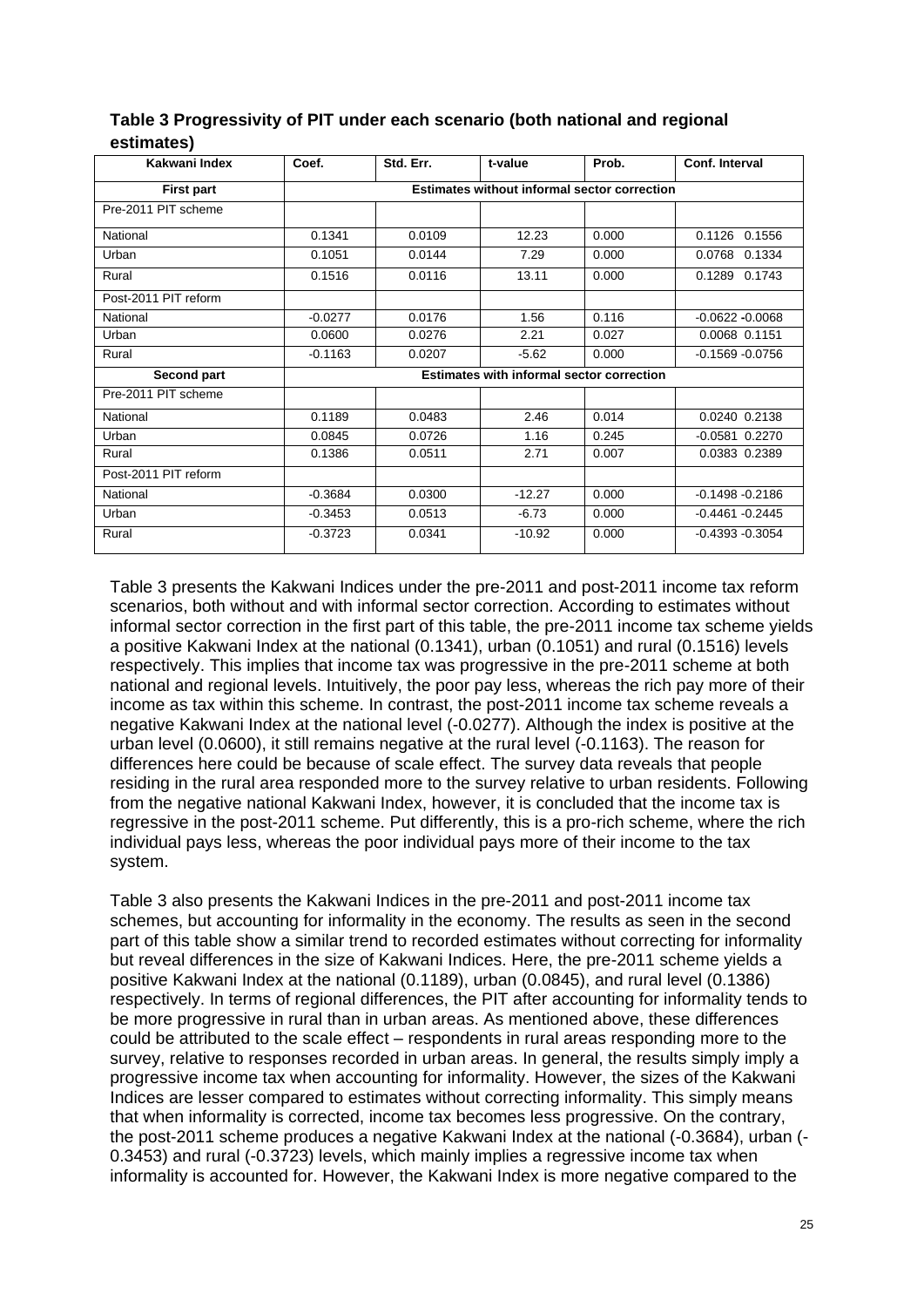estimated index without correcting informality. This simply means that when informality is taken into account, income tax becomes more regressive in Nigeria. In summary, we deduce from the above analyses that the actual income tax progressivity tends to be overestimated when ineffective tax administration is not put into consideration.

Further, the regressivity results above could be partly attributable to the fact that the current PIT tax structure does not clearly differentiate the middle (low) income from high-income earners, since virtually most middle-income earners reach a high marginal tax rate of up to 21 per cent. For instance the PIT Act provides that two individual taxpayers with total annual income of N41.6m and N3.2m reach a high graduated tax rate, even though the former's income amount is less than the average annual cost of living within the current day realities (inflated prices) in Nigeria. This regressivity finding is line with what was reported in Egbon and Mgbame 2015. In their anecdotal study of income tax progressivity, they found that the current PIT regime in Nigeria is regressive, i.e. the scheme is more pro-rich than it is propoor. This also follows from the fact that in this current scheme the low-income earners or workers with no taxable income still pay a tax rate of 1 per cent, which is 50 per cent higher than the minimum rate of 0.5 per cent paid by wage workers in the old tax scheme. The regressivity results could be mainly attributable to the growing debate (e.g. Avram 2017; Cano 2017) pointing to the direction that the lump sum relief allowance limits income tax progressivity, since it mainly accrues to taxpayers at the top of the income distribution. The current study confirms this by plotting the decile shares of the post-2011 PIT relief allowance in Figure 1.



**Figure 1 Decile shares of the post-2011 PIT consolidated relief allowance (CRA)**

Source: Author's calculation using income adjusted for underreporting in the latest survey data.

Figure 1 shows the decile distribution of the deductible relief allowance (₦200,000 plus 28 per cent of income) in the post-2011 PIT scheme. Bearing in mind that the highest income earners are missing in the survey, the figure above at least shows some light, that the largest proportion of the lump sum relief allowance (13.3 per cent) in the post-2011 tax scheme belongs to the top 10 per cent of taxpayers at the upper end of the distribution, while the smallest amount (8 per cent) goes to the 10 per cent at the bottom of the distribution. Indeed, this kind of distribution induces regressivity. In other words, the top 10 per cent (high-income) taxpayers have benefited the most from income tax deductions relative to the low-income taxpayers. This finding is in line with those of previous related studies (Avram 2017; Cano 2017; Inchauste and Rubil 2017), showing that taxpayers at the top of the income class benefit the most from income tax relief deductions, relative to taxpayers at the bottom of the income class. This confirms the finding in Table 3 of the regressivity of the post-2011 PIT scheme. If high-income taxpayers are able to claim the largest share of the relief allowance, then they enjoy a lower taxable income, and hence pay less income tax, relative to the lowincome taxpayers. To attempt to address this problem, the current study examines in tables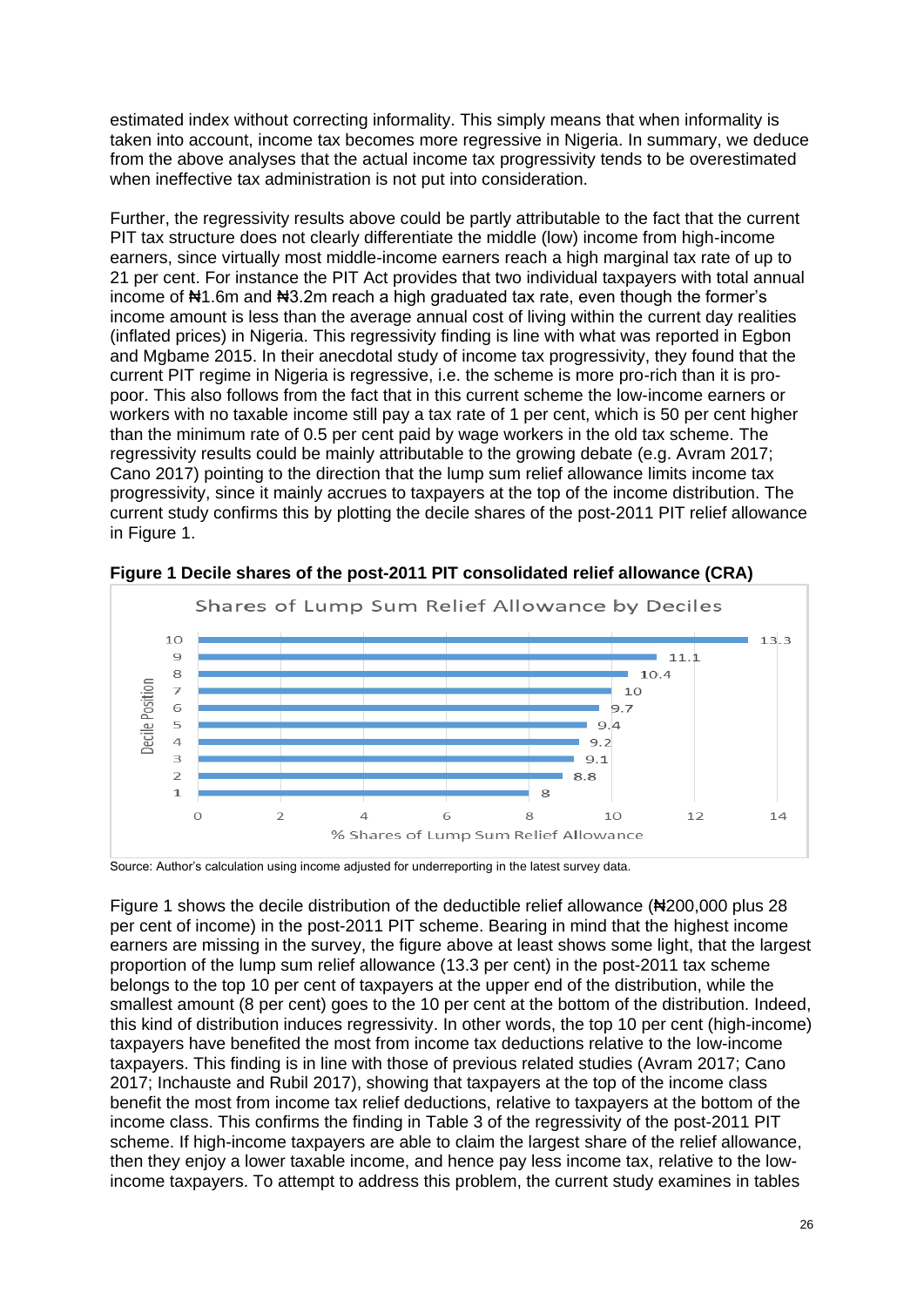4 and 7 some counterfactual scenarios involving the capping/regulation of the newly introduced lump sum relief allowance.

| Kakwani Index         | Coef.                                                                                    | Std. Err.                                                             | t-value  | Prob.                                                   | Conf. interval     |
|-----------------------|------------------------------------------------------------------------------------------|-----------------------------------------------------------------------|----------|---------------------------------------------------------|--------------------|
| <b>Base scenario</b>  |                                                                                          | Variable and fixed parts of the relief allowance (CRA) without cap    |          |                                                         |                    |
| National              | $-0.3684$                                                                                | 0.0300                                                                | $-12.27$ | 0.000                                                   | $-0.1498 - 0.2186$ |
| Urban                 | $-0.3453$                                                                                | 0.0513                                                                | $-6.73$  | 0.000                                                   | $-0.4461 - 0.2445$ |
| Rural                 | $-0.3723$                                                                                | 0.0341                                                                | $-10.92$ | 0.000                                                   | $-0.4393 - 0.3054$ |
| Scenario one          |                                                                                          |                                                                       |          | Cap only the fixed part of the CRA at $\text{N}100,000$ |                    |
| National              | $-0.3192$                                                                                | 0.0300                                                                | $-10.63$ | 0.000                                                   | $-0.3781 - 0.2603$ |
| Urban                 | $-0.2841$                                                                                | 0.0505                                                                | $-5.63$  | 0.000                                                   | $-0.3832 - 0.1849$ |
| Rural                 | $-0.3362$                                                                                | 0.0335                                                                | $-10.02$ | 0.000                                                   | $-0.4021 - 0.2704$ |
| Scenario two          |                                                                                          | Cap the variable and fixed parts of the CRA at 10% and #100,000 resp. |          |                                                         |                    |
| National              | $-0.2917$                                                                                | 0.0308                                                                | $-9.49$  | 0.000                                                   | $-0.3520 - 0.2313$ |
| Urban                 | $-0.2526$                                                                                | 0.0521                                                                | $-4.85$  | 0.000                                                   | $-0.3549 - 0.1503$ |
| Rural                 | $-0.3153$                                                                                | 0.0334                                                                | $-9.45$  | 0.000                                                   | $-0.3809 - 0.2498$ |
| <b>Scenario three</b> | Give the variable part to low-income taxpayers only, and the fixed part to all taxpayers |                                                                       |          |                                                         |                    |
| National              | 0.0050                                                                                   | 0.0188                                                                | 0.27     | 0.788                                                   | $-0.0319$ $0.0420$ |
| Urban                 | 0.0059                                                                                   | 0.0285                                                                | 0.21     | 0.836                                                   | $-0.0502$ $0.0621$ |
| Rural                 | $-0.0055$                                                                                | 0.0208                                                                | $-0.27$  | 0.789                                                   | $-0.0464$ $0.0353$ |

**Table 4 Simulating progressivity of the post-2011 PIT relief structure (national and regional estimates)<sup>17</sup>**

Notes: <sup>1</sup>The base scenario is the actual situation where the variable and fixed parts of the CRA are not capped.

<sup>2</sup> In scenario one, the fixed part of the CRA is capped at  $\text{H}100,000$ .

<sup>3</sup> In scenario two, the variable and fixed parts of the CRA are capped at 10% and  $\text{H}100,000$  respectively.

<sup>4</sup> In scenario three, the variable part (20% + 8%) is only for taxpayers below a predefined income threshold, whereas the fixed part is for all taxpayers.

 $5$  As previously mentioned, the results of scenario four are very similar to that of scenario three, so that the study intentionally excluded them in Table 4 above – to dodge verbosity. But the results are available upon request.

Table 4 presents the equity results of the post-2011 PIT relief policy simulations. It is clear from this table that the Kakwani Indices of progressivity are negative in simulated scenarios one and two. This means that the PIT remains regressive, albeit much less relative to that of the base scenario. However, a striking opposite result is observed in scenario three where the variable part of the relief allowance is given to only the low-income taxpayers below a predefined income threshold of ₦314,000, entirely excluding high-income taxpayers above or equal to the threshold (see threshold definition above). In this scenario three, the Kakwani Index becomes positive across national and subnational levels (excluding the rural region with a little difference – attributable mainly to sample scale effect). The interpretation of scenarios one and two is an obvious decline in regressivity, relative to the base scenario. However, the general interpretation of scenario three is an obvious progressivity effect, relative to scenarios one and two and base scenario. As seen in Table 4, there is a reduction in the Kakwani Index at the national level from -0.3684 in the base scenario to -0.3192 in scenario one, and further down to -0.2917 in scenario two. On the contrary, there is a clearly national progressivity effect (0.0050) in scenario three. Notably, the declining regressivity trend in scenario one and two is also observed at the subnational levels, both urban and rural. In terms of scenario three, the progressivity effect is also similar across the national and subnational levels (though a little different in the rural region – attributable to scale effect). To make things clear, the urban positive effect (0.0059) is just enough to cancel out the rural negative effect (-0.0055). So the overall result in scenario three is a clear

<sup>17</sup> Note that the simulation results presented in this table 4 and table 7 below are only for the case of 'corrected informality'. The simulation results 'without informality correction' are intentionally not presented, mainly to avoid ambiguity. In this subsection, the focus is more on results with corrected ineffective tax administration. Notably, the results presented here are still in similar direction with results – 'without informal sector correction'. The latter results are available upon request.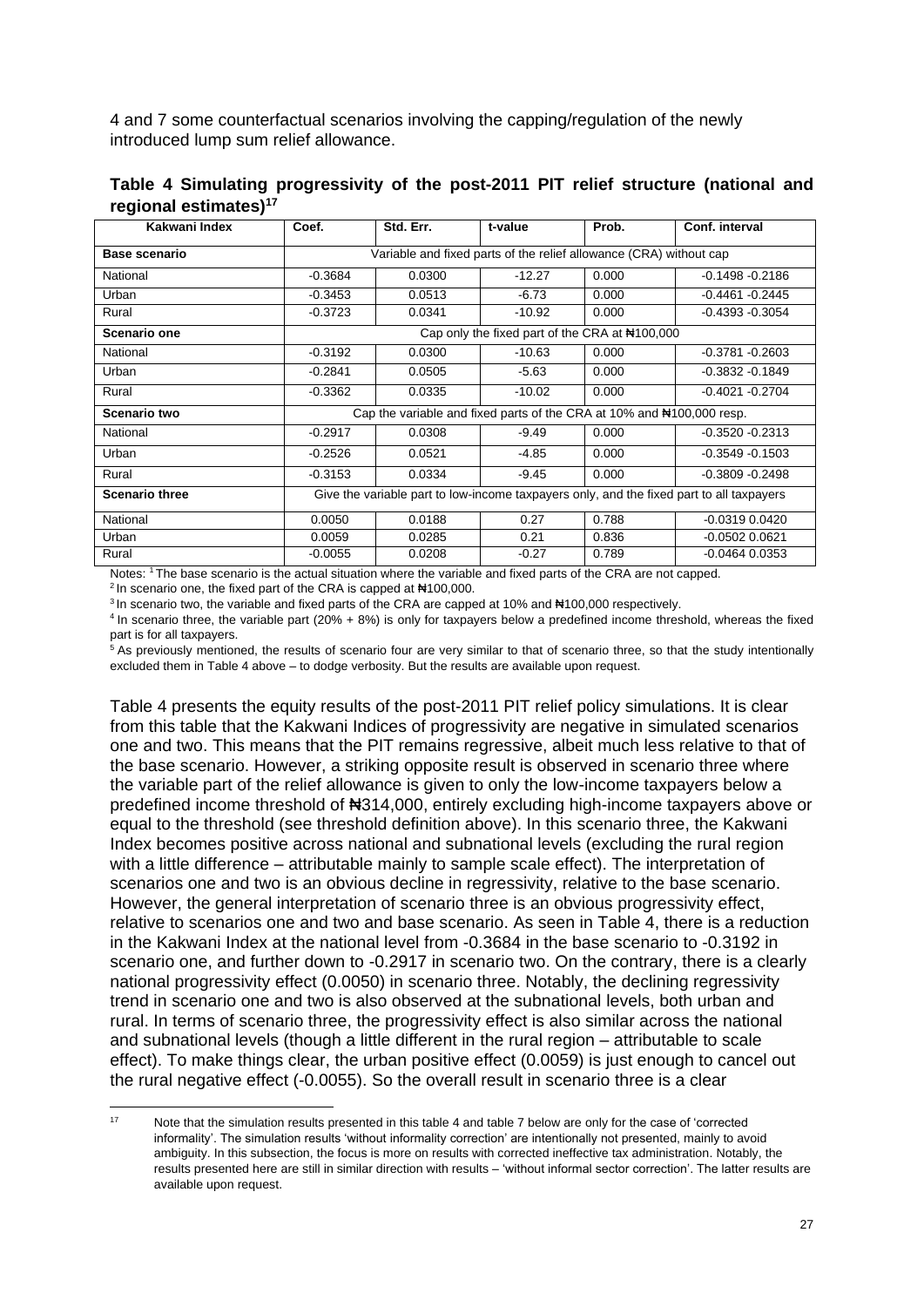progressivity effect, relative to the base scenario across the country. The results of the simulated scenarios one and two simply imply that progressivity will improve (albeit through a declining regressivity) if the lump sum relief allowance in the post-2011 PIT Act is capped. Contrariwise, the result of the simulated scenario three simply implies that progressivity will improve even more through a positive Kakwani Index, relative to scenarios one and two, if the variable part of the lump sum relief allowance is provided to only low-income taxpayers below a predefined income threshold ( $\text{A}314,000$ ), with the high-income taxpayers entirely excluded. Hence, for equity reasons, it is crucial that the variable part of the lump sum tax relief allowance is provided only for low-income taxpayers, while the fixed part can go to all taxpayers. Indeed, these findings are similar to the outcomes of previous works, showing that the distributional consequence of tax relief allowances are generally not progressive (e.g. Avram 2017), but that these tax deductions with proper restriction help to engender progressivity on the distribution of income (e.g. Farfan-Portet, Hindricks and Lorant 2008).

| Kakwani Index              | Coef.                                               | Std. Err. | t-value  | Prob.                                            | Conf. interval         |  |  |
|----------------------------|-----------------------------------------------------|-----------|----------|--------------------------------------------------|------------------------|--|--|
| <b>First part</b>          | <b>Estimates without informal sector correction</b> |           |          |                                                  |                        |  |  |
| Pre-2020 scheme (5% VAT)   |                                                     |           |          |                                                  |                        |  |  |
| National                   | $-0.3887$                                           | 0.0098    | $-39.54$ | 0.000                                            | $-0.3694$<br>$-0.4080$ |  |  |
| Urban                      | $-0.3577$                                           | 0.0148    | $-24.17$ | 0.000                                            | $-0.3868$<br>$-0.3287$ |  |  |
| Rural                      | $-0.3755$                                           | 0.0094    | $-40.08$ | 0.000                                            | $-0.3939 - 0.3571$     |  |  |
| 2020 reform (7.5% VAT)     |                                                     |           |          |                                                  |                        |  |  |
| National                   | $-0.3887$                                           | 0.0098    | $-39.54$ | 0.000                                            | $-0.4080 - 0.3694$     |  |  |
| Urban                      | $-0.3577$                                           | 0.0148    | $-24.17$ | 0.000                                            | $-0.3868 - 0.3287$     |  |  |
| Rural                      | $-0.3755$                                           | 0.0094    | $-40.08$ | 0.000                                            | $-0.3939 - 0.3571$     |  |  |
| Second part                |                                                     |           |          | <b>Estimates with informal sector correction</b> |                        |  |  |
| Pre-2020 scheme (2.5% VAT) |                                                     |           |          |                                                  |                        |  |  |
| National                   | $-0.3887$                                           | 0.0098    | $-39.54$ | 0.000                                            | $-0.4080$<br>$-0.3694$ |  |  |
| Urban                      | $-0.3577$                                           | 0.0148    | $-24.17$ | 0.000                                            | $-0.3287$<br>$-0.3868$ |  |  |
| Rural                      | $-0.3755$                                           | 0.0094    | $-40.08$ | 0.000                                            | $-0.3939 - 0.3571$     |  |  |
| 2020 reform (3.8% VAT)     |                                                     |           |          |                                                  |                        |  |  |
| National                   | $-0.3887$                                           | 0.0098    | $-39.54$ | 0.000                                            | $-0.3694$<br>$-0.4080$ |  |  |
| Urban                      | $-0.3577$                                           | 0.0148    | $-24.17$ | 0.000                                            | $-0.3868$<br>$-0.3287$ |  |  |
| Rural                      | $-0.3755$                                           | 0.0094    | $-40.08$ | 0.000                                            | $-0.3939 - 0.3571$     |  |  |

| Table 5 Progressivity of VAT under each scenario (both national and regional |  |
|------------------------------------------------------------------------------|--|
| estimates)                                                                   |  |

Table 5 reports the Kakwani Indices under the pre-2020 and current VAT reform scenarios, both without and with informal sector correction. According to estimates without informal sector correction in the first part of Table 5, the pre-2020 scheme<sup>18</sup> yields a negative Kakwani Index at the national (-0.3887) urban (-0.3577) and rural (-0.3755) levels. Regionally, the VAT tends to be more regressive in the rural relative to the urban area. Hence, aside from the scale effect mentioned above, this result could also be attributed to people in rural regions consuming more vatable items, compared to the wealthy in urban regions consuming luxuries with little or no VAT. But in general the results suggest that VAT was regressive in the pre-2020 scheme. In other words, the rich pay less whereas the poor pay more VAT. Similarly, the 2020 scheme<sup>19</sup> reveals a negative Kakwani Index across national (-0.3887), and regional levels. This implies a regressive VAT in the post-2020 scheme. This further suggests a pro-rich scheme, where the rich individual pays less, whereas the poor pays more VAT.

 $18$  In the pre-2020 scheme the VAT was a 5 per cent flat rate.

<sup>&</sup>lt;sup>19</sup> In the 2020 scheme, i.e. currently, the VAT is a 7.5 per cent flat rate.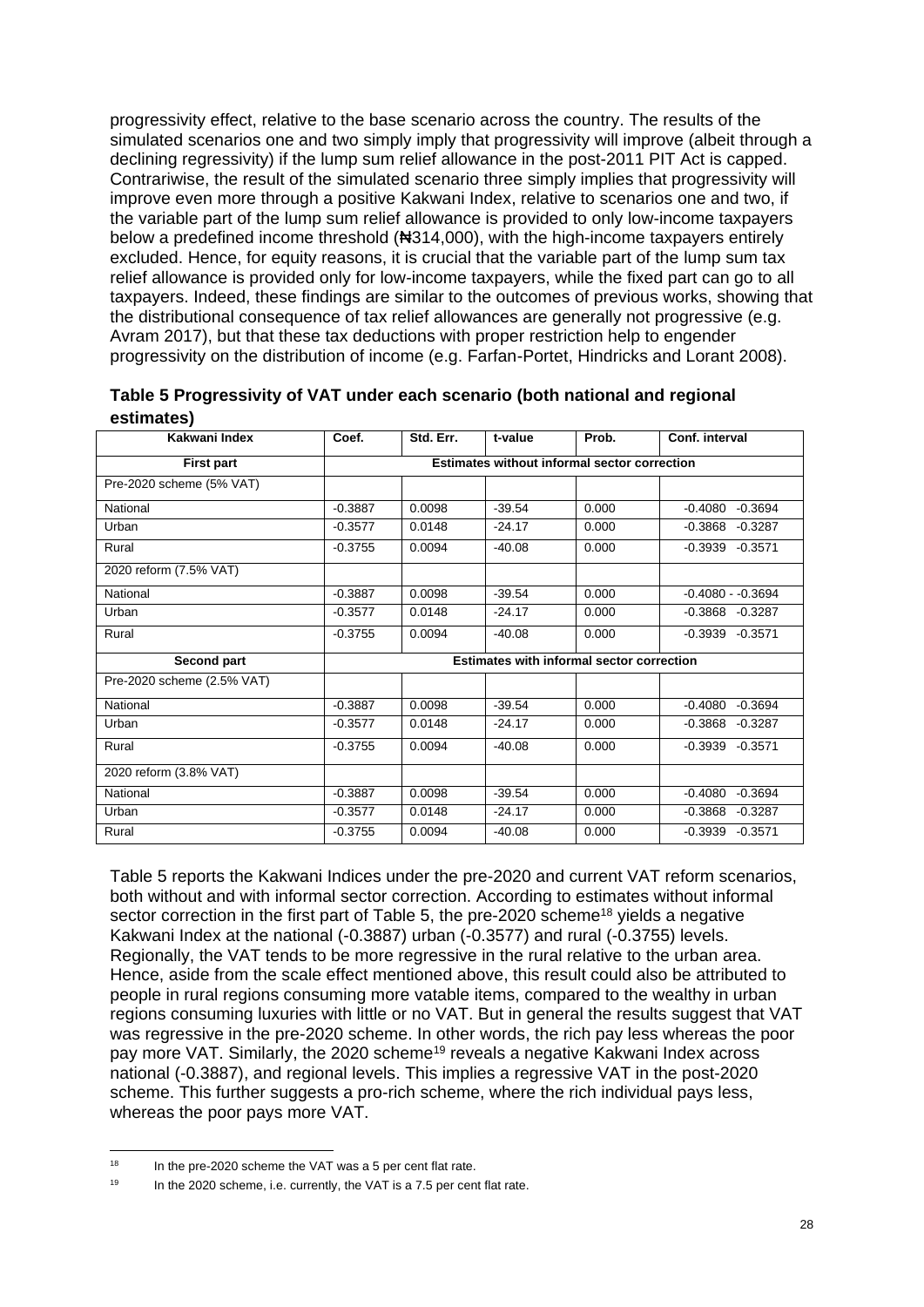Table 5 also presents the Kakwani Indices in the pre-2020 and 2020 VAT schemes, but in consideration of the informal sector.<sup>20</sup> The results in the second part of this table also show identical trends and size of Kakwani Indices to estimates without correcting for informality. The Kakwani Indices after correcting for informality were also found to be negative both at the national and regional levels. Thus, we reach the conclusion that the VAT schemes taking account of informality are also regressive – pro-rich in nature. In fact, this simply means that correcting for informality by applying 2.5 per cent and 3.8 per cent effective VAT rates<sup>21</sup> to vatable items for the pre and post-2020 schemes leaves the regressive size of VAT unchanged. These results could be partly attributed to the fact that the variations in statutory and effective VAT rates<sup>22</sup> may not be sizeable enough to make significant changes to the reported Kakwani Indices. More specifically, in terms of the results of similar regressive sizes of VAT variables across the schemes. The major reason attributable to these results is the fact that the household's VAT proportionate contribution to the total tax payment yields the same value regardless of the differentiated VAT rates (as figured out from the survey data). Note that the monetary amount contributed by the household changes at differentiated rates, but the percentage contribution to the aggregate tax payment remains the same even at differentiated rates (as crosschecked from the data). The Kakwani method does not directly use the monetary tax amount contributed by the household, but indirectly employs the household's percentage share of the aggregate tax payment in the calculation of the progressivity/regressivity index (Kakwani 1977; O'Donnell, Van Doorslaer, Wagstaff and Lindelow 2008). From the survey data, for instance, the first household contributes  $\text{H}1,500$  to aggregate tax payment of  $\frac{123,011,184}{1}$  at a 5 per cent VAT rate. This household's share in the aggregate tax payment #1,500 divided by #23,011,184 yields a proportion of 0.007 per cent. As observed from the data, if the VAT is increased to 7.5 per cent, the contribution of the first household rises to  $\frac{1}{2}$ , 250, while aggregate tax payment rises to  $\frac{1}{2}$ , 516,776. This means the share of the household of the aggregate tax, i.e. ₦2,250 divided by ₦34,516,776 at a differentiated VAT rate of 7.5 per cent, remains the same 0.007 per cent just as when the rate was 5 per cent.

In summary, the household contributes  $0.007$  per cent ( $\pm 1.500$ ) to the aggregate tax payment when the VAT rate is 5 per cent and also contributes the same percentage of 0.007 per cent (N2,250) when the VAT rate is changed to 7.5 per cent. From this illustration, it is clear that the tax monetary amount changes at differentiated rates, but the per cent share contribution to the aggregate amount does not differ. The Kakwani method's calculation of a progressivity/regressivity index is not based on a differentiated absolute tax amount (₦1,500 or ₦2,250) but based on this household's undifferentiated per cent share contribution (0.007 per cent) to the aggregate tax payment (as observed from the Kakwani Index formula). Further, the results in Table 5 are supported with what was found in previous similar studies (Decoster and Verbina 2003; Sivashankar *et al*. 2017). Just as seen in Table 5, Sivashankar *et al*. 2017 in their work on incidence of value added taxation on inequality revealed that different VAT rates of 11 per cent and 15 per cent analysed for different policy reforms of 2011 and 2016 produced the same Kakwani Index of progressivity of 0.181 for 11 per cent and 0.181 for 15 per cent. Their results are also similar when split between the urban and

 $20$  Informality was accounted for by using effective VAT rates instead of the statutory rates.

<sup>&</sup>lt;sup>21</sup> In line with previous related literature, the effective VAT rate (ETR) was computed using macro VAT revenue and consumption data. The ETR for the pre-2020 scheme was calculated as 2.5 per cent. Notably, the current study has utilised available and more detailed macro (i.e. 2018) data for the pre-2020 ETR calculation. Currently, the Nigeria National Bureau of Statistics has not released detailed macro consumption data for the 2020 period. Hence, the calculation of the 2020 ETR to reflect the recent 50 per cent increase in VAT rate becomes very difficult. To try to solve this issue, the current study assumes that for the 2020 period, the pre-2020 ETR rose by 50 per cent, yielding a 3.8 per cent ETR. Reasonably, this assumption is based on the 50 per cent increase in the pre-2020 statutory rate.

<sup>&</sup>lt;sup>22</sup> For instance, in the pre-2020 scheme, the statutory VAT rate is 5 per cent, whereas the calculated effective rate for the same period is only 2.5 per cent. Also, for the 2020 scheme, the statutory rate is 7.5 per cent (i.e. a 50 per cent increase on the previous scheme), and the corresponding effective rate is computed as a 50 per cent increase on the previous effective rate (i.e. 3.8 per cent).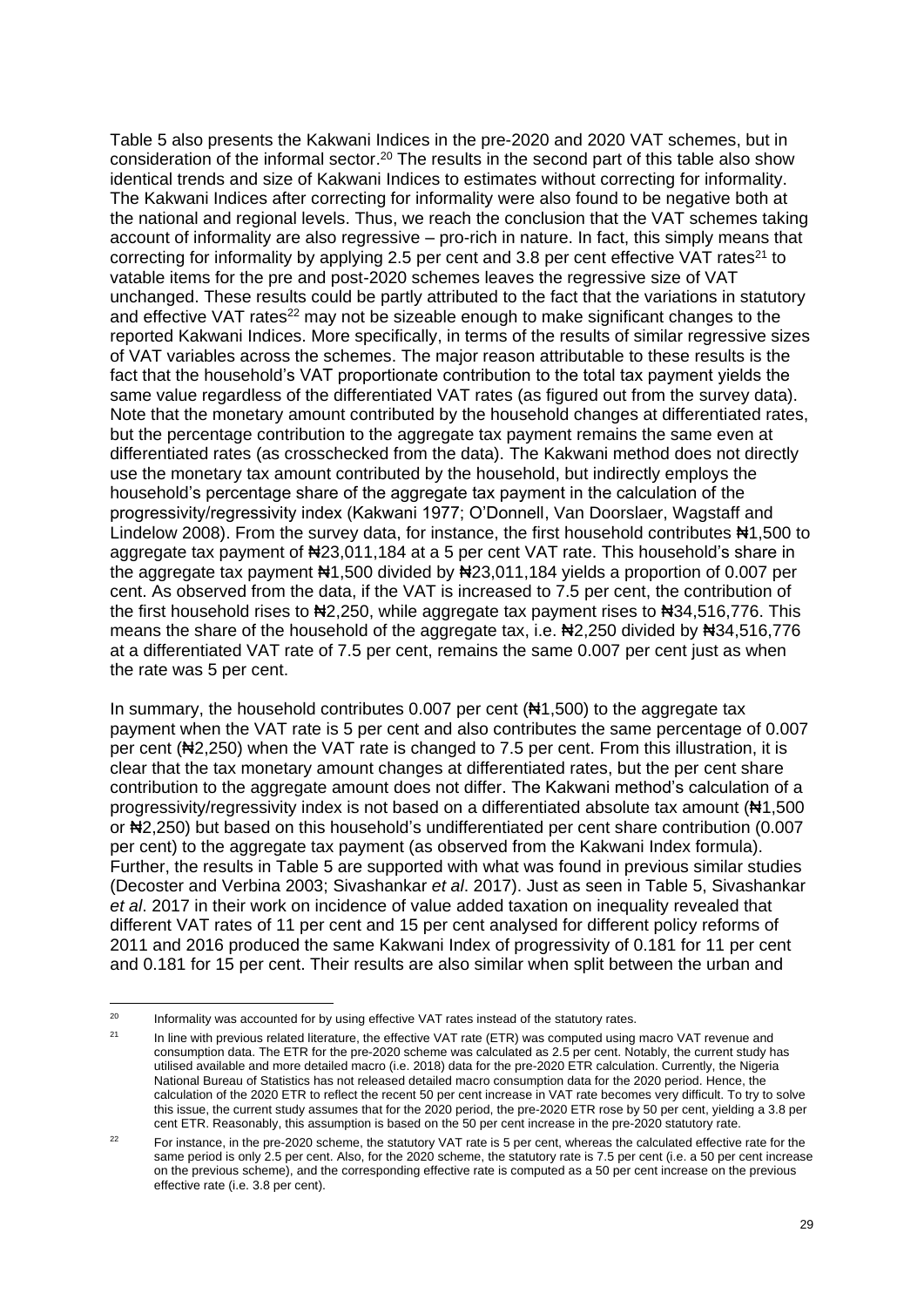rural areas. Specifically, the urban results yielded the same index of 0.187 in both the 2011 and 2016 reform periods while the rural results yielded the same index of 0.173 in both the 2011 and 2016 reform periods. They concluded that VAT revisions made no significant change on inequality and tax incidence in Sri Lanka.

|                             | 0                                            | 1                   | Α                                                | $\mathbf{2}$         | в                    |  |  |
|-----------------------------|----------------------------------------------|---------------------|--------------------------------------------------|----------------------|----------------------|--|--|
|                             | <b>Base</b>                                  | <b>Pre-2011 PIT</b> | <b>Actual effect</b>                             | <b>Post-2011 PIT</b> | <b>Actual effect</b> |  |  |
| <b>First part</b>           | Estimates without informal sector correction |                     |                                                  |                      |                      |  |  |
| National estimates          |                                              |                     |                                                  |                      |                      |  |  |
| <b>Inequality indicator</b> |                                              |                     |                                                  |                      |                      |  |  |
| Gini coefficient            | 0.3895                                       | 0.3737              | $-0.016$                                         | 0.3869               | $-0.003$             |  |  |
| <b>Poverty headcount</b>    |                                              |                     |                                                  |                      |                      |  |  |
| Pov 0 (%)                   | 41.83                                        | 46.22               | 4.39                                             | 42.24                | 0.41                 |  |  |
| Poverty gap                 |                                              |                     |                                                  |                      |                      |  |  |
| Pov 1 (%)                   | 17.49                                        | 19.06               | 1.57                                             | 17.68                | 0.19                 |  |  |
| <b>Poverty severity</b>     |                                              |                     |                                                  |                      |                      |  |  |
| Pov 2 (%)                   | 10.79                                        | 11.54               | 0.75                                             | 10.89                | 0.10                 |  |  |
| Urban estimates             |                                              |                     |                                                  |                      |                      |  |  |
| <b>Inequality indicator</b> |                                              |                     |                                                  |                      |                      |  |  |
| Gini coefficient            | 0.3614                                       | 0.3478              | $-0.014$                                         | 0.3571               | $-0.004$             |  |  |
| <b>Poverty headcount</b>    |                                              |                     |                                                  |                      |                      |  |  |
| Pov 0 (%)                   | 23.08                                        | 26.70               | 3.62                                             | 23.40                | 0.32                 |  |  |
| Poverty gap                 |                                              |                     |                                                  |                      |                      |  |  |
| Pov 1 (%)                   | 10.21                                        | 11.17               | 0.96                                             | 10.31                | 0.10                 |  |  |
| <b>Poverty severity</b>     |                                              |                     |                                                  |                      |                      |  |  |
| Pov 2 (%)                   | 07.45                                        | 07.81               | 0.36                                             | 07.49                | 0.04                 |  |  |
| Rural estimates             |                                              |                     |                                                  |                      |                      |  |  |
| Inequality indicator        |                                              |                     |                                                  |                      |                      |  |  |
| Gini coefficient            | 0.3763                                       | 0.3606              | $-0.016$                                         | 0.3747               | $-0.002$             |  |  |
| <b>Poverty headcount</b>    |                                              |                     |                                                  |                      |                      |  |  |
| Pov 0 (%)                   | 50.18                                        | 54.91               | 4.73                                             | 50.63                | 0.45                 |  |  |
| Poverty gap                 |                                              |                     |                                                  |                      |                      |  |  |
| Pov 1 (%)                   | 20.74                                        | 22.58               | 1.84                                             | 20.97                | 0.23                 |  |  |
| <b>Poverty severity</b>     |                                              |                     |                                                  |                      |                      |  |  |
| Pov 2 (%)                   | 12.28                                        | 13.21               | 0.93                                             | 12.41                | 0.13                 |  |  |
|                             |                                              |                     | <b>Estimates with informal sector correction</b> |                      |                      |  |  |
| National estimates          |                                              |                     |                                                  |                      |                      |  |  |
| <b>Inequality indicator</b> |                                              |                     |                                                  |                      |                      |  |  |
| Gini coefficient            | 0.3895                                       | 0.3888              | $-0.001$                                         | 0.3894               | $-0.000$             |  |  |
| Poverty headcount           |                                              |                     |                                                  |                      |                      |  |  |
| Pov 0 (%)                   | 41.83                                        | 42.04               | 0.21                                             | 41.89                | 0.06                 |  |  |
| Poverty gap                 |                                              |                     |                                                  |                      |                      |  |  |
| Pov 1 (%)                   | 17.49                                        | 17.58               | 0.09                                             | 17.51                | 0.02                 |  |  |
| Poverty severity            |                                              |                     |                                                  |                      |                      |  |  |
| Pov 2 (%)                   | 10.79                                        | 10.83               | 0.04                                             | 10.80                | 0.01                 |  |  |
| Urban estimates             |                                              |                     |                                                  |                      |                      |  |  |
| <b>Inequality indicator</b> |                                              |                     |                                                  |                      |                      |  |  |
| Gini coefficient            | 0.3614                                       | 0.3610              | $-0.00$                                          | 0.3613               | $-0.00$              |  |  |

### **Table 6 Estimated effects of PIT under each scenario with respect to the base scenario (both national and regional estimates)**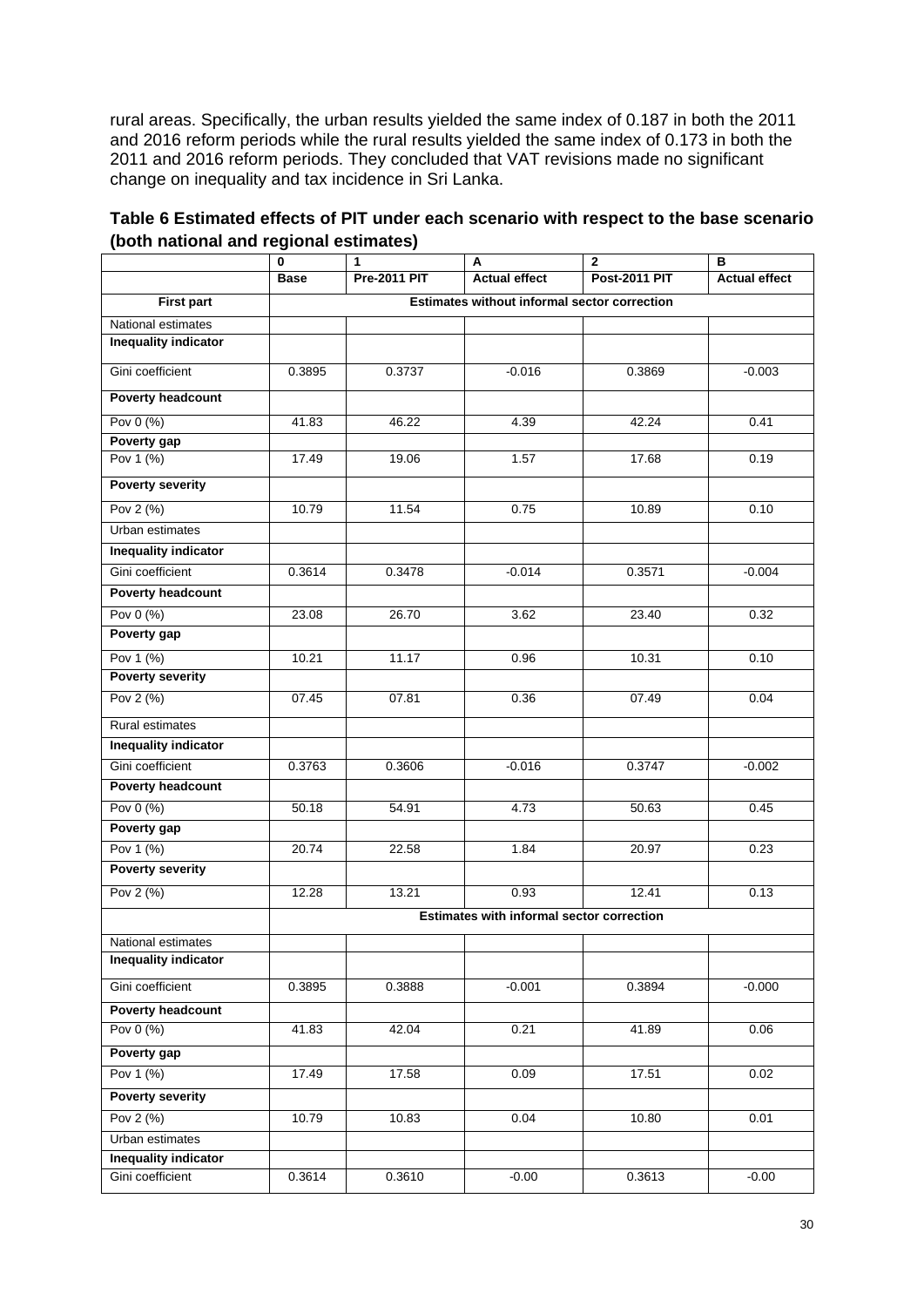| <b>Poverty headcount</b>    |        |        |         |        |         |
|-----------------------------|--------|--------|---------|--------|---------|
| Pov 0 (%)                   | 23.08  | 23.30  | 0.22    | 23.13  | 0.05    |
| Poverty gap                 |        |        |         |        |         |
| Pov 1 (%)                   | 10.21  | 10.27  | 0.06    | 10.22  | 0.01    |
| <b>Poverty severity</b>     |        |        |         |        |         |
| Pov 2 (%)                   | 07.45  | 07.47  | 0.02    | 07.45  | 0.00    |
| <b>Rural estimates</b>      |        |        |         |        |         |
| <b>Inequality indicator</b> |        |        |         |        |         |
| Gini coefficient            | 0.3763 | 0.3755 | $-0.00$ | 0.3762 | $-0.00$ |
| <b>Poverty headcount</b>    |        |        |         |        |         |
| Pov 0 (%)                   | 50.18  | 50.39  | 0.21    | 50.24  | 0.06    |
| Poverty gap                 |        |        |         |        |         |
| Pov 1 (%)                   | 20.74  | 20.84  | 0.10    | 20.76  | 0.02    |
| <b>Poverty severity</b>     |        |        |         |        |         |
| Pov 2 (%)                   | 12.28  | 12.33  | 0.05    | 12.29  | 0.01    |

The first part of Table 6 reveals results on the redistributive effect of income tax based on various reform scenarios, but without correcting for informality at both national and regional levels. In this table, the redistributive effect of income tax on the Gini coefficient and each poverty level is reported with respect to the base scenario (i.e. before taxes) shown in column 0. Column A in the above table reveals the actual redistributive effect of the pre-2011 tax scheme. According to the simulation result in this column, the pre-2011 tax scheme reduced inequality by 0.016 points. On the contrary, poverty headcount rose by roughly 4.4 per cent, implying that the scheme moved a considerable number of Nigerians below the poverty line. A similar trend could also be observed of the results uncovering the effect of income tax on the poverty gap and poverty severity. These results do not differ significantly when compared with the results found at the regional level. In the urban and rural regions, the pre-2011 tax scheme reduced inequality by 0.014 and 0.016 Gini points respectively. On the other hand, the poverty headcount increased in the urban and rural regions by 3.62 per cent and 4.73 per cent respectively. But some little differences exist, with income tax increasing poverty more in the rural than in the urban regions. This regional difference, though not large, is not surprising since the rural region contains more poor households, with an estimated high poverty level of about 50.2 per cent as seen in column 0 of Table 6. On the whole, however, the increased poverty is possibly due to the old structure of the 1993/98 Nigeria PIT tax laws. In the old PIT scheme, poor individuals with no taxable income were still taxed at the rate of 0.5 per cent. This implies that poor Nigerians were still obliged to pay income taxes – a result in agreement with the conclusion reached in the anecdotal work of Osakwe (1999).

Column B of Table 6 reports the actual redistributive effect of the post-2011 income tax scheme. This current scheme produces a negligible income redistributive effect in terms of reduction in the Gini coefficient across national and regional levels. These results are confirmed using the Lorenz curves shown in Figure 2 of the appendix. In this figure, the Lorenz curves lie quite on top of each other under the considered scenarios, implying an insignificant income redistributive effect.<sup>23</sup> Further, as can be seen in column B, the poverty headcount does not decrease but the recorded increases at the national (0.4 per cent), urban (0.3 per cent) and rural (0.4 per cent) levels are quite less than what were observed in the previous scheme at the national (4.4 per cent), urban (3.6 per cent) and rural (4.7 per cent)

<sup>&</sup>lt;sup>23</sup> Note that the income redistributive effect in the post-2011 scheme is more insignificant than that of the pre-2011 scheme, though not clearly shown by the Lorenz curves. However, the curves are presented as only supports, bearing in mind that Lorenz and Concentration curves are not adequate for convenient comparison (O'Donnell *et al*. 2008), relative to clear indices and estimates, already presented above.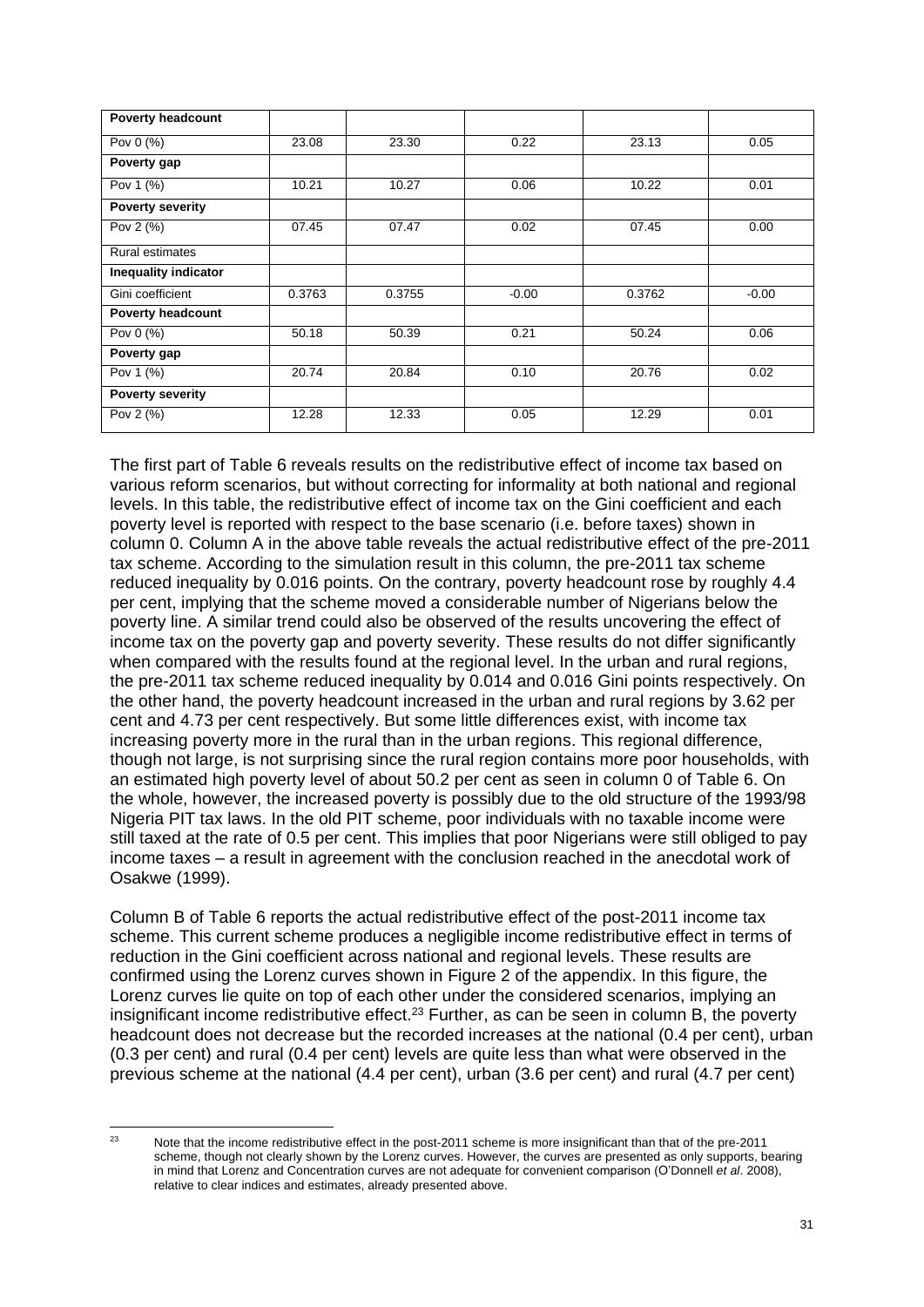levels. The results of the poverty gap and severity also follow an identical trend, as seen in Table 6.

The second part of Table 6 also presents these results after accounting for the informal sector (i.e. by excluding informal earnings). As seen in column A, the pre-2011 scheme reduced inequality by a lesser point at the national (0.001), urban (0.00) and rural (0.00) levels compared to the points recorded without correcting for the informal sector. This implies that excluding informal sector workers from the income tax bracket leads to a more negligible change in the Gini coefficient. <sup>24</sup> A similar trend can be seen in the change in poverty headcount by only 0.21 per cent, 0.22 per cent and 0.21 per cent in national, urban and rural regions respectively compared to what was seen (4.4 per cent, 3.6 per cent and 4.7 per cent) at these levels when we fail to correct for the informal sector. Further, the redistributive effect of the post-2011 income tax scheme corrected for ineffective tax administration (i.e. by excluding the informal sector participation) reveals an identical trend. As seen in column B, the post-2011 scheme reduced the Gini coefficient by only 0.0 per cent at national, urban and rural levels, and marginally increased poverty to roughly 0.06 per cent at the three levels mentioned above. In general, the study partly attributes this negligible redistributive effect (inequality reduction) to the lump sum tax relief (i.e. the consolidated relief allowance) introduced in the post-2011 tax scheme, which has favoured the high-income more than the low-income taxpayers (see Figure 1). This finding is in line with that of previous related studies (Avram 2017; Cano 2017; Inchauste and Rubil 2017), showing that the relief allowance tends to undermine the redistributive capacity of the income tax, since it mainly concentrates at the top of the income distribution. To attempt to address this issue, the study conducted some counterfactual simulations, involving the regulation of the post-2011 lump sum relief allowance, to see their effect on inequality and poverty: see Table 7.

<sup>&</sup>lt;sup>24</sup> This confirms the above argument in the method subsection that the inclusion of the un-taxed informal sector workers in the analyses may overestimate the redistributive effect of the income tax.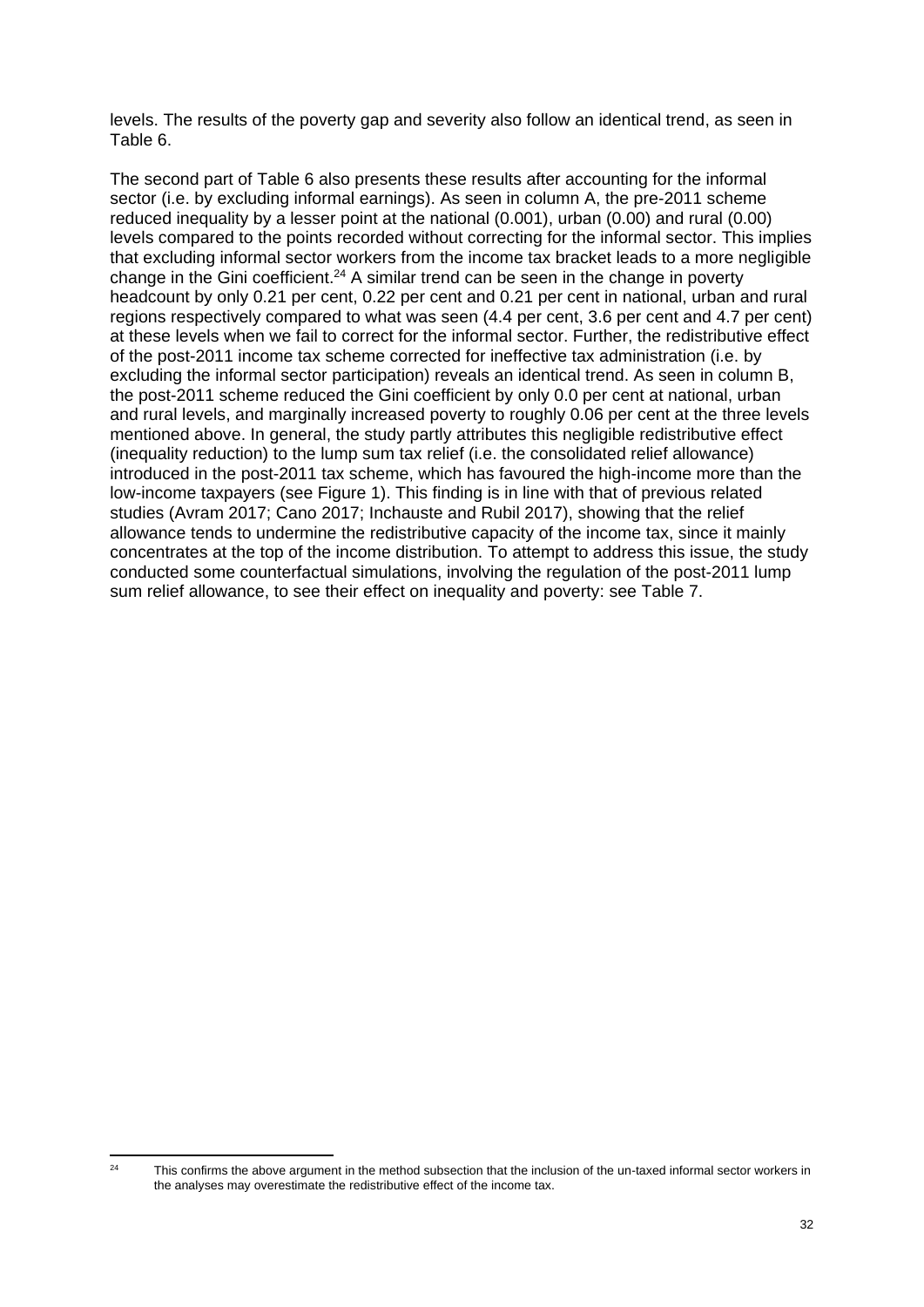|                                | $\bf{0}$    | A         | $\mathbf{1}$    | в                  | $\mathbf{2}$    | $\overline{\mathbf{c}}$ | 3               | D             |
|--------------------------------|-------------|-----------|-----------------|--------------------|-----------------|-------------------------|-----------------|---------------|
|                                | <b>Base</b> | Actual    | <b>Scenario</b> | Actual             | <b>Scenario</b> | <b>Actual</b>           | <b>Scenario</b> | <b>Actual</b> |
|                                | scenario    | effect    | one             | effect             | two             | effect                  | three           | effect        |
|                                |             |           |                 | National estimates |                 |                         |                 |               |
| <b>Inequality</b><br>indicator |             |           |                 |                    |                 |                         |                 |               |
| Gini coefficient               | 0.3895      | $-0.0000$ | 0.3893          | $-0.0002$          | 0.3892          | $-0.0003$               | 0.3842          | $-0.0053$     |
|                                |             |           |                 |                    |                 |                         |                 |               |
| <b>Poverty</b>                 |             |           |                 |                    |                 |                         |                 |               |
| headcount                      |             |           |                 |                    |                 |                         |                 |               |
| Pov 0 (%)                      | 41.89       | 0.06      | 41.89           | 0.06               | 41.87           | 0.04                    | 39.89           | $-2.00$       |
| Poverty gap                    |             |           |                 |                    |                 |                         |                 |               |
| Pov 1 (%)                      | 17.51       | 0.02      | 17.51           | 0.02               | 17.51           | 0.02                    | 13.45           | $-4.06$       |
| <b>Poverty</b>                 |             |           |                 |                    |                 |                         |                 |               |
| severity                       |             |           |                 |                    |                 |                         |                 |               |
| Pov 2 (%)                      | 10.80       | 0.01      | 10.80           | 0.01               | 10.80           | 0.01                    | 06.28           | $-4.52$       |
|                                |             |           |                 | Urban estimates    |                 |                         |                 |               |
| <b>Inequality</b>              |             |           |                 |                    |                 |                         |                 |               |
| indicator                      |             |           |                 |                    |                 |                         |                 |               |
| Gini coefficient               | 0.3613      | $-0.0000$ | 0.3611          | $-0.0003$          | 0.3610          | $-0.0004$               | 0.3386          | $-0.0227$     |
| Poverty                        |             |           |                 |                    |                 |                         |                 |               |
| headcount                      |             |           |                 |                    |                 |                         |                 |               |
| Pov 0 (%)                      | 23.13       | 0.05      | 23.13           | 0.05               | 23.13           | 0.05                    | 19.21           | $-3.92$       |
| Poverty gap                    |             |           |                 |                    |                 |                         |                 |               |
| Pov 1 (%)                      | 10.22       | 0.01      | 10.21           | 0.00               | 10.21           | 0.00                    | 5.01            | $-5.21$       |
| <b>Poverty</b>                 |             |           |                 |                    |                 |                         |                 |               |
| severity                       |             |           |                 |                    |                 |                         |                 |               |
| Pov 2 (%)                      | 07.45       | 0.00      | 07.45           | 0.00               | 07.45           | 0.00                    | 2.04            | $-5.41$       |
|                                |             |           |                 | Rural estimates    |                 |                         |                 |               |
| <b>Inequality</b>              |             |           |                 |                    |                 |                         |                 |               |
| indicator                      |             |           |                 |                    |                 |                         |                 |               |
| Gini coefficient               | 0.3762      | $-0.0000$ | 0.3761          | $-0.0002$          | 0.3760          | $-0.0002$               | 0.3838          | 0.0076        |
| Poverty                        |             |           |                 |                    |                 |                         |                 |               |
| headcount                      |             |           |                 |                    |                 |                         |                 |               |
| Pov 0 (%)                      | 50.24       | 0.06      | 50.23           | 0.05               | 50.21           | 0.04                    | 48.85           | $-1.39$       |
| Poverty gap                    |             |           |                 |                    |                 |                         |                 |               |
| Pov 1 (%)                      | 20.76       | 0.02      | 20.75           | 0.01               | 20.75           | 0.01                    | 17.11           | $-3.65$       |
| <b>Poverty</b>                 |             |           |                 |                    |                 |                         |                 |               |
| severity                       |             |           |                 |                    |                 |                         |                 |               |
| Pov 2 (%)                      | 12.29       | 0.01      | 12.29           | 0.01               | 12.29           | 0.01                    | 8.11            | $-4.18$       |

### **Table 7 Simulating redistributive effects of the post-2011 PIT relief structure (national and regional estimates)**

Note: <sup>1</sup>The base scenario is the actual situation where the variable and fixed parts of the relief allowance (CRA) are not capped. <sup>2</sup> In scenario one, the fixed part of the CRA is capped at  $\text{H}100,000$ .

<sup>3</sup> In scenario two, the variable and fixed parts of the CRA are capped at 10% and  $\#100,000$  respectively.

<sup>4</sup> In scenario three, the variable part (20% + 8%) is only for income taxpayers below a predefined income threshold, whereas the fixed part is for all income taxpayers.

<sup>5</sup> Note again that the results of scenario four are intentionally not reported, since they are very similar to those of scenario three.

Table 7 presents the redistribution results of the post-2011 PIT relief policy simulations. The results are similar and confirm the outcomes of the equity implications of the relief allowance presented in Table 4. Table 7 reveals an increased redistributive effect of the income tax with regulated relief structure in simulated scenarios one and two. However, when high-income taxpayers above or equal to a predefined income threshold are entirely excluded from sharing in the variable part of the lump sum relief in simulated scenario three, a large increased redistributive effect is observed, relative to those of scenarios one and two. As seen from Table 7, inequality at the national level is declined by some amount, though marginal in scenarios one and two. Contrariwise, inequality is declined by a larger amount in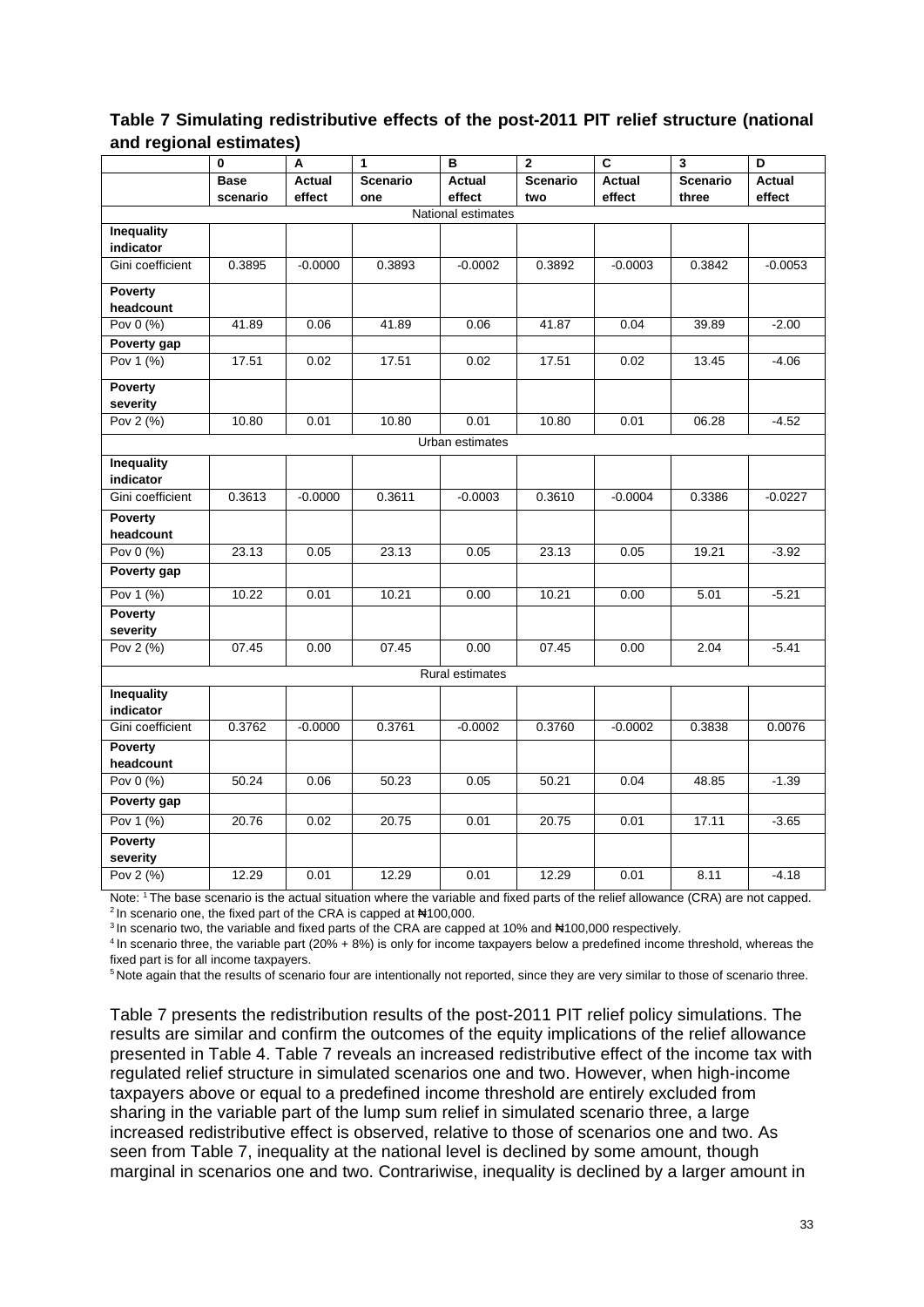scenario three where the variable part of the relief allowance is provided only to the lowincome taxpayers, entirely excluding the high-income taxpayers. While the decline in inequality in the base scenario is just -0.0000, the decline in scenarios one and two is at least relatively higher, by -0.0002 and -0.0003 respectively. However, the decline in scenario three is relatively much bigger, -0.0053. Intuitively, the Gini index is more negative in scenarios one and two, relative to the base scenario. But in scenario three it is much more negative compared to the base scenario and scenarios one and two. More so, this trend of declining inequality at the national level is similar to what is observed across the subnational (urban and rural) levels in both scenarios one and two. In scenario three, the large effect of declining inequality at the national level is also similar to that observed at the subnational level, except the rural region (although as mentioned above attributable to the scale effect). Just to be clear, the large inequality decline (-0.0227) observed in the urban region is more than enough to cancel out the marginal positive effect (0.0076) in the rural region. So that in general a huge declining inequality is observed across the country in simulated scenario three where relatively high-income taxpayers do not take any share in the variable part of the lump sum relief allowance. In terms of poverty, a similar trend is also noticed. The national poverty level is declined from 0.06 in the base scenario to 0.04 in scenario two. On the contrary, a marked poverty reduction effect is seen in scenario three. In scenario three, poverty is largely declined down to -2.00, relative to the marginal decline observed in scenario two. While the urban poverty headcount shows little or no change across scenarios one and two, the rural poverty headcount is declined from 0.06 in the base scenario to 0.04 in scenario two. However, a relatively marked difference is seen for the urban and rural poverty reduction effects in scenario three. In scenario three, poverty level is largely reduced to -3.92 and -1.39 in the urban and rural areas respectively. The results of the simulated scenarios one and two simply mean that redistribution will enhance (through declining inequality and poverty levels) if the relief allowance in the post-2011 PIT Act is capped or modified. However, a much bigger redistribution is seen in scenario three. In particular, if an eligibility criterion is used to exclude high-income taxpayers from sharing in the variable part of the relief allowance, by providing it to only low-income taxpayers below a predefined income threshold, inequality and poverty are markedly reduced. Hence, it is important to properly regulate the variable part of the tax relief allowance, to significantly improve the welfare of the poor people. These findings confirm outcomes in previous related studies (e.g. Avram 2017), revealing that the regulation of relief allowance helps to boost the redistributive capacity of the income tax policy instrument.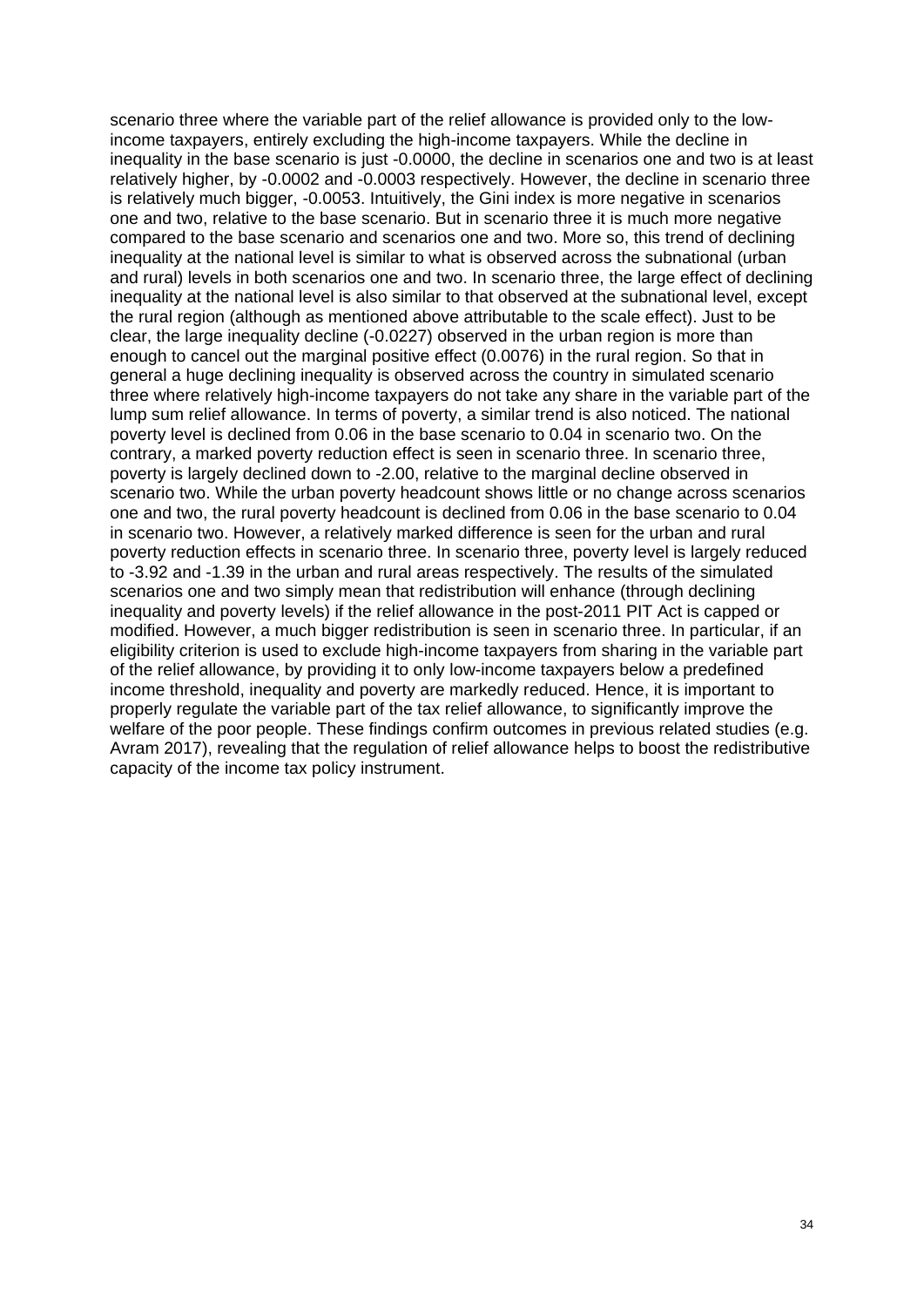## **Table 8 Estimated effects of VAT under each scenario with respect to the base scenario (both national and regional estimates)**

|                             | 0                                            | 1                   | А                                         | $\mathbf{2}$    | в                    |  |  |  |
|-----------------------------|----------------------------------------------|---------------------|-------------------------------------------|-----------------|----------------------|--|--|--|
|                             | <b>Base</b>                                  | <b>Pre-2020 VAT</b> | <b>Actual effect</b>                      | <b>2020 VAT</b> | <b>Actual effect</b> |  |  |  |
| <b>First part</b>           | Estimates without informal sector correction |                     |                                           |                 |                      |  |  |  |
| National estimates          |                                              |                     |                                           |                 |                      |  |  |  |
| <b>Inequality indicator</b> |                                              |                     |                                           |                 |                      |  |  |  |
| Gini coefficient            | 0.3892                                       | 0.3911              | 0.002                                     | 0.3921          | 0.003                |  |  |  |
| <b>Poverty headcount</b>    |                                              |                     |                                           |                 |                      |  |  |  |
| Pov 0 (%)                   | 38.81                                        | 39.21               | 0.40                                      | 39.43           | 0.62                 |  |  |  |
| Poverty gap                 |                                              |                     |                                           |                 |                      |  |  |  |
| Pov 1 (%)                   | 13.11                                        | 13.41               | 0.30                                      | 13.56           | 0.45                 |  |  |  |
| <b>Poverty severity</b>     |                                              |                     |                                           |                 |                      |  |  |  |
| Pov 2 (%)                   | 06.00                                        | 06.21               | 0.21                                      | 06.32           | 0.32                 |  |  |  |
| Urban estimates             |                                              |                     |                                           |                 |                      |  |  |  |
| <b>Inequality indicator</b> |                                              |                     |                                           |                 |                      |  |  |  |
| Gini coefficient            | 0.3603                                       | 0.3615              | 0.00                                      | 0.3622          | 0.00                 |  |  |  |
| <b>Poverty headcount</b>    |                                              |                     |                                           |                 |                      |  |  |  |
| Pov 0 (%)                   | 18.36                                        | 18.68               | 0.32                                      | 18.90           | 0.54                 |  |  |  |
| Poverty gap                 |                                              |                     |                                           |                 |                      |  |  |  |
| Pov 1 (%)                   | 04.76                                        | 04.90               | 0.14                                      | 04.98           | 0.22                 |  |  |  |
| <b>Poverty severity</b>     |                                              |                     |                                           |                 |                      |  |  |  |
| Pov 2 (%)                   | 01.84                                        | 01.91               | 0.07                                      | 01.95           | 0.11                 |  |  |  |
| Rural estimates             |                                              |                     |                                           |                 |                      |  |  |  |
| <b>Inequality indicator</b> |                                              |                     |                                           |                 |                      |  |  |  |
| Gini coefficient            | 0.3763                                       | 0.3785              | 0.00                                      | 0.3796          | 0.00                 |  |  |  |
| <b>Poverty headcount</b>    |                                              |                     |                                           |                 |                      |  |  |  |
| Pov 0 (%)                   | 47.92                                        | 48.35               | 0.43                                      | 48.57           | 0.65                 |  |  |  |
| Poverty gap                 |                                              |                     |                                           |                 |                      |  |  |  |
| Pov 1 (%)                   | 16.83                                        | 17.20               | 0.37                                      | 17.39           | 0.56                 |  |  |  |
| <b>Poverty severity</b>     |                                              |                     |                                           |                 |                      |  |  |  |
| Pov 2 (%)                   | 07.86                                        | 08.13               | 0.27                                      | 08.27           | 0.41                 |  |  |  |
| <b>Second part</b>          |                                              |                     | Estimates with informal sector correction |                 |                      |  |  |  |
| National estimates          |                                              |                     |                                           |                 |                      |  |  |  |
| Inequality indicator        |                                              |                     |                                           |                 |                      |  |  |  |
| Gini coefficient            | 0.3892                                       | 0.3901              | 0.001                                     | 0.3906          | 0.001                |  |  |  |
| <b>Poverty headcount</b>    |                                              |                     |                                           |                 |                      |  |  |  |
| Pov 0 (%)                   | 38.81                                        | 39.06               | 0.25                                      | 39.15           | 0.34                 |  |  |  |
| Poverty gap                 |                                              |                     |                                           |                 |                      |  |  |  |
| Pov 1 (%)                   | 13.11                                        | 13.26               | 0.15                                      | 13.33           | 0.22                 |  |  |  |
| <b>Poverty severity</b>     |                                              |                     |                                           |                 |                      |  |  |  |
| Pov 2 (%)                   | 06.00                                        | 06.10               | 0.10                                      | 06.16           | 0.16                 |  |  |  |
| Urban estimates             |                                              |                     |                                           |                 |                      |  |  |  |
| <b>Inequality indicator</b> |                                              |                     |                                           |                 |                      |  |  |  |
| Gini coefficient            | 0.3602                                       | 0.3609              | 0.00                                      | 0.3612          | 0.00                 |  |  |  |
| <b>Poverty headcount</b>    |                                              |                     |                                           |                 |                      |  |  |  |
| Pov 0 (%)                   | 18.36                                        | 18.51               | 0.15                                      | 18.60           | 0.24                 |  |  |  |
| Poverty gap                 |                                              |                     |                                           |                 |                      |  |  |  |
| Pov 1 (%)                   | 04.76                                        | 04.83               | 0.07                                      | 04.87           | 0.11                 |  |  |  |
| <b>Poverty severity</b>     |                                              |                     |                                           |                 |                      |  |  |  |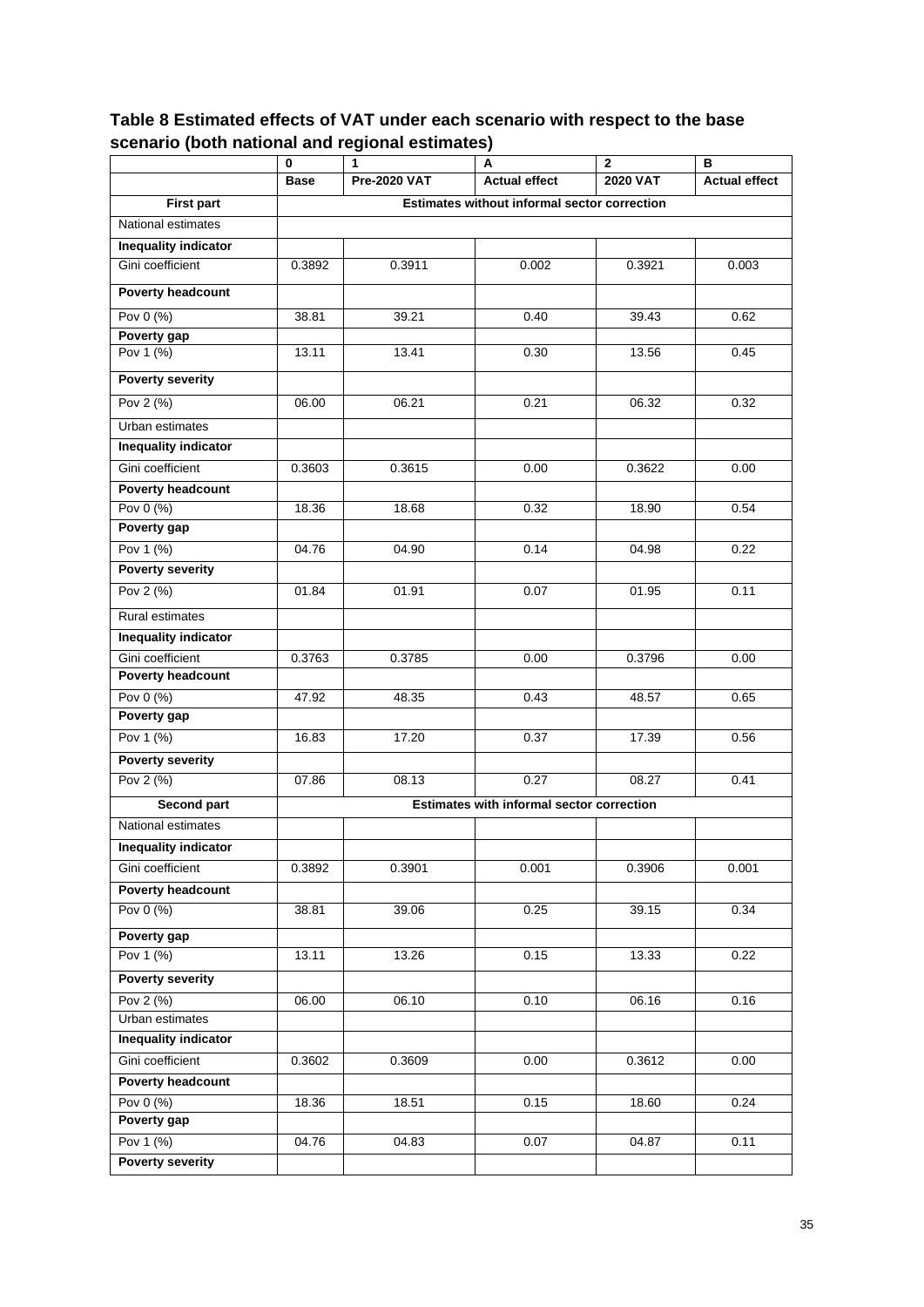| Pov 2 (%)                | 01.84  | 01.88  | 0.04 | 01.89  | 0.05 |
|--------------------------|--------|--------|------|--------|------|
| <b>Rural estimates</b>   |        |        |      |        |      |
| Inequality indicator     |        |        |      |        |      |
| Gini coefficient         | 0.3763 | 0.3774 | 0.00 | 0.3779 | 0.00 |
| <b>Poverty headcount</b> |        |        |      |        |      |
| Pov 0 (%)                | 47.92  | 48.22  | 0.30 | 48.31  | 0.39 |
| Poverty gap              |        |        |      |        |      |
| Pov 1 (%)                | 16.83  | 17.01  | 0.18 | 17.11  | 0.28 |
| <b>Poverty severity</b>  |        |        |      |        |      |
| Pov 2 (%)                | 07.86  | 07.99  | 0.13 | 08.06  | 0.20 |

We now shift attention to the redistributive effect of VAT, as reported in Table 8. Estimates in the first part of the table are without informal sector correction, whereas estimates in the second part are with informal sector correction. In this table, the redistributive effect of VAT on the Gini coefficient and each poverty level is reported with respect to the base scenario (i.e. before the payment of VAT). Column A of the first part of the table shows the actual redistributive effect of the pre-2020 VAT scheme. Contrary to the redistributive effect of PIT on income inequality, the simulation result in this column shows that the pre-2020 VAT scheme increased inequality, though by only 0.002 points at the national level. The effects at the urban (0.00), and rural (0.00) levels are similar and very negligible. This opposing result of the PIT and VAT effects on inequality could be attributable to the regressive nature of VAT (as the same rate is applicable to both the rich and the poor) in Nigeria, as reported in Table 5. In the same direction, poverty headcount rose by roughly 0.4 per cent, 0.3 per cent and 0.4 per cent at national, urban and rural levels respectively. This implies that the VAT scheme also moved some Nigerians below the poverty line, though by a small margin as compared to the proportions (4.4 per cent, 3.6 per cent and 4.7 per cent triggered by PIT at the national, urban and rural levels respectively. The observed increase in poverty due to VAT is also linkable to its regressive nature and probably to the fact that more low-income individuals consume vatable goods and still pay the same flat rate as high-income individuals. Notably, the result of a negligible increase in inequality due to VAT is consistent with previous related works in middle-income countries, e.g. Jellema *et al*. 2017, which revealed that VAT has a positive marginal impact on inequality in Indonesia.

Column B of the first part of Table 8 reports the actual redistributive effect of the 2020 VAT scheme. Similar to the old VAT scheme, the 2020 scheme also produces a negligible increase in the Gini coefficient. This finding is strengthened using the Lorenz curves shown in Figure 3 in the appendix. In this figure, the Lorenz curves of the various schemes lie on top of each other. Though the increase in inequality is negligible it is just a bit higher relative to the increase (0.002) witnessed in the pre-2020 scheme at the national level. More so, the urban and rural level effects remain very similar and roughly very marginal. Overall, the observed increase could be attributable to the increase in the policy VAT rate from 5 per cent to 7.5 per cent by the federal government in the early 2020 period. Further, as can be seen in column B, the 2020 VAT scheme increased poverty by 0.6 per cent – roughly 1 per cent at the national level, 0.5 per cent at the urban level and 0.6 per cent at the rural level. These proportions are slightly higher than the values reported (0.4 per cent, 0.3 per cent and 0.4 per cent respectively) as the effects of pre-2020 VAT on poverty. This change is of no surprise following the 50 per cent increase in VAT as mentioned above. Intuitively, the currently increased policy VAT rate will likely push some more Nigerians below the poverty line. Notably, the results for the poverty gap and severity produce an identical pattern, as seen in column A and B of the first part of Table 8.

The second part of Table 8 also presents the redistributive effect of VAT, but after accounting for the informal sector. As mentioned previously, this study has accounted for informality in the calculation of VAT by using macroeconomic data (comprising of administrative and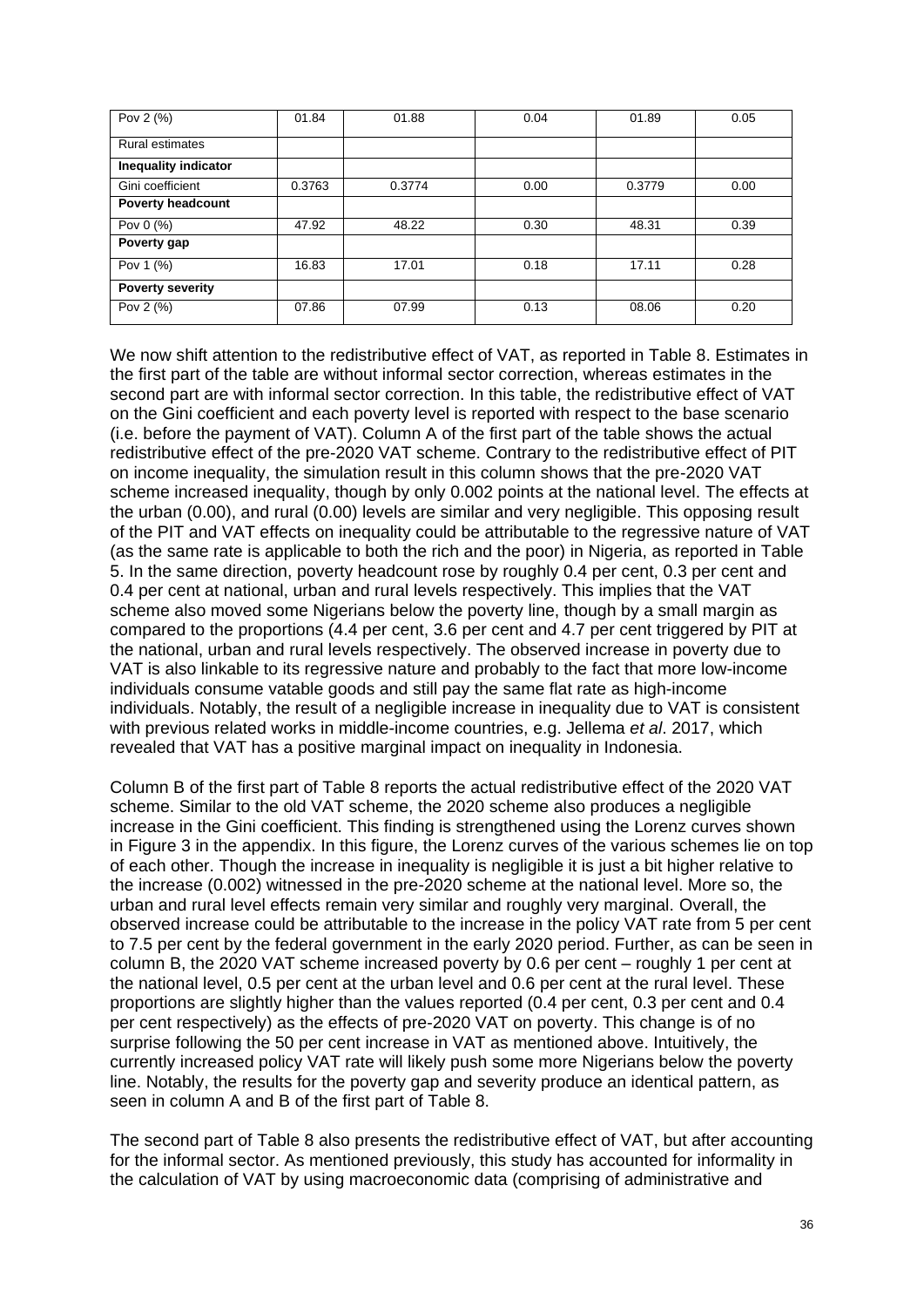national account data). In line with previous related studies (e.g. Schaffer and Turley 2001; Inchauste and Rubil 2017), the current study has specifically calculated the effective VAT rate by using the total value of VAT revenue collections (from the Federal Inland Revenue Service)<sup>25</sup> divided by the total value of all goods and services subject to VAT (data compiled by the Nigeria National Bureau of Statistics).<sup>26</sup> The calculated effective rate was then applied to the household purchases subject to VAT (Inchauste and Rubil 2017). As seen in column A of the second part of Table 8, the pre-2020 scheme increased the Gini coefficient by a lesser point (0.001) compared to the point recorded (0.002) without correcting for the informal sector at the national level. Notably, the regional level results, as seen in Table 8, remain very negligible. But overall the fact that the pre-2020 scheme Gini with informal correction was increased by a lesser point compared to the point recorded without informal sector correction means that accounting for the informal sector in the analyses leads to a lesser change in income inequality. Similarly, we observe a lesser change in poverty headcount at national (0.25 per cent), urban (0.15 per cent), and rural (0.30 per cent) levels compared to the proportion seen at the national (0.4 per cent), urban (0.3 per cent) and rural (0.4 per cent) levels when we fail to account for the informal sector. Further, the redistributive effect of the current VAT scheme corrected for the presence of the informal sector reveals a similar direction. In terms of comparison across schemes, the estimated effects of the current VAT scheme on inequality and poverty as seen in column B of Table 8 are slightly higher than the estimated values of the previous VAT scheme both without and with the informal sector correction. This of course is expected since the effective rate in the current VAT scheme is also slightly higher than that of the previous scheme.

<sup>&</sup>lt;sup>25</sup> The OECD, African Union Commission (AUC) and African Tax Administration Forum (ATAF) have reported detailed FIRS tax revenue composition data for the year 2018 in Nigeria (OECD/AUC/ATAF 2020).

<sup>&</sup>lt;sup>26</sup> The Statistical Bulletin of the Central Bank of Nigeria reported detailed 2018 goods and services data compiled by the NBS for Nigeria (Central Bank of Nigeria 2018).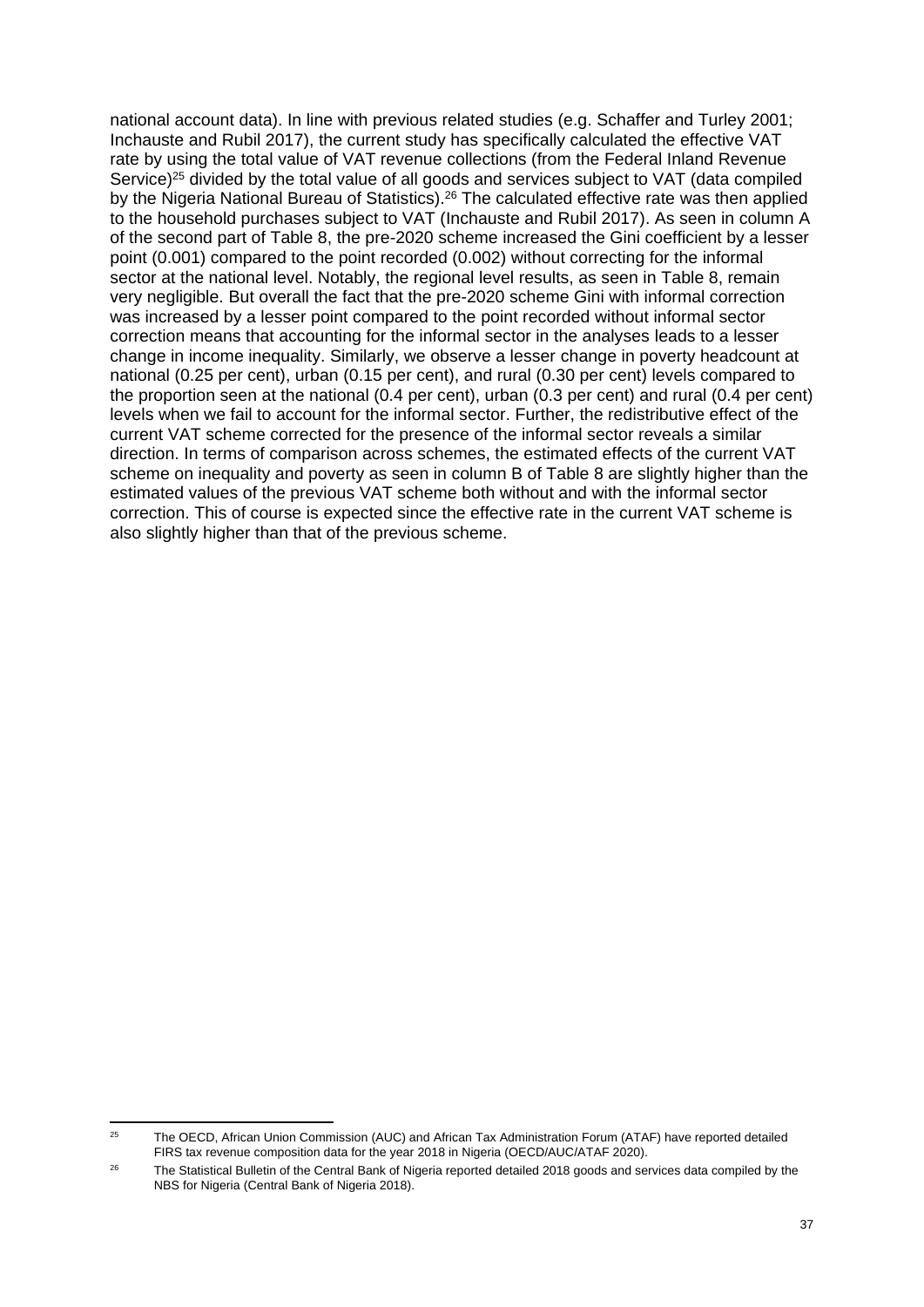## 6 Discussion and conclusion

This study attempts to address two related specific questions. First, what is the progressivity of income tax and VAT reforms in Nigeria? Second, what is the distributional effect of income tax and VAT reforms in Nigeria? In line with these specific questions, the current study yields several crucial findings. First, income tax was found to be progressive in the pre-2011 reform scheme but became regressive in the post-2011 reform scheme. It was also found that the newly introduced lump sum relief allowance concentrates more in the high-income than in the low-income taxpayers – confirming the regressivity of the post-2011 PIT scheme. However, the study uncovered that the regulation of the relief allowance in the post-2011 PIT scheme decreases the PIT regressivity. Of more interest is that if the variable part of the relief allowance in the post-2011 PIT scheme is reserved only for low-income taxpayers below a predefined income threshold, entirely excluding high-income taxpayers, the current PIT scheme becomes progressive. The above regressivity of the post-2011 PIT is also partly attributable to a tax table that barely differentiates the middle (low) income from high-income earners, since virtually most middle-income earners tend to reach a high marginal tax level. The tax brackets in the 2011 PIT scheme have been increased and this puts low-income earners in high tax bases and rates. However, in reality low-income earners in Nigeria are barely able to raise their wages, plus a minimum wage is hardly ever implemented to cover inflated prices. The regressivity of the post-2011 PIT could also be partly ascribed to the increase in the minimum tax rate (low-income tax rate) from 0.5 per cent in the pre-2011 scheme to 1 per cent in the post-2011 scheme. Further, the post-2011 PIT regressivity result is similar to what was found in Hirvonen *et al*. 2016 and Mascagni *et al*. 2016, that a tax system initially designed to be progressive can still turn to be regressive. The VAT was regressive both in the pre-2020 scheme and in the current VAT reform scheme. The results for VAT are not far from what one would expect, since indirect taxes (e.g. VAT at fixed rates) are usually regressive (the poor paying more through increased purchases of vatable goods) probably because of its flat rate (everyone paying the same amount regardless of income size) (Younger and Khachatryan 2017; Alam, Inchauste and Serajuddin 2017; Arunatilake *et al.* 2017). Although VAT in Nigeria has a number of exemptions, they do not affect the progressivity of the tax instrument, and the higher income taxpayers tend to benefit the most from these exemptions (exemptions that are not pro-poor) in value terms.

The answer to the second question in the pre-2011 PIT scheme is that limited redistribution occurred. The study disclosed pre-2011 PIT to have marginally reduced inequality, but on the converse increased poverty. The post-2011 PIT scheme reduced inequality and increased poverty but by a smaller proportion. The negligible redistributive results, as mentioned above, are attributable to the concentration of the lump sum relief allowance at the top of the distribution – consisting mainly of high-income taxpayers (see Figure 1). However, a larger redistributive effect is observed if high-income taxpayers above or equal to a predefined income threshold are entirely excluded from sharing in the variable part of the relief allowance. The limited redistributive role of the current PIT scheme could also be partly attributed to the exclusion of the large informal sector (nowadays some of the high-income people hide their businesses in the informal sector in order to dodge taxes) from the nation's tax net, resulting in low tax collections (similarly as found in Jellema *et al*. (2017) for Indonesia). Hence, the need for the government to not only regulate the relief allowance but also capture the informal sector incomes, and at the same time maintain the basic equity and fairness principles of taxation. The finding of little income redistributive effect is consistent with the work of Hirvonen *et al*. (2016), which revealed that taxation had a negligible effect on Ethiopia's Gini index. More so, the contradictory results of reduction in inequality and increase in poverty resulting from income tax is in accord with Lustig and Higgins (2012) and Inchauste and Lustig (2017), suggesting that an inequality-reducing tax system could also be poverty increasing, and that this cannot be exposed without a detailed empirical analysis.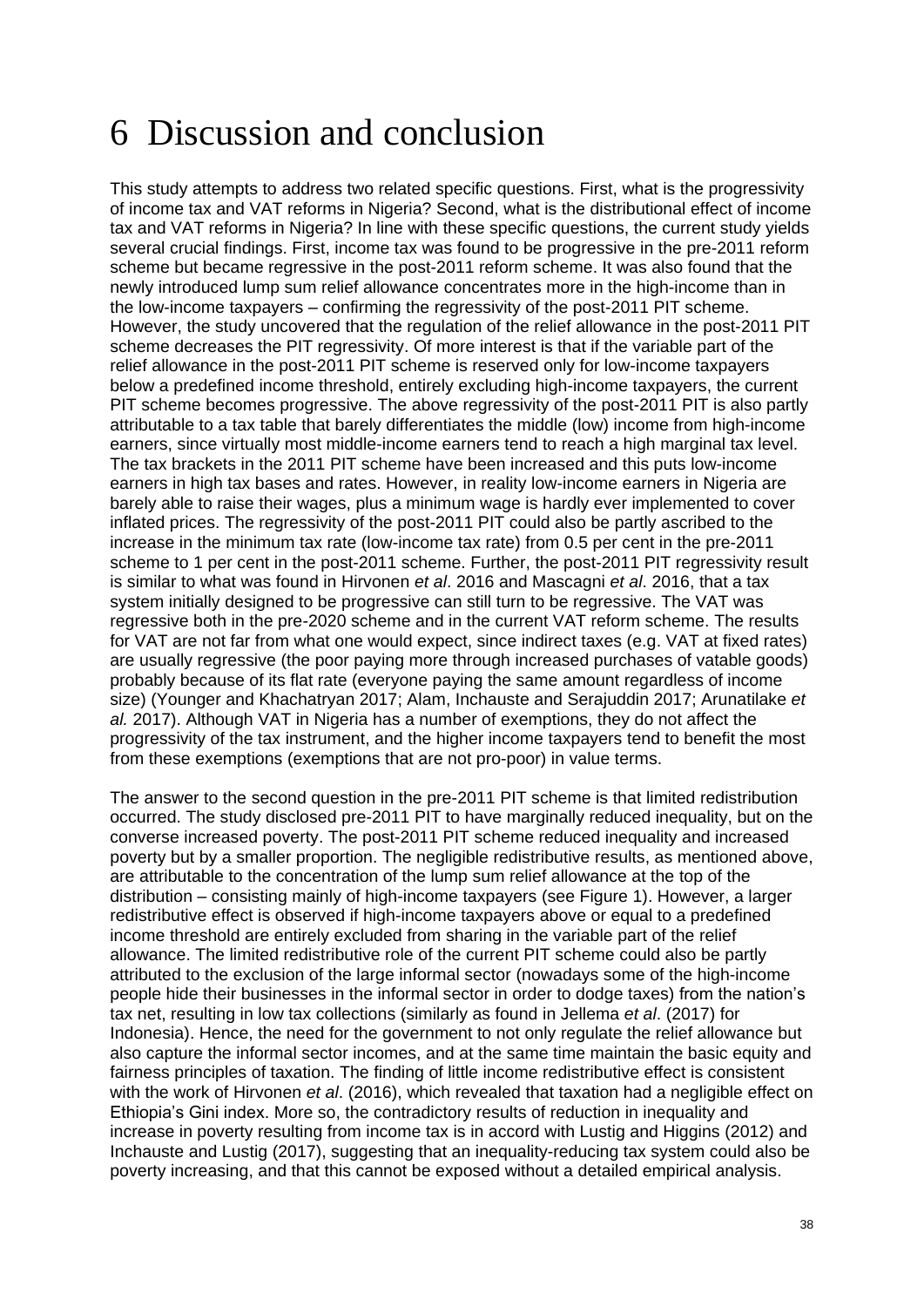The VAT was revealed to marginally increase both inequality and poverty in the pre-2020 scheme. More so, the 2020 VAT scheme slightly increased inequality, but significantly increased poverty – a result similar to what was reported in Hill *et al*. (2017) and Arunatilake *et al*. (2017) for Ethiopia and Sri Lanka respectively.

It is crucial to systematically weigh some caveats and corresponding assumptions relied upon, together with the consequences of relaxing these assumptions on the analyses of the current study.

First, the study had no access to the real PIT variable. Hence, following existing studies, it obtained a proxy variable for PIT by applying the tax rules on incomes of individual households. This was done, assuming that people pay their complete taxes as stipulated by the law. Specifically, it is assumed that the calculated PIT is a good proxy of the real PIT. The study has relied on this assumption, since it has no access to administrative data containing the real tax amount that people actually pay. But what would have happened to the results if the paper was able to access and use the real PIT variable? If this had been possible, the clear consequence would have been that the incidence and redistribution analyses would have yielded lesser estimates. This is simply because in reality people have the tendency to dodge or understate their taxes.

Second, household surveys are widely known to understate income, since people tend to underreport their own income. This means that income is measured with some significant error. Hence, in this study it is assumed that correcting for income underreporting using 'better' collected consumption data provides a better living standard measure for correct analysis. Although the study has accounted for the quality of the income variable using the consumption expenditure from the survey data, it still acknowledges the limitations (which mainly entail that surveys exclude top income earners) described in subsection 4.2. However, what would the results have looked like if the study had utilised the income variable without correcting for underreporting? If the study had directly employed the raw (survey) income variable, the consequence is that the incidence and redistribution analyses would have been underestimated. But since this study has used the most recent large nationally representative living standard survey, it is believed that the adjusted income data can still be used as a reasonable representation of reality to undertake analyses of the incidence and redistributive effect of taxes.

Third, since oil related taxes (CIT) contribute a large share to Nigeria's total tax revenue, it is important to calculate their incidence and redistributive effects. However, data relating to these taxes is not in the Nigeria survey. Since there is no properly recorded oil related data/CIT in the survey, the study cannot directly allocate these type of taxes to individual households to enable meaningful analyses. Hence, the main analyses in this work only focus on taxes (PIT and VAT) relevant to households, and not on CIT, which involves several uncertain assumptions, making it very difficult to determine the distribution of its final economic incidence (Ataguba 2012; Inchauste and Lustig 2017). If the study had accounted for CIT, total household taxes would have been overstated, since these taxes are not directly relevant to micro households.

Fourth, this study has assumed a very simple micro-simulation model, unable to study the entire fiscal system. It has only considered two specific taxation policies, rather than the entire fiscal system. The study has relied on this assumption mainly due to data limitations. On the taxation side, the simulation model is not able to analyse more than the PIT and VAT policy instruments, since the survey data does not contain adequate information to calculate CIT or oil related taxes. On the expenditure side, the study does not have enough information on transfers and subsidies that the government grants to poor households. However, if the assumption here was relaxed, and there was access to adequate information on taxation and expenditure policies, then the simulation model would have yielded a more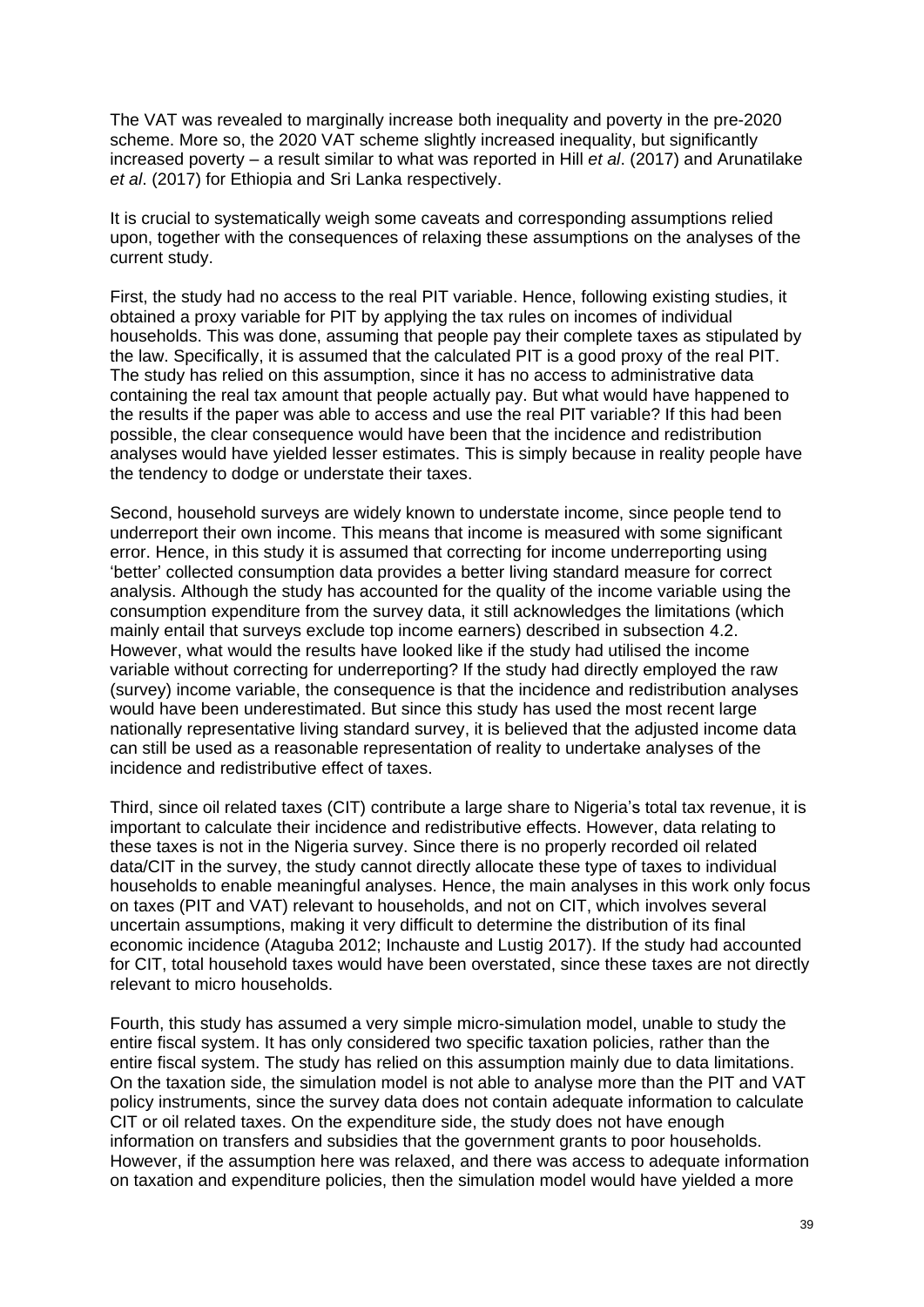detailed analysis on the net effect of fiscal policies on poverty and income inequality. More so, the simple model does not account for behavioural and second round effects. Otherwise, the inequality and poverty dynamics estimated in this work would be interpreted as demonstrating purely causal effects of changing taxation policies.

Fifth, the study assumes that informal sector activities evade taxes. Hence, the tax laws have only been applied on formal sector earnings. Although the living standard survey utilised in this paper differentiates between formal and informal incomes, the study is somewhat hampered from applying the tax rule on informal incomes. It has accounted for informality by applying the formal PIT laws on formal earnings and the effective VAT rates on household taxable consumption expenditures respectively. Hence the conclusions reached here are mainly focused on formal taxes. This is because informal participants tend to dodge taxes. Notably, the current study has only described the size of household participation in economic activities in both formal and informal sectors, with their corresponding annual average incomes. This description (see Table 2 above) exposed a large under and untaxed informal sector, relative to the small, taxed formal sector. Hence, the need for government effort to draw informal sector workers into the national tax net. But what change would have occurred to the main results had the study entirely ignored the existence of the informal sector? If the study had failed to account for informality, and directly applied the tax rules on both formal and informal earnings, then the change in the results would be an overestimate of the true equity and redistributive effect of PIT and VAT.

Regardless of the limitations mentioned above, the results from this study are still consistent with the outcomes of related previous studies in the taxation literature, and this supports the validity of its analysis. First, in line with previous studies, the equity analysis suggests that income taxation initially designed to be progressive may still turn out to be regressive. Meticulous tax reform, with regulated relief allowance (entirely excluding high-income taxpayers from sharing in the variable part) and well-targeted higher rates for the wealthy class, could be helpful in enhancing the equity and redistributive potential of the income tax policy. It is also suggested that differentiated VAT rates, i.e. a higher rate on luxury items and a lesser rate on consumable items, may help to achieve better fairness and redistribution of the VAT policy instrument in Nigeria.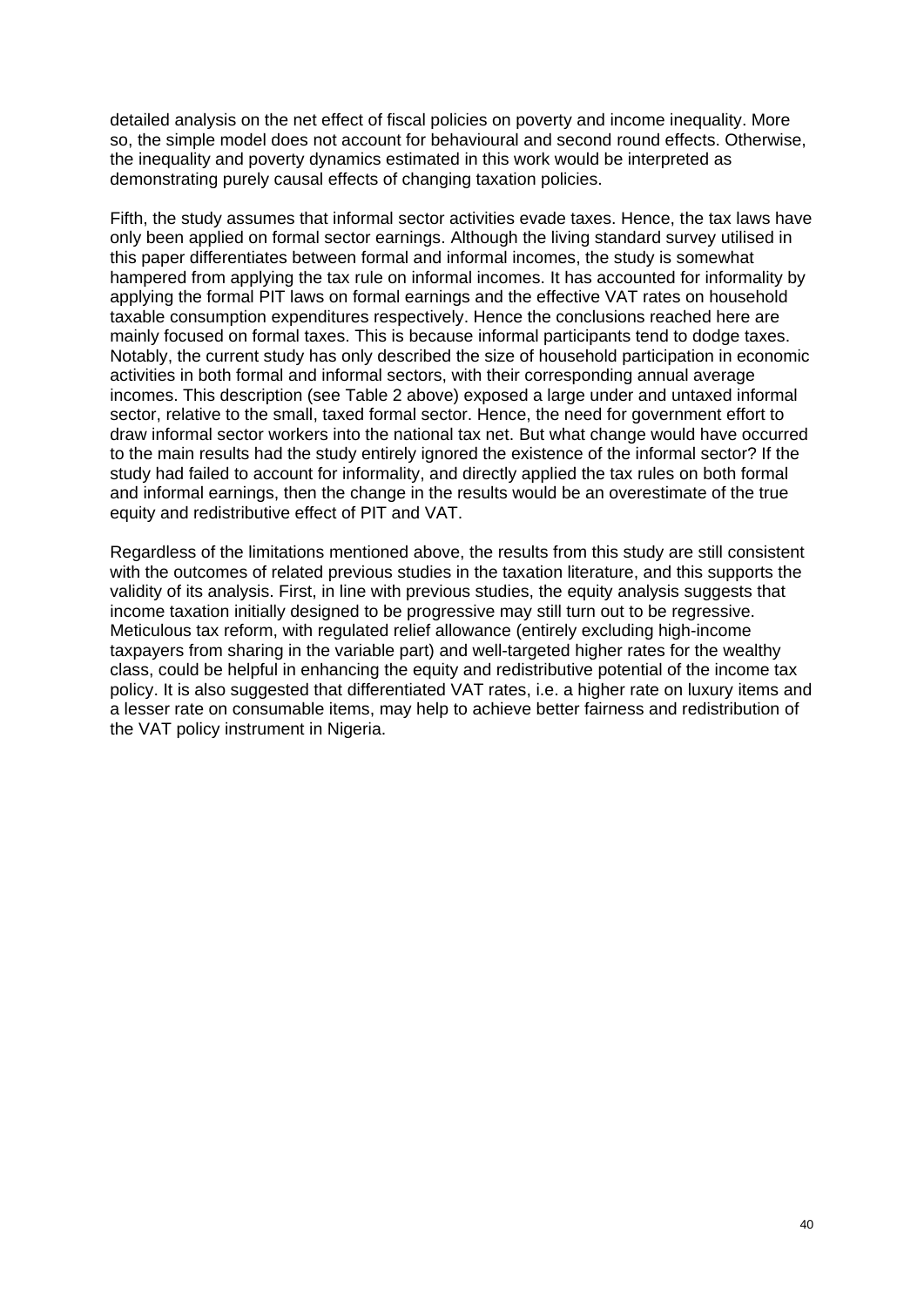## References

- Adekanola, O. (1997) 'Efficient Tax Collection and Effective Tax Administration in Nigeria', paper presented at a seminar organised by the University of Lagos Consultancy Services, Otta, 15 May
- Alam, S.A., Inchauste, G., and Serajuddin, U. (2017) *The Distributional Impact of Fiscal Policy in Jordan*, CEQ Working Paper 44, Commitment to Equality Institute, Tulane University and the World Bank
- Anyaduba, J.O. and Otulugbu, P.O. (2019) 'Taxation and Income Inequality in Nigeria', *Accounting and Finance Research* 8.3: 118–135
- Arunatilake, N., Inchauste, G. and Lustig, N. (2017) *The Incidence of Taxes and Spending in Sri Lanka*, CEQ Working Paper 63, Commitment to Equality Institute, Tulane University and the World Bank
- Ataguba, J.E. (2012) 'Distributional Impact of Healthcare Finance in South Africa', PhD thesis, University of Cape Town
- Atkinson, A.B., Piketty, T. and Saez, E. (2011) 'Top Incomes in the Long Run of History', *Journal of Economic Literature* 49.1: 3–71
- Avram, S. (2017) 'Who Benefits from the "Hidden Welfare State"? The Distributional Effects of Personal Income Tax Expenditure in Six Countries', *Journal of European Social Policy* 28.3: 271–293
- Bachas, P., Gadenne, L. and Jensen, A. (2020) *Informality, Consumption Taxes, and Redistribution*, National Bureau of Economic Research (NBER) Working Paper 27429
- Bird, R.M., and Zolt, E.M. (2005) 'The Limited Role of the Personal Income Tax in Developing Countries', *Journal of Asian Economics* 16.6: 928–46
- Blasco, J., Guillaud, E. and Zemmour, M. (2020) *The Impact of Consumption Taxes on Income Inequality: An International Comparison*, LIS Working Paper Series 785
- Cancho, C. and Bondarenko, E. (2017) *The Distributional Impact of Fiscal Policy in Georgia*, CEQ Working Paper 42, Commitment to Equality Institute, Tulane University and the World Bank
- Cano, L., (2017) 'Personal Income Tax and Income Inequality in Ecuador Between 2007 and 2011', *CEPAL Review* 123: 57–75
- Causa, O. and Hermansen, M. (2017). *Income Redistribution through Taxes and Transfers across OECD Countries*, Economics Department Working Paper 1453
- Central Bank of Nigeria (CBN) (2018) *The CBN Statistical Bulletin, 2018*
- Cubero, R. and Hollar, I.V. (2010) *Equity and Fiscal Policy: The Income Distribution Effects of Taxation and Social Spending in Central America,* IMF Working Paper WP/10/112
- Deaton, A. and Zaidi, S. (2002) *Guidelines for Constructing Consumption Aggregates*, LSMS Working Paper 135, Washington, DC: World Bank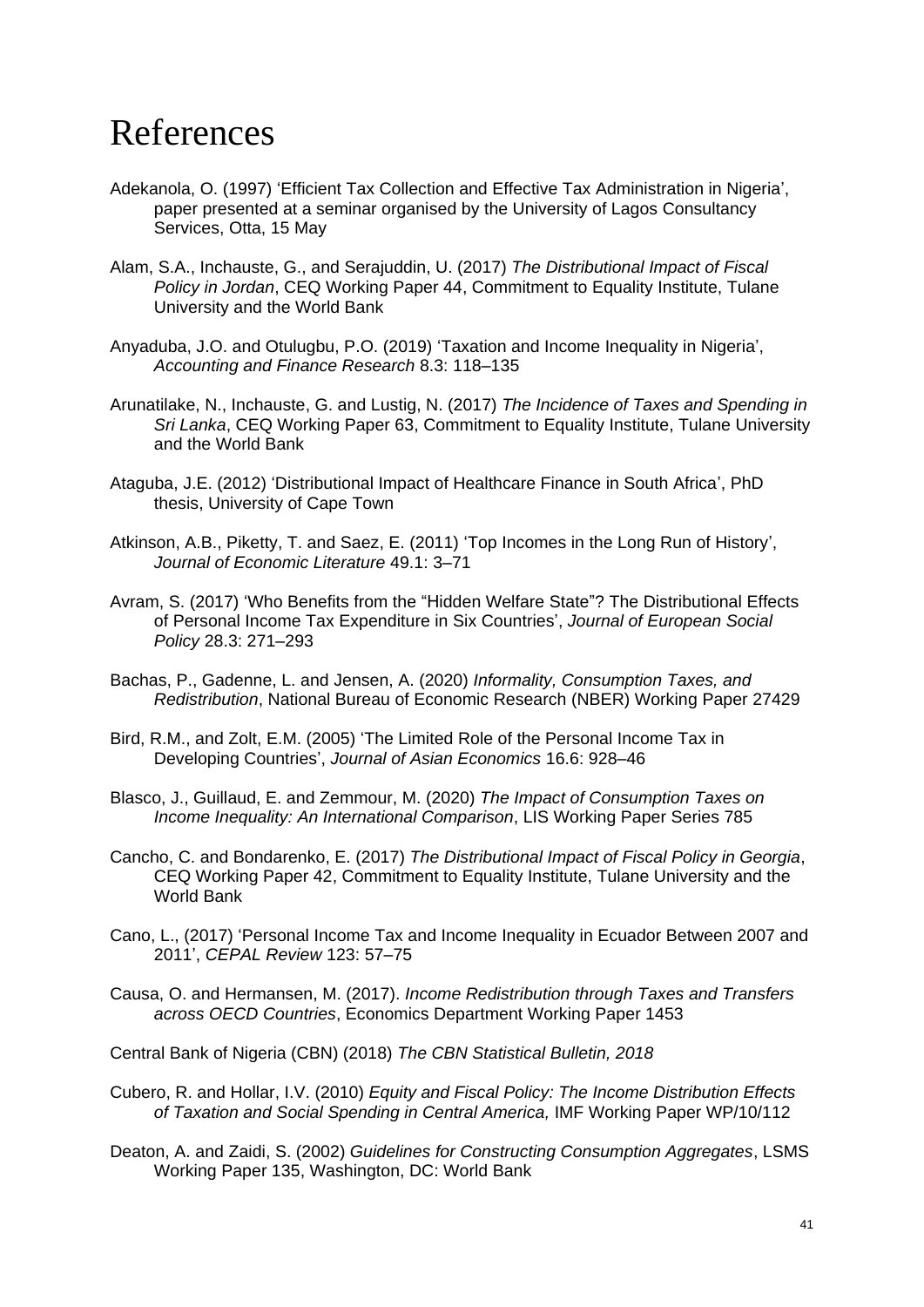- Decoster, A. and Verbina, I. (2003) *Who Pays Indirect Taxes in Russia?* UNU/WIDER Discussion Paper 2003/58
- Development Finance International and Oxfam (2020) *Fighting Inequality in the Time of Covid-19: The Commitment to Reducing Inequality Index 2020*, Oxford: Development Finance International and Oxfam International
- Du, L. and Zhang, Z.X. (2018) 'Measuring the Redistributive Effects of China's Personal Income Tax', *Asia & the Pacific Policy Studies* 5.2: 220–234
- Duclos, J.Y., Jalbert, V. and Araar, A. (2003) 'Classical Horizontal Inequity and Reranking: An Integrated Approach', in Y. Amiel and J.A. Bishop (eds.) *Fiscal Policy, Inequality and Welfare* (Research on Economic Inequality Vol. 10), Bingley: Emerald Group
- Egbon, O. and Mgbame, C.O. (2015) 'What Is Progressive about Nigerian Personal Income Tax?', JORIND 13.1: 228–239
- Engel, E.M.R.A., Galetovic, A. and Raddatz, C.E. (1999) 'Taxes and Income Distribution in Chile: Some Unpleasant Redistributive Arithmetic', *Journal of Development Economics* 59: 155–192
- Farfan-Portet, M-I., Hindriks, J. and Lorant, V. (2008) 'Progressivity of Childcare Tax Policies in Belgium', *Louvain Economic Review* 74.2: 143–165
- Faridy, N. and Sarker, T. (2011) 'Incidence of Value Added Tax in the Developing Countries: A Case in Bangladesh', *International Journal of Trade, Economics and Finance 2*.5: 437
- Federal Republic of Nigeria (2011) *Official Gazette of Federal Republic of Nigeria*, PIT Act, 2011, https://pwcnigeria.typepad.com/files/pit-amendment---gazetted-14-june-2011.pdf
- Federal Republic of Nigeria (1993) Personal Income Tax Act No. 104, https://www.icnl.org/research/library/nigeria\_7\_nigeriapita1993/
- Foster, J., Greer, J. and Thorbecke, E. (1984) 'A Class of Decomposable Poverty Measures', *Econometrica* 52.3: 761–766
- Gemmell, N. and Morrissey, O. (2005) 'Distribution and Poverty Impacts of Tax Structure Reform in Developing Countries: How Little We Know', *Development Policy Review*  23.2: 131–44
- Hill, R., Inchauste, G., Lustig, N., Tsehaye, E. and Woldehanna, T. (2017) *A Fiscal Incidence Analysis for Ethiopia*, CEQ Working Paper 41, Commitment to Equality Institute, Tulane University and the World Bank
- Hirvonen, K., Mascagni, G. and Roelen, K. (2016) *Linking Taxation and Social Protection: Evidence on Redistribution and Poverty Reduction in Ethiopia*, ICTD Working Paper 61, Brighton: Institute of Development Studies
- Ichoku, H.E. and Anuku, W. (2019) 'The Redistributive Effect of Taxation in Nigeria', *Journal of Academic Research in Economics* 11.3: 580–603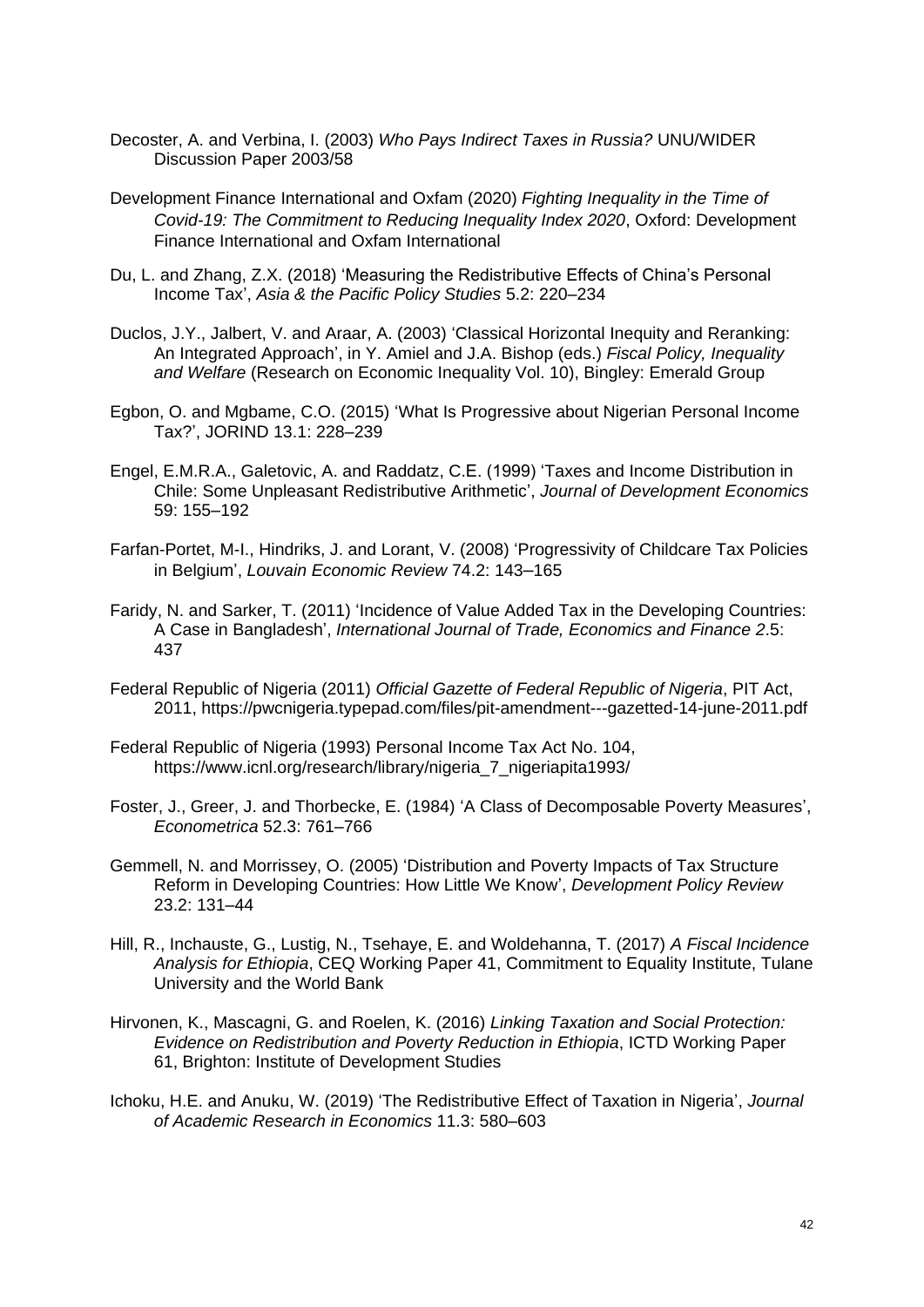- Inchauste, G. and Lustig, N. (2017) *The Distributional Impact of Taxes and Transfers: Evidence from Eight Low- and Middle-Income Countries. Directions in Development*, Washington, DC: World Bank
- Inchauste, G. and Rubil, I. (2017) *The Distributional Impact of Taxes and Social Spending in Croatia*, Poverty and Equity Global Practice Working Paper 120
- Inchauste, G., Lustig, N., Maboshe, M., Purfield, C. and Woolard, I. (2015) *The Distributional Impact of Fiscal Policy in South Africa*, World Bank Policy Research Working Paper 7194
- Jenkins, G.P., Jenkins, H. and Kuo, C-Y. (2006) *Is the Value Added Tax Naturally Progressive?* Queen's Economics Department Working Paper 1059
- Jellema, J., Wai-Poi, M. and Afkar, R. (2017) *The Distributional Impact of Fiscal Policy in Indonesia*, CEQ Working Paper 40, Commitment to Equality Institute, Tulane University and the World Bank
- Jellema, J., Lustig, N., Haas, A. and Wolf, S. (2016) *The Impact of Taxes, Transfers, and Subsidies on Inequality and Poverty in Uganda*, CEQ Working Paper 53, Commitment to Equality Institute, Tulane University and the World Bank
- Jibao, S., Prichard, W. and van den Boogaard, V. (2017) *Informal Taxation in Post-Conflict Sierra Leone: Taxpayers' Experiences and Perceptions*, ICTD Working Paper 66, Brighton: Institute of Development Studies
- Kakwani, N.C. (1977) 'Measurement of Tax Progressivity: An International Comparison', *Economic Journal* 87: 71–80
- Lokshin, M. and Sajaia, Z. (2006) 'EGEN\_INEQUAL: Stata Module Providing Extensions to Generate Inequality and Poverty Measures', *Statistical Software Components*, Boston College Department of Economics
- Lustig, N. and Higgins, S. (2012) *Commitment to Equity Assessment (CEQ): Estimating the Incidence of Social Spending, Subsidies and Taxes Handbook*, Tulane Economics Working Paper 1219, Tulane University
- Lustig, N., Pessino, C. and Scott, J. (2013) *The Impact of Taxes and Social Spending on Inequality and Poverty in Argentina, Bolivia, Brazil, Mexico, Peru and Uruguay: An Overview*, CEQ Working Paper 13, Center for Inter-American Policy and Research and Department of Economics, Tulane University and Inter-American Dialogue
- Lyon, A.B. and Schwab, R. (1995) 'Consumption Taxes in a Life-cycle Framework: Are Sin Taxes Regressive?', *The Review of Economics and Statistics* 77: 389–406
- Mascagni, G., Monkam, N. and Nell, C. (2016) *Unlocking the Potential of Administrative Data in Africa: Tax Compliance and Progressivity in Rwanda*, ICTD Working Paper 56, Brighton: Institute of Development Studies
- Martinez-Vazquez, J., Moreno-Dodson, B. and Vulovic, V. (2012) *The Impact of Tax and Expenditure Policies on Income Distribution: Evidence from a Large Panel of Countries*, Working Paper 12-25, International Center for Public Policy
- Musgrave, R.A. and Thin, T. (1948) 'Income Tax Progression, 1929–48', *The Journal of Political Economy* 56: 498–514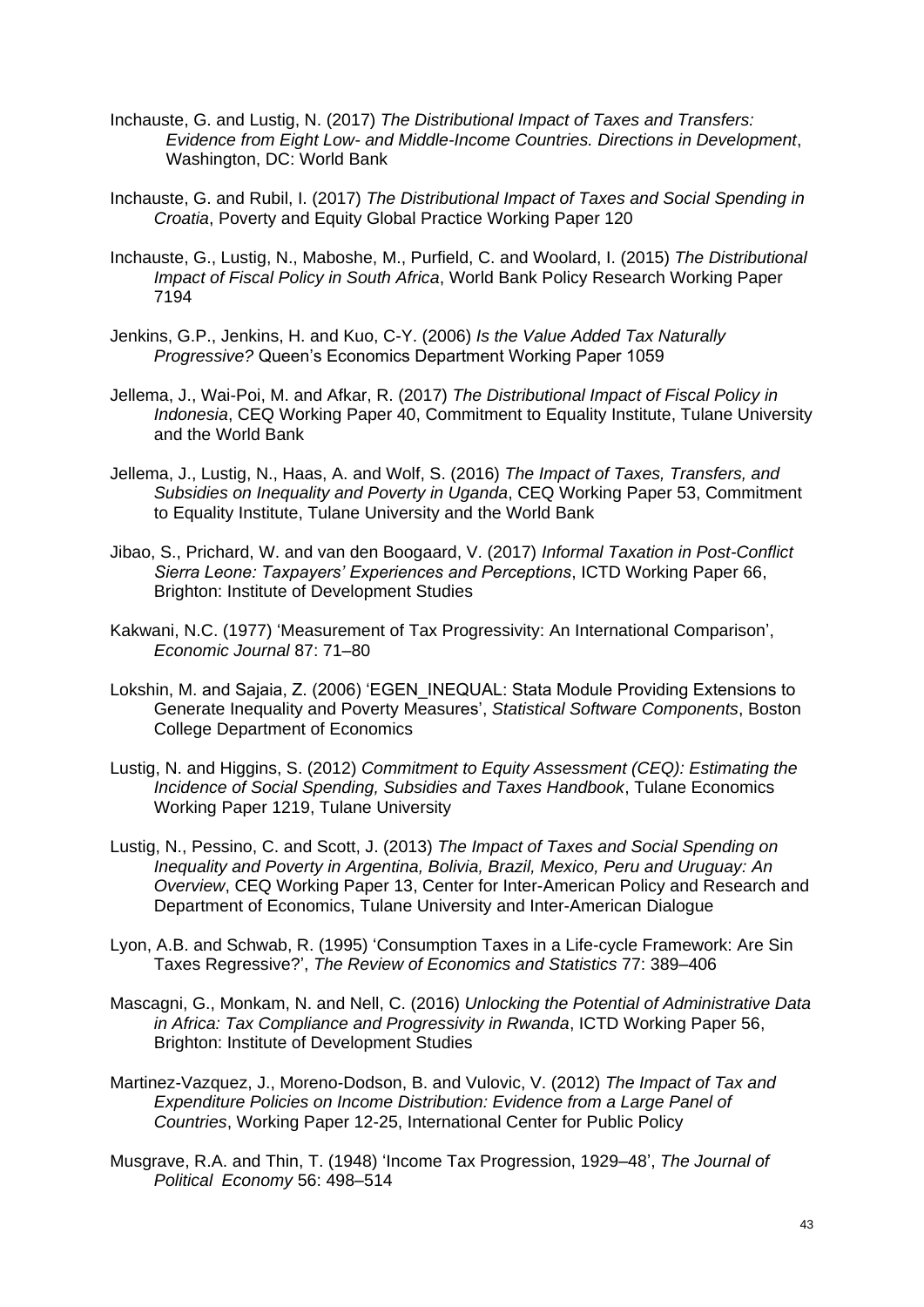NBS (2020) *2019 Poverty and Inequality in Nigeria: Executive Summary*

- NBS (2018) *Snapshot of Inequality in Nigeria – 2004, 2015, 2016*, Abuja: NBS
- NBS (2014) *Nigerian Gross Domestic Product Report, Quarter Four,* nigerianstat.gov.ng/download/272
- NBS (2012) *Nigeria Poverty Profile 2010,* https://reliefweb.int/report/nigeria/nigeria-povertyprofile-2010-report
- NLSS (2018/2019) *Nigeria Living Standard Survey*. http://microdata.worldbank.org/index.php/catalog/3827
- Nyamongo, M.E. and Schoeman, N.J. (2007) 'Tax Reform and the Progressivity of Personal Income Tax in South Africa', *South African Journal of Economics* 75.3: 478–495
- Obaretin, O., Akhor, S.O. and Oseghale, O.E. (2017) 'Taxation an Effective Tool for Income Re-Distribution in Nigeria', *Mediterranean Journal of Social Sciences* 8.4: 187–196
- Oboh, T. and Eromonsele, P.E. (2018) 'Taxation and Income Inequality in Nigeria', *NG-Journal of Social Development* 7.1: 63–72
- O'Donnell, O., Van Doorslaer, E., Wagstaff, A. and Lindelow, M. (2008) *Analysing Health Equity Using Household Survey Data: A Guide to Techniques and Their Implementation*, Washington, DC: World Bank Publications
- OECD/AUC/ATAF (2020) *Revenue Statistics in Africa 2020: 1990–2018*, Paris: OECD Publishing
- Osakwe, J.O. (1999) 'Recent Reforms in Personal Income Taxation in Nigeria', *CBN Economic and Financial Review* 37.3: 18*–*43
- Phillips, D., Warwick, R., Goldman, M., Goraus, K., Inchauste, G., Harris, T. and Jellema, J. (2018) *Redistribution Via VAT and Cash Transfers: An Assessment in Four Low and Middle Income Countries*, CEQ Working Paper 78, Commitment to Equality Institute, Tulane University and the World Bank
- Popescu, M.E., Militaru, E., Stanila, L., Vasilescu, M.D. and Cristescu, A. (2019) 'Flat-Rate Versus Progressive Taxation? An Impact Evaluation Study for the Case of Romania', *Sustainability* 11.22, 6405
- PricewaterhouseCoopers (PwC) (2012) 'The Personal Income Tax (Amendment) Act 2011', https://pwcnigeria.typepad.com/tax\_matters\_nigeria/2012/01/the-personal-income-taxamendment-act-2011.html
- Rafaqat, S. (2003) *Social Incidence of the General Sales Tax in Pakistan*, IMF Working Paper 03/216, Washington, DC: International Monetary Fund
- Rajemison, H., Haggblade, S. and Younger, S. (2003) *Indirect Tax Incidence in Madagascar: Updated Estimates Using the Input-Output Table*, Ithaca, New York: Cornell Food and Nutrition Policy Program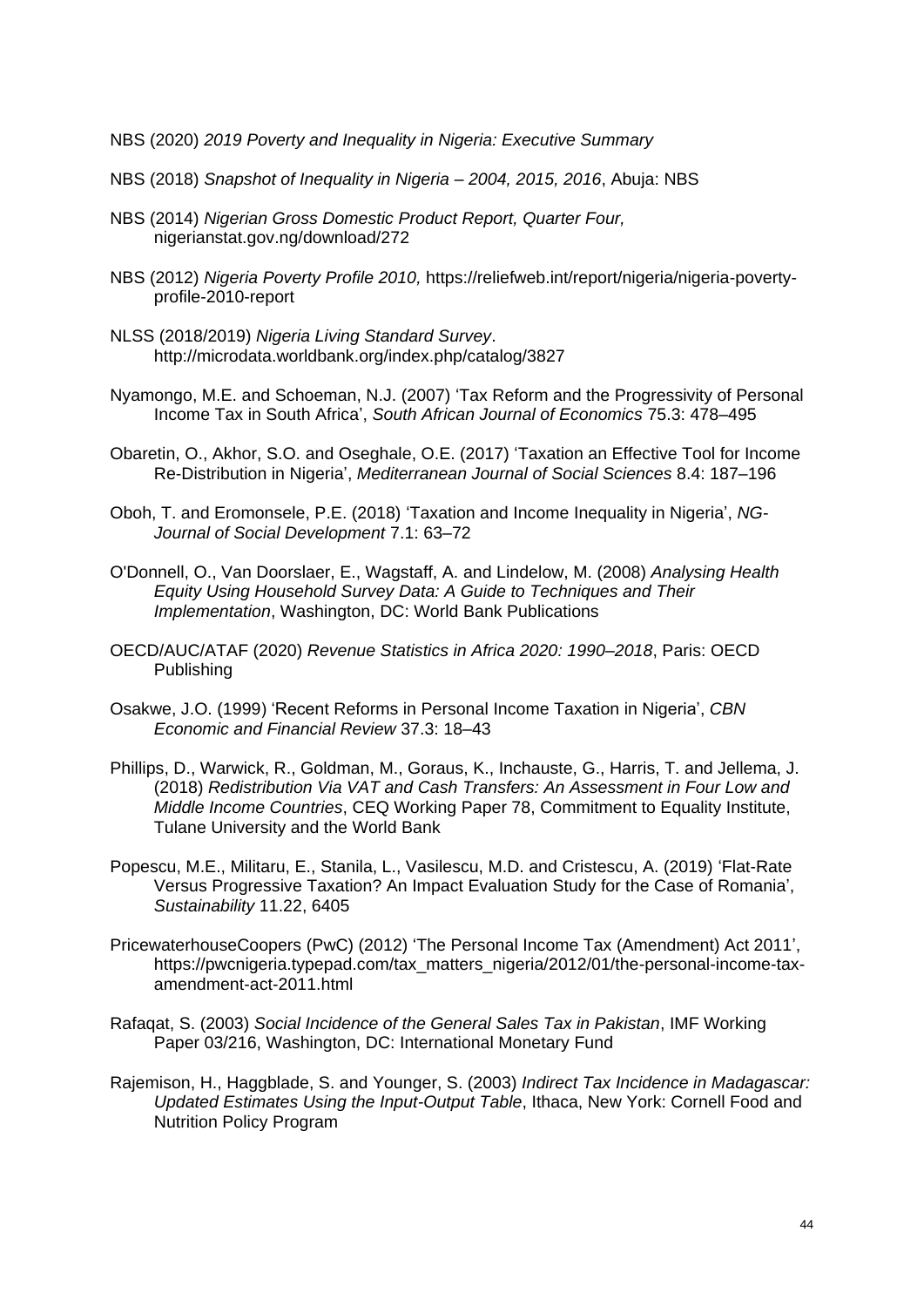- Sajaia, Z. (2007) 'FASTGINI: Stata Module to Calculate Gini Coefficient with Jack-knife Standard Errors', *Statistical Software Components*, Boston College Department of **Economics**
- Sarah, S.N. and Kasirye, I. (2015) *Progressivity or Regressivity in Uganda's Tax System: Implications for the Fy2014/15 Tax Proposals*, Economic Policy Research Centre (EPRC) Research Series 123
- Sarker, T.K. (2006) 'Who Bears the Burden of Taxes in Developing Countries? A Case of Income Taxation in Bangladesh', *Pakistan Economic and Social Review* 44.2: 181–207
- Schaffer, M.E. and Turley, G. (2001) *Effective Versus Statutory Taxation: Measuring Effective Tax Administration in Transition Economies*, Working Paper 62, European Bank for Reconstruction and Development
- Schmutz, F. and Schaltegger, C.A. (2018) *Progressive VAT? The redistributive effects of VAT Rate Differentiation*, https://zenodo.org/record/1422789#.YXCvyxwo\_IU
- Sivashankar, P., Rathnayake, R.M.P.S., Jayasinghe, M. and Smith, C. (2017). *Incidence of Value Added Taxation on Inequality: Evidence from Sri Lanka*, Working Paper 2017-04, Griffith University
- Thomas, A. (2020). *Reassessing the Regressivity of VAT*, OECD Taxation Working Paper 49, OECD
- Toé, N., Diallo, A., Barhoumi, K., Towfighian, S.N. and Maino, R. (2017) *Fiscal Incidence and Inequality*, IMF Country Report 18/2, IMF
- UNU-WIDER (2021) *World Income Inequality Database (WIID), User Guide and Data Sources*, https://www.wider.unu.edu/sites/default/files/WIID/WIID-User-Guide-31MAY2021.pdf
- van den Boogaard, V., Prichard, W., and Jibao, S. (2018)' Informal Taxation in Sierra Leone: Magnitudes, Perceptions and Implications', *African Affairs* 118/471: 259–284
- Verbist, G. and Figari, F. (2013) *The Redistributive Effect and Progressivity of Taxes Revisited: An International Comparison across the European Union*, Gini Discussion Paper 88
- Warren, N. (2008) *A Review of Studies on the Distributional Impact of Consumption Taxes in OECD Countries*, OECD Social, Employment and Migration Working Papers 64
- World Bank (2019) *Nigeria Digital Economy Diagnostic Report*, Washington, DC: World Bank, https://openknowledge.worldbank.org/handle/10986/32743
- World Bank (2016) *Poverty Reduction in Nigeria in the Last Decade*, Washington, DC: World Bank
- World Bank (2013) *Nigeria: Where has All the Growth Gone?* Washington, DC: World Bank
- World Bank Group (2020) *Rising to the Challenge: Nigeria's COVID Response*, Nigeria Development Update 2020
- World Bank Group (2019) *Jumpstarting Inclusive Growth: Unlocking the Productive Potential of Nigeria's People and Resource Endowments*, Nigeria's Economic Update, Fall 2019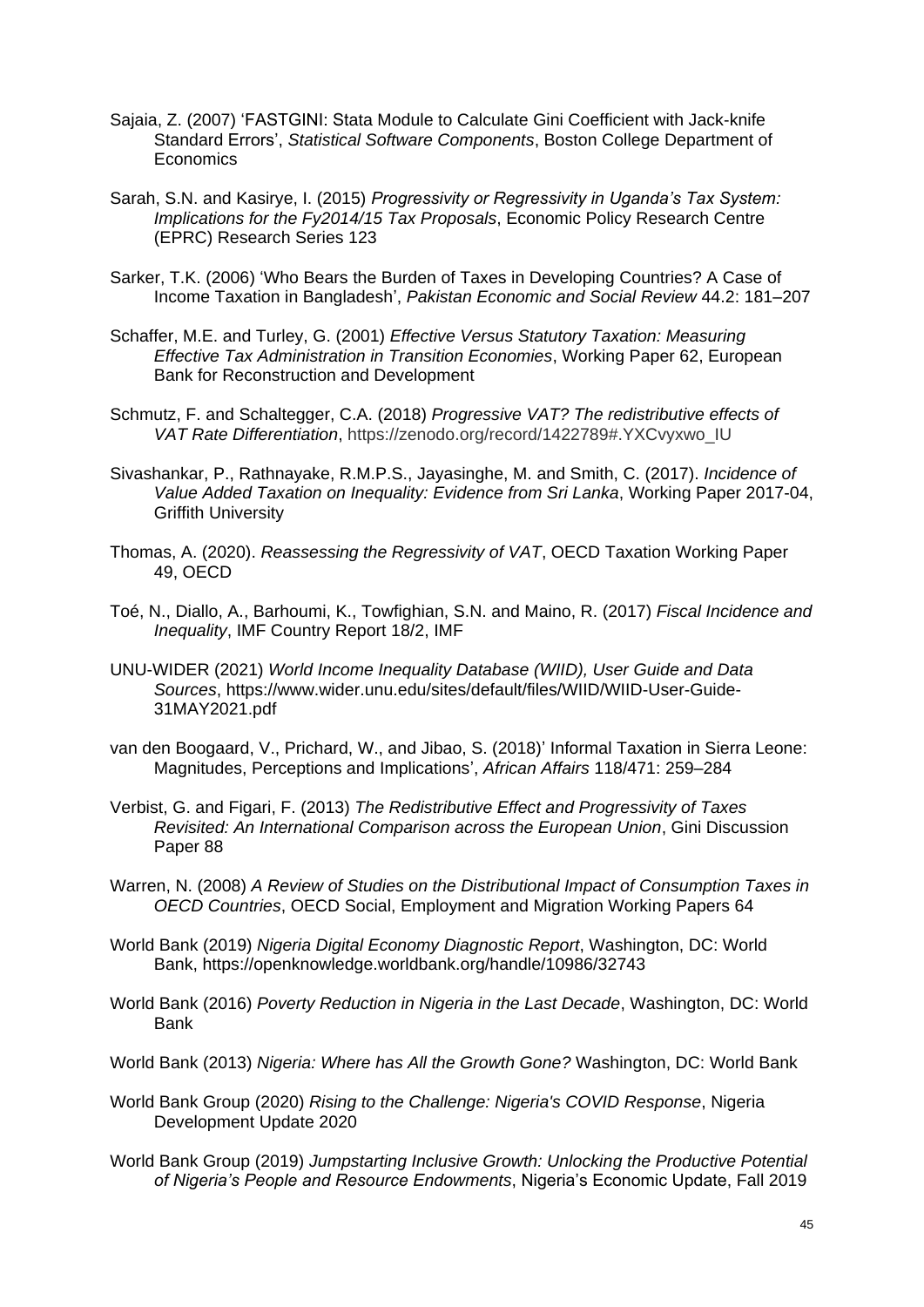#### World Development Indicators (WDI) (2020)

https://databank.worldbank.org/reports.aspx?source=2&series=NY.GDP.MKTP.KD.ZG &country=NGA

Younger, S.D., and Khachatryan, A. (2017) *Fiscal Incidence in Armenia*, CEQ Working Paper 43, Commitment to Equality Institute, Tulane University and the World Bank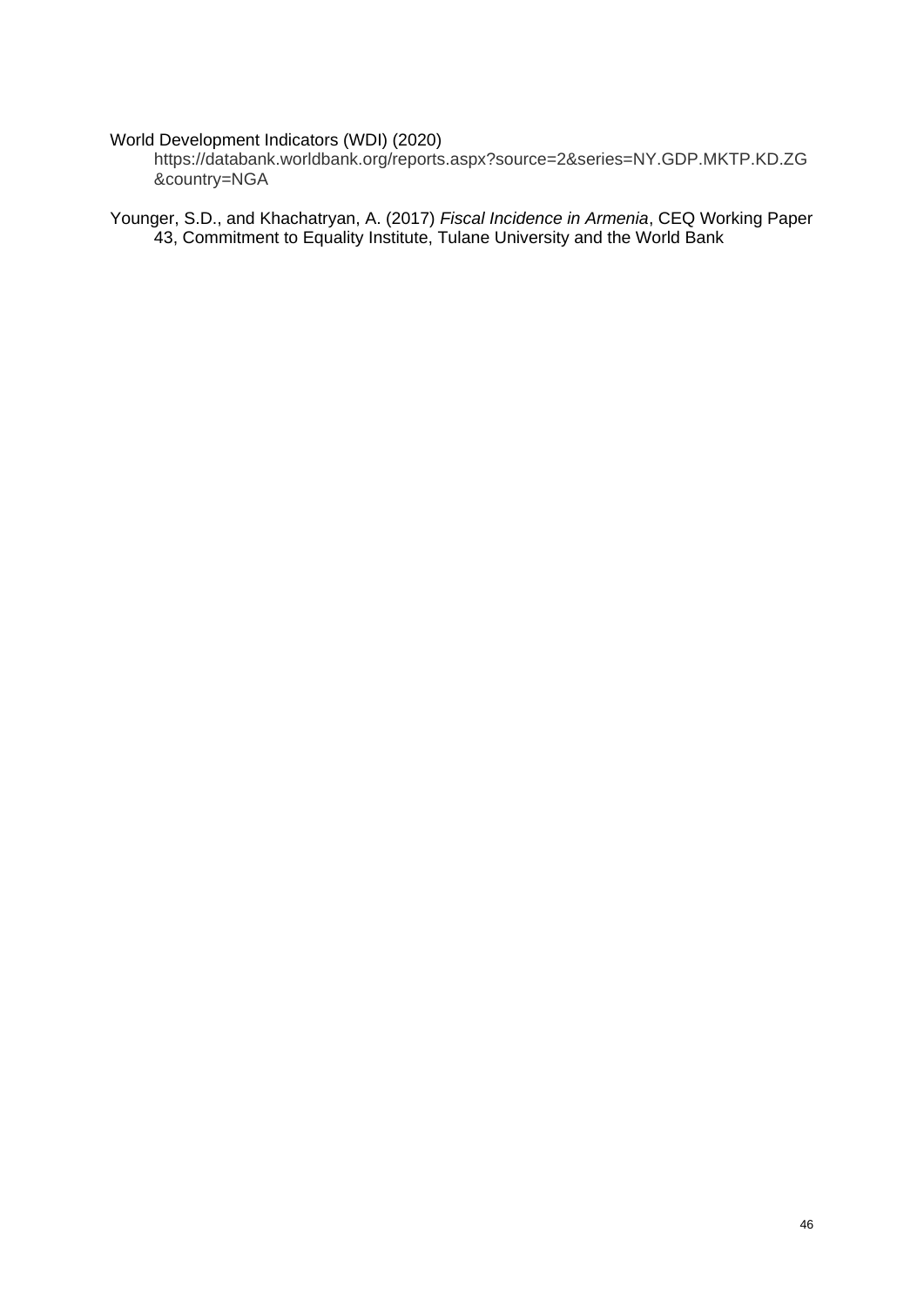## Appendix

### **Tables and figures**

#### **Table 9 Pre-2011 income tax structure in Nigeria, 1993 laws**

| s/n            | <b>Steps</b> | Taxable income | Tax rate |
|----------------|--------------|----------------|----------|
|                | First        | 20.000         | 5%       |
| 2              | Second       | 20,000         | 10%      |
| 3              | Third        | 40.000         | 15%      |
| $\overline{4}$ | Fourth       | 40,000         | 20%      |
| 5              | Above        | 120,000        | 25%      |

Source: Federal Republic of Nigeria, PIT Act, No. 104, 1993.

Note: <sup>1</sup> Thresholds of annual income.

<sup>2</sup> Individuals with no taxable income are charged 0.5% of their total income.

#### **Table 10 Post-2011 income tax structure in Nigeria, 2011 to date**

| s/n            | <b>Steps</b> | Taxable income | Tax rate |
|----------------|--------------|----------------|----------|
|                | First        | 300,000        | 7%       |
| $\overline{2}$ | Second       | 300,000        | 11%      |
| 3              | Third        | 500,000        | 15%      |
| 4              | Fourth       | 500,000        | 19%      |
| 5              | <b>Fifth</b> | 1,600,000      | 21%      |
| 6              | Above        | 3,200,000      | 24%      |

Source: Official Gazette of Federal Republic of Nigeria, PIT (Amendment) Act, 2011

Note: <sup>1</sup> Thresholds of annual income.

<sup>2</sup> Individuals with no taxable income are charged 1% of their total income.

#### **Table 11 Description of the simulation scenarios for the redistributive effect of PIT**

|                        | 0           | N <sub>1</sub>      | N2                   |
|------------------------|-------------|---------------------|----------------------|
| Income components      | <b>Base</b> | <b>Pre-2011 PIT</b> | <b>Post-2011 PIT</b> |
| Labour income          | X           | N <sub>1</sub>      | N <sub>2</sub>       |
| Crop income            | х           | X                   | х                    |
| Livestock income       | х           | X                   | х                    |
| Fishing income         | X           | X                   | X                    |
| Self-employment income | X           | N <sub>1</sub>      | N <sub>2</sub>       |
| Transfers income       | X           | X                   | X                    |
| Other income           | X           | X                   | X                    |

Source: Author's description.

Note:  $X =$  values estimated from the survey. N1 = net of PIT (pre-2011 scheme).

N2 = net of PIT (post-2011 scheme).

#### **Table 12 Description of the simulation scenarios for the redistributive effect of VAT**

|                               | 0           | N1                  | N <sub>2</sub>       |
|-------------------------------|-------------|---------------------|----------------------|
| <b>Consumption components</b> | <b>Base</b> | <b>Pre-2020 VAT</b> | <b>Post-2020 VAT</b> |
| Vatable items                 | ́           | N1                  | N <sub>2</sub>       |
| Non-vatable items             | Х           |                     |                      |
| Other non-food items          | ⌒           | ⌒                   |                      |
| Total food items              | ↗           |                     |                      |

Source: Author's description.

Note:  $X =$  values estimated from the survey. N1 = net of VAT (pre-2020 scheme)

N2 = net of VAT (post-2020 scheme).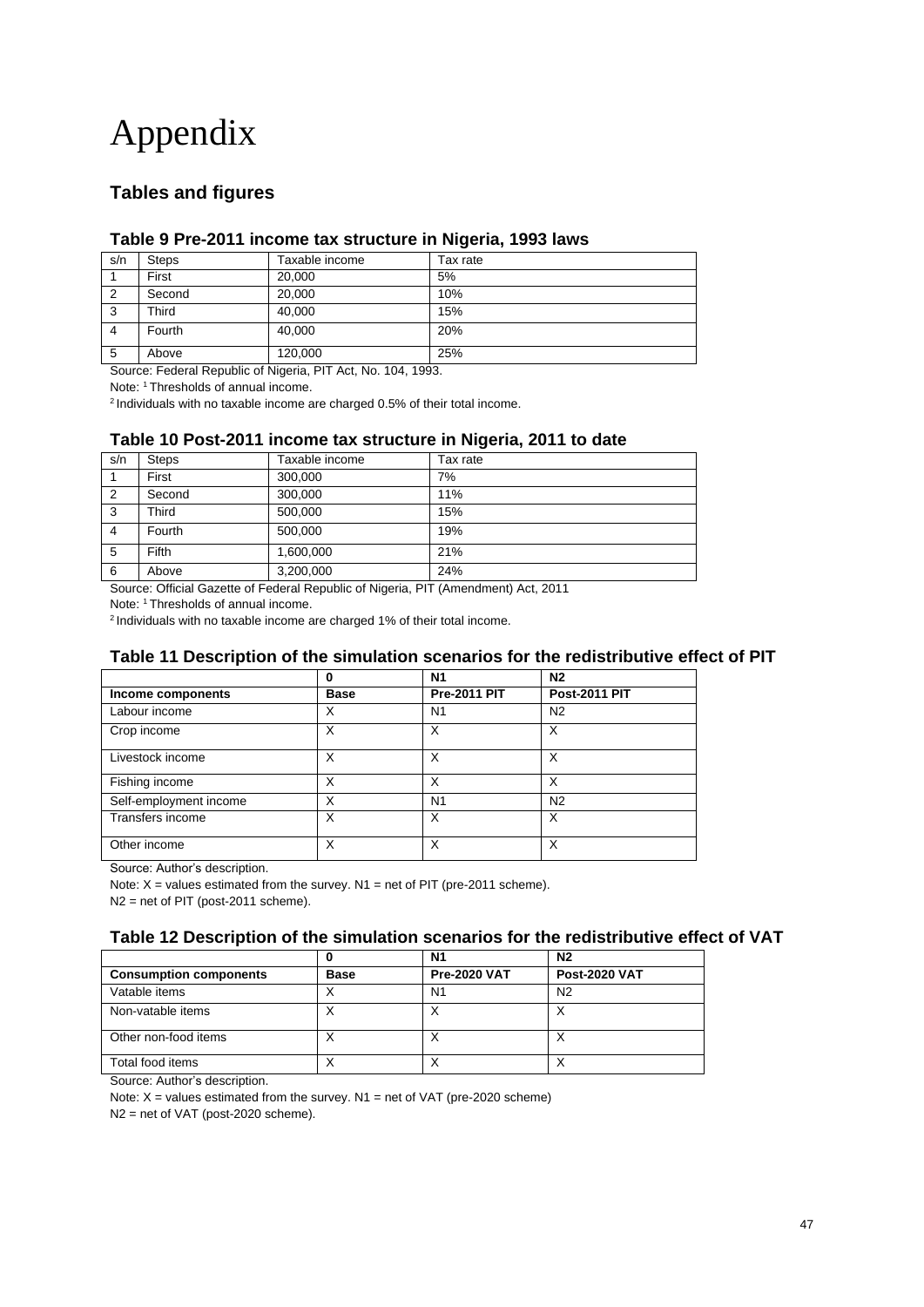| Variable                | Mean     | Std. dev. | Conf. interval       |
|-------------------------|----------|-----------|----------------------|
| <b>Wage employment</b>  |          |           |                      |
| Nigeria                 | 802127.4 | 2307513.6 | 746226.6<br>858028.3 |
| Urban                   | 944851   | 1890452.1 | 875477.3<br>1014225  |
| Rural                   | 691790.1 | 1890452.1 | 608582.7<br>774997.6 |
| <b>Farming activity</b> |          |           |                      |
| Nigeria                 | 73165.5  | 286883.54 | 69384.77<br>76946.22 |
| Urban                   | 39727.86 | 382579    | 30644.44<br>48811.29 |
| Rural                   | 88059.93 | 230332.58 | 84410.41<br>91709.44 |
| Self-employment         |          |           |                      |
| Nigeria                 | 912862.7 | 4172222.1 | 852480.5<br>973244.9 |
| Urban                   | 1263510  | 5832248.5 | 1122895<br>1404124   |
| Rural                   | 715272.5 | 2818288.1 | 766275.1<br>664269.9 |

## **Table 13 Confidence intervals of average incomes of Nigeria households**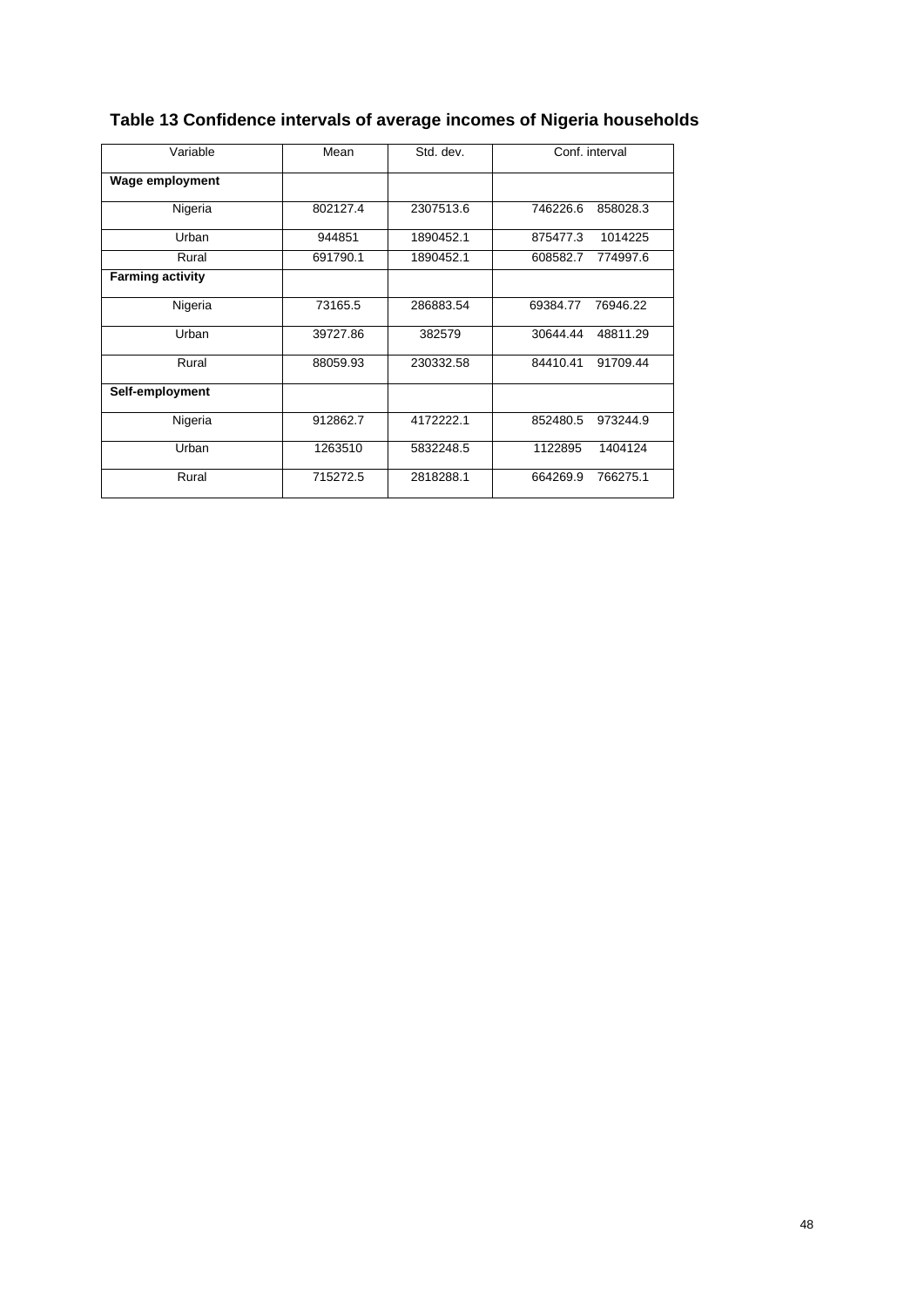| Estimates without informal sector correction |        |           |                               |  |  |
|----------------------------------------------|--------|-----------|-------------------------------|--|--|
| Variable                                     | Mean   | Std. dev. | Conf. interval                |  |  |
| National estimates                           |        |           |                               |  |  |
| <b>Inequality indicator</b>                  |        |           |                               |  |  |
| 0Gini                                        | 0.3895 | 0.0029    | 0.3836 0.3953                 |  |  |
| 1Gini                                        | 0.3737 | 0.0030    | 0.3678 0.3797                 |  |  |
| 2Gini                                        | 0.3869 | 0.0028    | 0.3812 0.3925                 |  |  |
| <b>Poverty headcount</b>                     |        |           |                               |  |  |
| 0pov0                                        | 0.4183 | 0.0000    | 0.4183 0.4183                 |  |  |
| 1pov0                                        | 0.4622 | 0.0000    | 0.4622 0.4622                 |  |  |
| 2pov0                                        | 0.4224 | 0.0000    | 0.4224 0.4224                 |  |  |
| Poverty gap                                  |        |           |                               |  |  |
| 0pov1                                        | 0.1749 | 0.0000    | 0.1749 0.1749                 |  |  |
| 1pov1                                        | 0.1906 | 0.0000    | 0.1906 0.1906                 |  |  |
| 2pov1                                        | 0.1768 | 0.0000    | 0.1768 0.1768                 |  |  |
| <b>Poverty severity</b>                      |        |           |                               |  |  |
| 0pov2                                        | 0.1079 | 0.0000    | 0.1079 0.1079                 |  |  |
| 1pov2                                        | 0.1154 | 0.0000    | 0.1154 0.1154                 |  |  |
| 2pov2                                        | 0.1089 | 0.0000    | 0.1089 0.1089                 |  |  |
| Urban estimates                              |        |           |                               |  |  |
| <b>Inequality indicator</b>                  |        |           |                               |  |  |
| 0Gini                                        | 0.3614 | 0.0064    | 0.3489<br>$0.\overline{3739}$ |  |  |
| 1Gini                                        | 0.3478 | 0.0066    | 0.3348<br>0.3608              |  |  |
| 2Gini                                        | 0.3571 | 0.0062    | 0.3450<br>0.3693              |  |  |
| <b>Poverty headcount</b>                     |        |           |                               |  |  |
| 0pov <sub>0</sub>                            | 0.2308 | 0.0000    | 0.2308<br>0.2308              |  |  |
| 1pov0                                        | 0.2670 | 0.0000    | 0.2670<br>0.2670              |  |  |
| 2pov0                                        | 0.2340 | 0.0000    | 0.2340<br>0.2340              |  |  |
| Poverty gap                                  |        |           |                               |  |  |
| 0pov1                                        | 0.1021 | 0.0000    | 0.1021<br>0.1021              |  |  |
| 1pov1                                        | 0.1117 | 0.0000    | 0.1117<br>0.1117              |  |  |
| 2pov1                                        | 0.1031 | 0.0000    | 0.1031<br>0.1031              |  |  |
| <b>Poverty severity</b>                      |        |           |                               |  |  |
| 0pov2                                        | 0.0745 | 0.0000    | 0.0745<br>0.0745              |  |  |
| 1pov2                                        | 0.0781 | 0.0000    | 0.0781<br>0.0781              |  |  |
| 2pov2                                        | 0.0749 | 0.0000    | 0.0749<br>0.0749              |  |  |

## **Table 14 Confidence intervals of estimated effects of PIT under each scenario**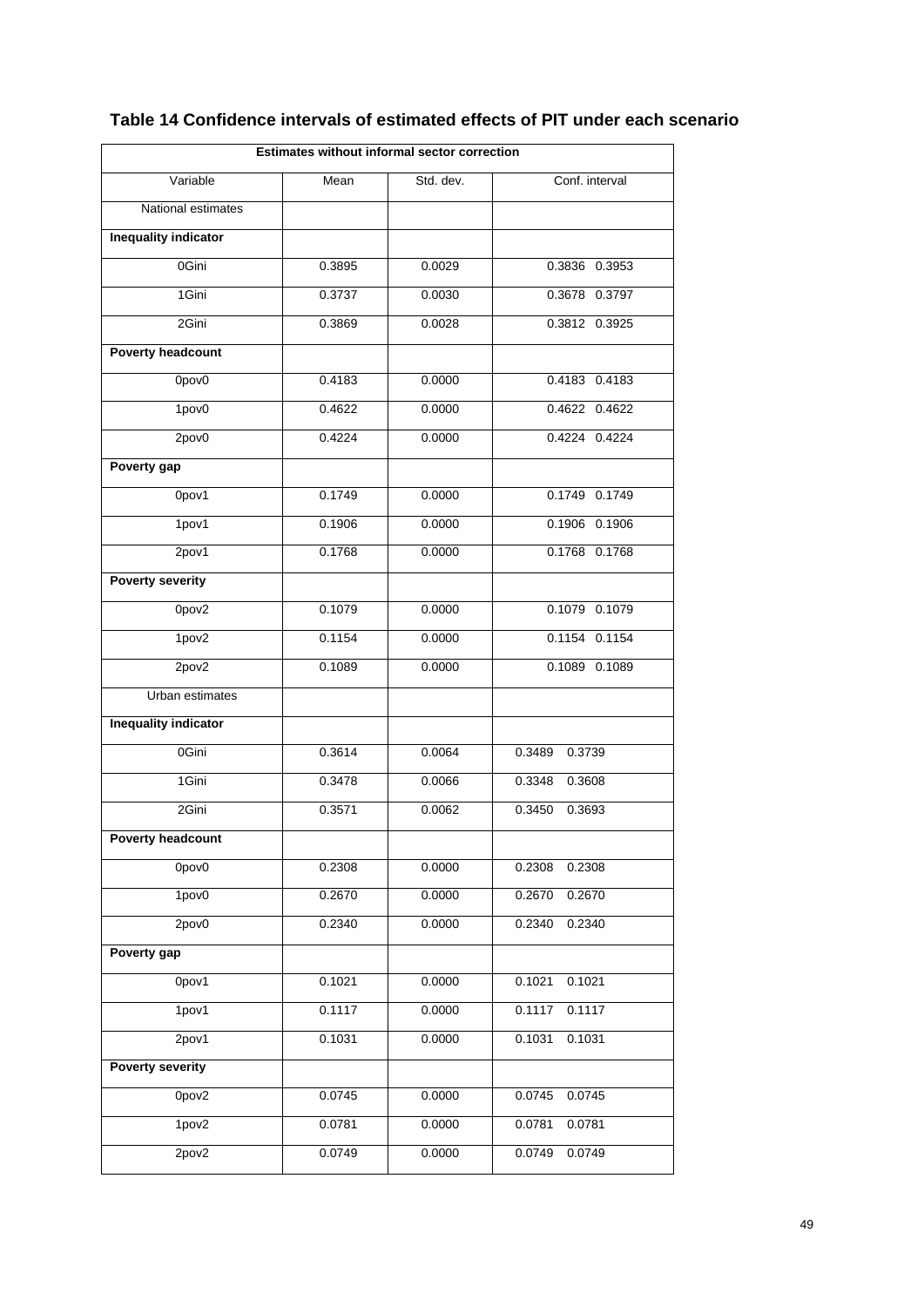| Rural estimates             |                                           |           |                   |
|-----------------------------|-------------------------------------------|-----------|-------------------|
| <b>Inequality indicator</b> |                                           |           |                   |
| 0Gini                       | 0.3763                                    | 0.0026    | 0.3712<br>0.3813  |
| 1Gini                       | 0.3606                                    | 0.0025    | 0.3557<br>0.3655  |
| 2Gini                       | 0.3747                                    | 0.0025    | 0.3698<br>0.3796  |
| <b>Poverty headcount</b>    |                                           |           |                   |
| 0pov0                       | 0.5018                                    | 0.0000    | 0.5018<br>0.5018  |
| 1pov0                       | 0.5491                                    | 0.0000    | 0.5491<br>0.5491  |
| 2pov0                       | 0.5063                                    | 0.0000    | 0.5062<br>0.5063  |
| Poverty gap                 |                                           |           |                   |
| 0pov1                       | 0.2074                                    | 0.0000    | 0.2074<br>0.2074  |
| 1pov1                       | 0.2258                                    | 0.0000    | 0.2258<br>0.2258  |
| 2pov1                       | 0.2097                                    | 0.0000    | 0.2097<br>0.2097  |
| <b>Poverty severity</b>     |                                           |           |                   |
| Opov <sub>2</sub>           | 0.1228                                    | 0.0000    | 0.1228<br>0.1228  |
| 1pov2                       | 0.1321                                    | 0.0000    | 0.1321<br>0.1321  |
| 2pov2                       | 0.1241                                    | 0.0000    | 0.1241<br>0.1241  |
|                             | Estimates with informal sector correction |           |                   |
| Variable                    | Mean                                      | Std. dev. | Conf. interval    |
| National estimates          |                                           |           |                   |
| <b>Inequality indicator</b> |                                           |           |                   |
| 0Gini                       | 0.3895                                    | 0.0029    | 0.3953<br>0.3836  |
| 1Gini                       | 0.3888                                    | 0.0029    | 0.3829<br>0.3946  |
| 2Gini                       | 0.3894                                    | 0.0029    | 0.3836<br>0.3953  |
| <b>Poverty headcount</b>    |                                           |           |                   |
| 0pov0                       | 0.4183                                    | 0.0000    | 0.4183 0.4183     |
| 1pov <sub>0</sub>           | 0.4222                                    | 0.0000    | 0.4222 0.4222     |
| 2pov0                       | 0.4189                                    | 0.0000    | $0.4189$ $0.4189$ |
| Poverty gap                 |                                           |           |                   |
| 0pov1                       | 0.1749                                    | 0.0000    | 0.1749 0.1749     |
| 1pov1                       | 0.1765                                    | 0.0000    | 0.1765 0.1765     |
| 2pov1                       | 0.1751                                    | 0.0000    | $0.1751$ $0.1751$ |
| <b>Poverty severity</b>     |                                           |           |                   |
| Opov <sub>2</sub>           | 0.1079                                    | 0.0000    | 0.1079 0.1079     |
| 1pov2                       | 0.1087                                    | 0.0000    | 0.1087 0.1087     |
| 2pov2                       | 0.1080                                    | 0.0000    | $0.1080$ $0.1080$ |
| Urban estimates             |                                           |           |                   |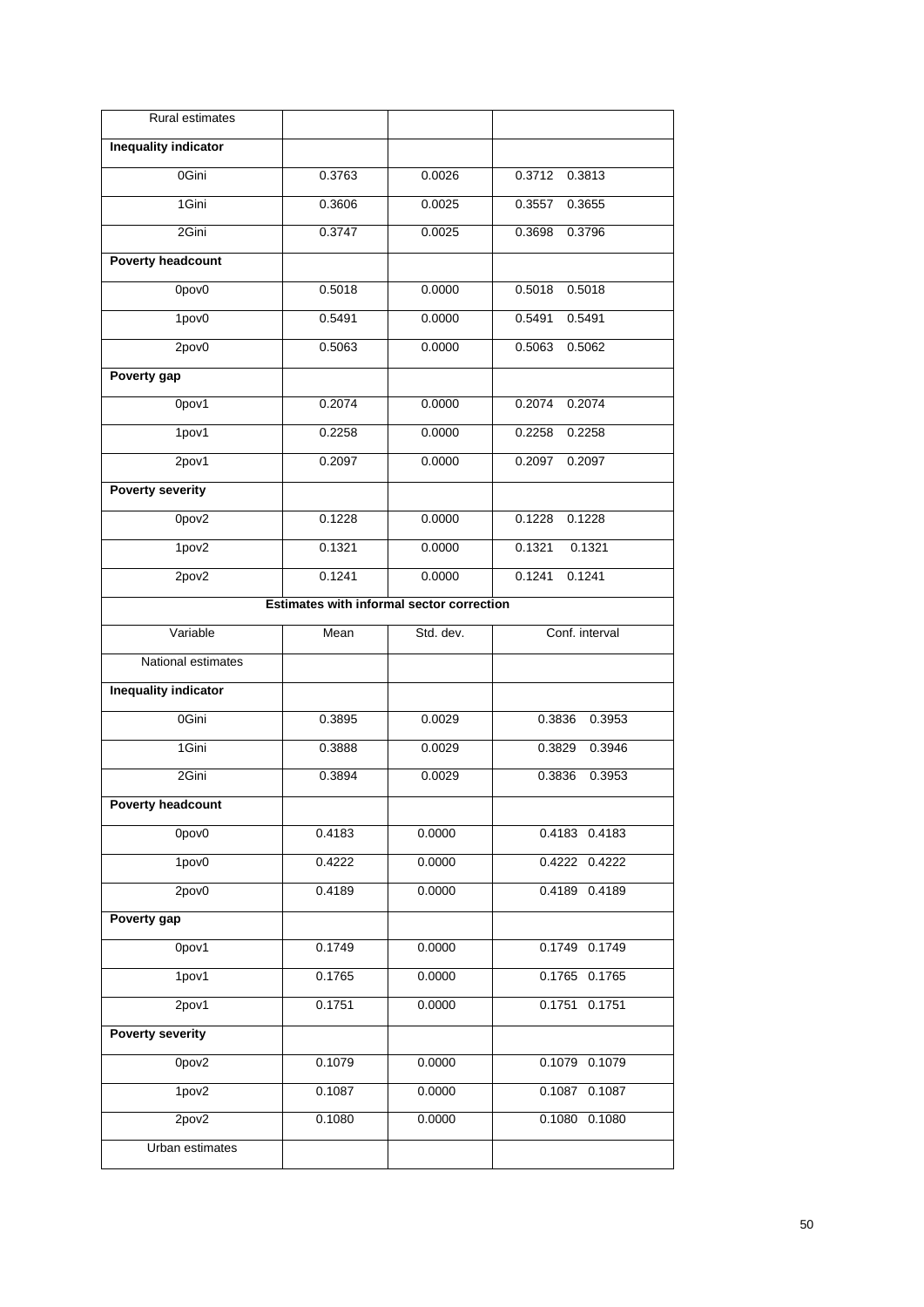| <b>Inequality indicator</b> |        |        |                  |
|-----------------------------|--------|--------|------------------|
| 0Gini                       | 0.3614 | 0.0064 | 0.3489<br>0.3739 |
| 1Gini                       | 0.3610 | 0.0064 | 0.3484<br>0.3735 |
| 2Gini                       | 0.3613 | 0.0064 | 0.3738<br>0.3488 |
| <b>Poverty headcount</b>    |        |        |                  |
| 0pov0                       | 0.2308 | 0.0000 | 0.2308<br>0.2308 |
| 1pov0                       | 0.2320 | 0.0000 | 0.2330<br>0.2330 |
| 2pov0                       | 0.2313 | 0.0000 | 0.2313<br>0.2313 |
| Poverty gap                 |        |        |                  |
| 0pov1                       | 0.1021 | 0.0000 | 0.1021<br>0.1021 |
| 1pov1                       | 0.1027 | 0.0000 | 0.1027<br>0.1027 |
| 2pov1                       | 0.1022 | 0.0000 | 0.1022<br>0.1022 |
| <b>Poverty severity</b>     |        |        |                  |
| 0pov2                       | 0.0745 | 0.0000 | 0.0745<br>0.0745 |
| 1pov2                       | 0.0747 | 0.0000 | 0.0747<br>0.0747 |
| 2pov2                       | 0.0745 | 0.0000 | 0.0745<br>0.0745 |
| Rural estimates             |        |        |                  |
| <b>Inequality indicator</b> |        |        |                  |
| 0Gini                       | 0.3763 | 0.0026 | 0.3813<br>0.3712 |
| 1Gini                       | 0.3755 | 0.0026 | 0.3704<br>0.3805 |
| 2Gini                       | 0.3762 | 0.0026 | 0.3812<br>0.3712 |
| <b>Poverty headcount</b>    |        |        |                  |
| 0pov0                       | 0.5018 | 0.0000 | 0.5018<br>0.5018 |
| 1pov <sub>0</sub>           | 0.5039 | 0.0000 | 0.5039<br>0.5039 |
| 2pov0                       | 0.5024 | 0.0000 | 0.5024 0.5024    |
| Poverty gap                 |        |        |                  |
| 0pov1                       | 0.2074 | 0.0000 | 0.2074<br>0.2074 |
| 1pov1                       | 0.2084 | 0.0000 | 0.2084<br>0.2084 |
| 2pov1                       | 0.2076 | 0.0000 | 0.2076<br>0.2076 |
| <b>Poverty severity</b>     |        |        |                  |
| Opov2                       | 0.1228 | 0.0000 | 0.1228<br>0.1228 |
| 1pov2                       | 0.1233 | 0.0000 | 0.1233<br>0.1233 |
| 2pov2                       | 0.1229 | 0.0000 | 0.1229<br>0.1229 |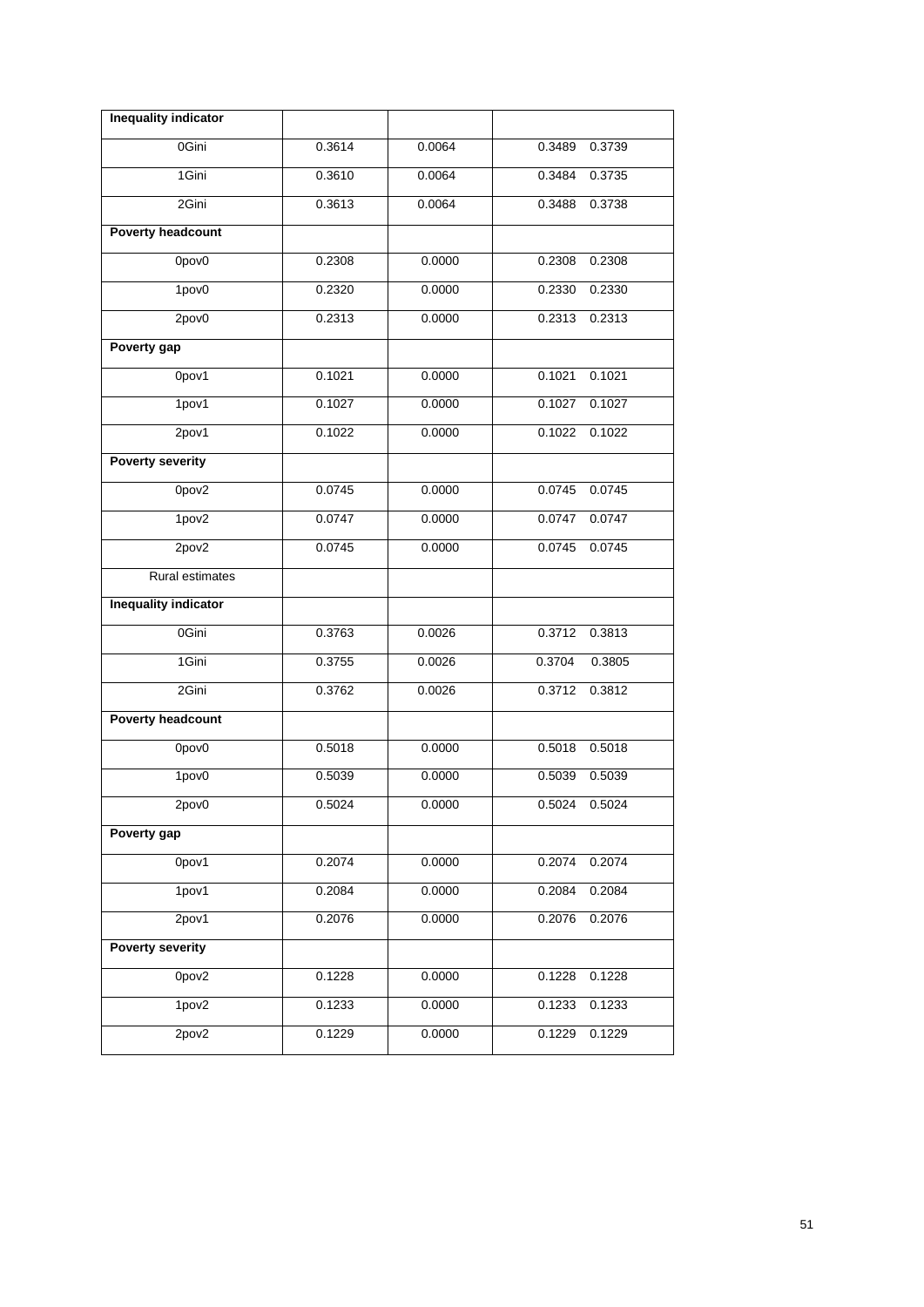| Estimates without informal sector correction |        |           |                  |  |  |
|----------------------------------------------|--------|-----------|------------------|--|--|
| Variable                                     | Mean   | Std. dev. | Conf. interval   |  |  |
| National estimates                           |        |           |                  |  |  |
| <b>Inequality indicator</b>                  |        |           |                  |  |  |
| 0Gini                                        | 0.3892 | 0.0028    | 0.3835 0.3949    |  |  |
| 1Gini                                        | 0.3911 | 0.0028    | 0.3854 0.3968    |  |  |
| 2Gini                                        | 0.3921 | 0.0028    | 0.3864 0.3977    |  |  |
| <b>Poverty headcount</b>                     |        |           |                  |  |  |
| 0pov0                                        | 0.3881 | 0.0000    | 0.3881 0.3881    |  |  |
| 1pov0                                        | 0.3921 | 0.0000    | 0.3921 0.3921    |  |  |
| 2pov0                                        | 0.3943 | 0.0000    | 0.3943 0.3943    |  |  |
| Poverty gap                                  |        |           |                  |  |  |
| 0pov1                                        | 0.1311 | 0.0000    | 0.1311 0.1311    |  |  |
| 1pov1                                        | 0.1341 | 0.0000    | 0.1341 0.1341    |  |  |
| 2pov1                                        | 0.1356 | 0.0000    | 0.1356 0.1356    |  |  |
| <b>Poverty severity</b>                      |        |           |                  |  |  |
| Opov <sub>2</sub>                            | 0.0600 | 0.0000    | 0.0600 0.0600    |  |  |
| 1pov2                                        | 0.0621 | 0.0000    | 0.0621 0.0621    |  |  |
| 2pov2                                        | 0.0632 | 0.0000    | 0.0632 0.0632    |  |  |
| Urban estimates                              |        |           |                  |  |  |
| <b>Inequality indicator</b>                  |        |           |                  |  |  |
| 0Gini                                        | 0.3603 | 0.0061    | 0.3722<br>0.3483 |  |  |
| 1Gini                                        | 0.3615 | 0.0061    | 0.3496<br>0.3735 |  |  |
| 2Gini                                        | 0.3622 | 0.0061    | 0.3502<br>0.3742 |  |  |
| <b>Poverty headcount</b>                     |        |           |                  |  |  |
| 0pov0                                        | 0.1836 | 0.0000    | 0.1836<br>0.1836 |  |  |
| 1pov <sub>0</sub>                            | 0.1868 | 0.0000    | 0.1868<br>0.1868 |  |  |
| 2pov0                                        | 0.1890 | 0.0000    | 0.1890<br>0.1890 |  |  |
| Poverty gap                                  |        |           |                  |  |  |
| 0pov1                                        | 0.0476 | 0.0000    | 0.0476<br>0.0476 |  |  |
| 1pov1                                        | 0.0490 | 0.0000    | 0.0490<br>0.0490 |  |  |
| 2pov1                                        | 0.0498 | 0.0000    | 0.0498<br>0.0498 |  |  |
| <b>Poverty severity</b>                      |        |           |                  |  |  |
| Opov <sub>2</sub>                            | 0.0184 | 0.0000    | 0.0184<br>0.0184 |  |  |
| 1pov2                                        | 0.0191 | 0.0000    | 0.0191<br>0.0191 |  |  |
| 2pov2                                        | 0.0195 | 0.0000    | 0.0195<br>0.0195 |  |  |

## **Table 15 Confidence intervals of estimated effects of VAT under each scenario**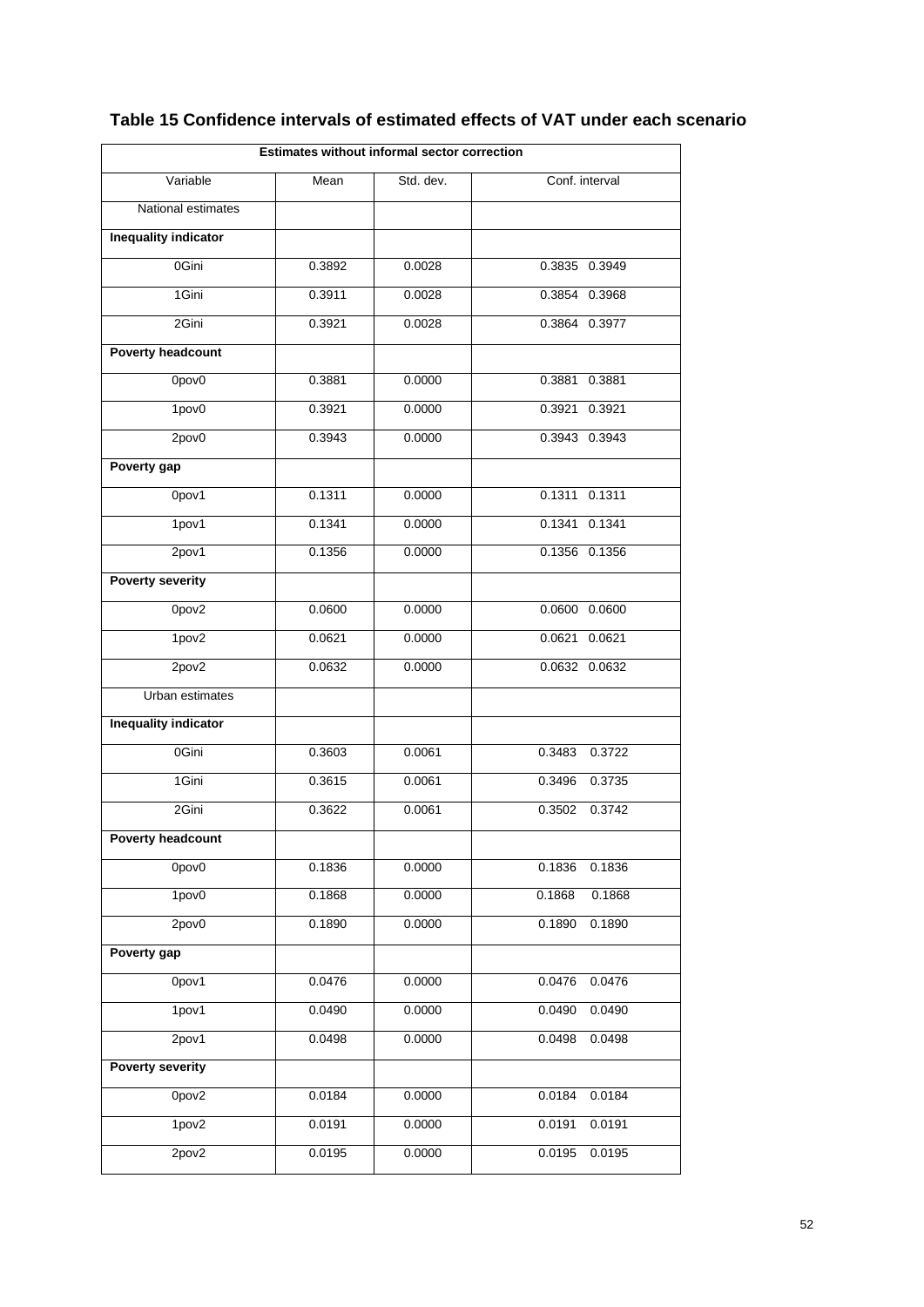| Rural estimates             |                                                  |           |                   |
|-----------------------------|--------------------------------------------------|-----------|-------------------|
| <b>Inequality indicator</b> |                                                  |           |                   |
| 0Gini                       | 0.3763                                           | 0.0025    | 0.3713<br>0.3812  |
| 1Gini                       | 0.3785                                           | 0.0025    | 0.3834<br>0.3735  |
| 2Gini                       | 0.3796                                           | 0.0025    | 0.3747<br>0.3845  |
| <b>Poverty headcount</b>    |                                                  |           |                   |
| 0pov0                       | 0.4792                                           | 0.0000    | 0.4792<br>0.4792  |
| 1pov0                       | 0.4835                                           | 0.0000    | 0.4835<br>0.4835  |
| 2pov0                       | 0.4857                                           | 0.0000    | 0.4857<br>0.4857  |
| Poverty gap                 |                                                  |           |                   |
| 0pov1                       | 0.1683                                           | 0.0000    | 0.1683<br>0.1683  |
| 1pov1                       | 0.1720                                           | 0.0000    | 0.1720<br>0.1720  |
| 2pov1                       | 0.1739                                           | 0.0000    | 0.1739<br>0.1739  |
| <b>Poverty severity</b>     |                                                  |           |                   |
| Opov <sub>2</sub>           | 0.0786                                           | 0.0000    | 0.0786<br>0.0786  |
| 1pov2                       | 0.0813                                           | 0.0000    | 0.0813<br>0.0813  |
| 2pov2                       | 0.0826                                           | 0.0000    | 0.0827<br>0.0827  |
|                             | <b>Estimates with informal sector correction</b> |           |                   |
| Variable                    | Mean                                             | Std. dev. | Conf. interval    |
| National estimates          |                                                  |           |                   |
| <b>Inequality indicator</b> |                                                  |           |                   |
| 0Gini                       | 0.3892                                           | 0.0028    | 0.3835 0.3949     |
| 1Gini                       | 0.3901                                           | 0.0028    | $0.3845$ $0.3958$ |
| 2Gini                       | 0.3906                                           | 0.0028    | 0.3850 0.3963     |
| Poverty headcount           |                                                  |           |                   |
| 0pov0                       | 0.3881                                           | 0.0000    | 0.3881 0.3881     |
| 1pov <sub>0</sub>           | 0.3903                                           | 0.0000    | 0.3903 0.3903     |
| 2pov0                       | 0.3915                                           | 0.0000    | 0.3915 0.3915     |
| Poverty gap                 |                                                  |           |                   |
| 0pov1                       | 0.1311                                           | 0.0000    | 0.1311 0.1311     |
| 1pov1                       | 0.1323                                           | 0.0000    | 0.1323 0.1323     |
| 2pov1                       | 0.1333                                           | 0.0000    | 0.1333 0.1333     |
| <b>Poverty severity</b>     |                                                  |           |                   |
| Opov <sub>2</sub>           | 0.0600                                           | 0.0000    | $0.0600$ $0.0600$ |
| 1pov2                       | 0.0609                                           | 0.0000    | 0.0609 0.0609     |
| 2pov2                       | 0.0616                                           | 0.0000    | 0.0616 0.0616     |
| Urban estimates             |                                                  |           |                   |
|                             |                                                  |           |                   |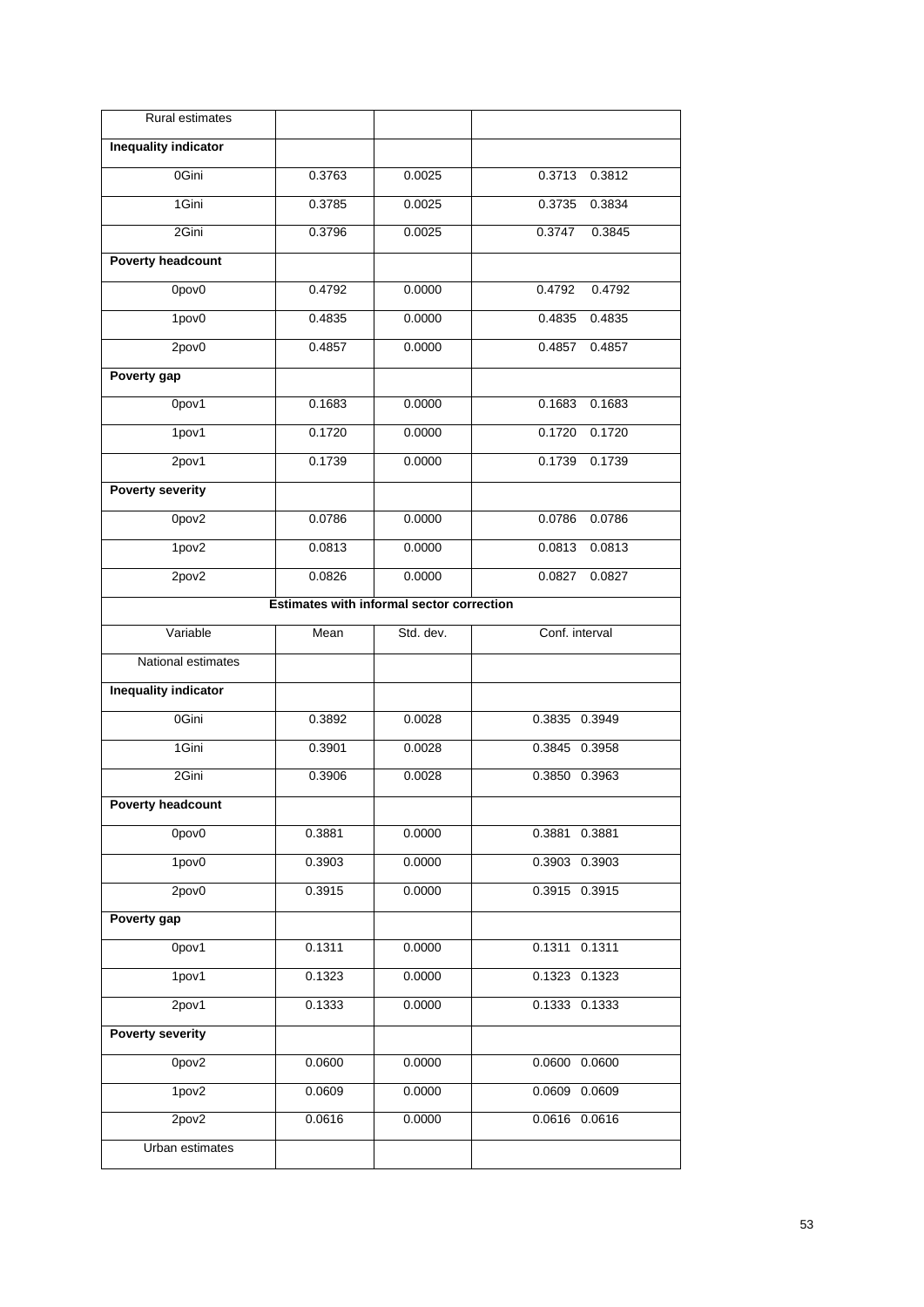| <b>Inequality indicator</b> |        |        |                  |
|-----------------------------|--------|--------|------------------|
| 0Gini                       | 0.3603 | 0.0061 | 0.3722<br>0.3483 |
| 1Gini                       | 0.3609 | 0.0061 | 0.3489<br>0.3729 |
| 2Gini                       | 0.3612 | 0.0061 | 0.3732<br>0.3493 |
| <b>Poverty headcount</b>    |        |        |                  |
| 0pov0                       | 0.1836 | 0.0000 | 0.1836<br>0.1836 |
| 1pov0                       | 0.1851 | 0.0000 | 0.1851<br>0.1851 |
| 2pov0                       | 0.1860 | 0.0000 | 0.1860<br>0.1860 |
| Poverty gap                 |        |        |                  |
| 0pov1                       | 0.0476 | 0.0000 | 0.0476<br>0.0476 |
| 1pov1                       | 0.0483 | 0.0000 | 0.0483<br>0.0483 |
| 2pov1                       | 0.0487 | 0.0000 | 0.0487<br>0.0487 |
| <b>Poverty severity</b>     |        |        |                  |
| Opov <sub>2</sub>           | 0.0184 | 0.0000 | 0.0184<br>0.0184 |
| 1pov2                       | 0.0188 | 0.0000 | 0.0188<br>0.0188 |
| 2pov2                       | 0.0189 | 0.0000 | 0.0189<br>0.0189 |
| Rural estimates             |        |        |                  |
| <b>Inequality indicator</b> |        |        |                  |
| 0Gini                       | 0.3763 | 0.0025 | 0.3812<br>0.3713 |
| 1Gini                       | 0.3774 | 0.0025 | 0.3823<br>0.3724 |
| 2Gini                       | 0.3779 | 0.0025 | 0.3829<br>0.3730 |
| <b>Poverty headcount</b>    |        |        |                  |
| 0pov0                       | 0.4792 | 0.0000 | 0.4792<br>0.4792 |
| 1pov <sub>0</sub>           | 0.4822 | 0.0000 | 0.4822<br>0.4822 |
| 2pov0                       | 0.4831 | 0.0000 | 0.4831 0.4831    |
| Poverty gap                 |        |        |                  |
| 0pov1                       | 0.1683 | 0.0000 | 0.1683<br>0.1683 |
| 1pov1                       | 0.1701 | 0.0000 | 0.1701<br>0.1701 |
| 2pov1                       | 0.1711 | 0.0000 | 0.1711<br>0.1711 |
| <b>Poverty severity</b>     |        |        |                  |
| Opov <sub>2</sub>           | 0.0786 | 0.0000 | 0.0786<br>0.0786 |
| 1pov2                       | 0.0799 | 0.0000 | 0.0799<br>0.0799 |
| 2pov2                       | 0.0806 | 0.0000 | 0.0806<br>0.0806 |